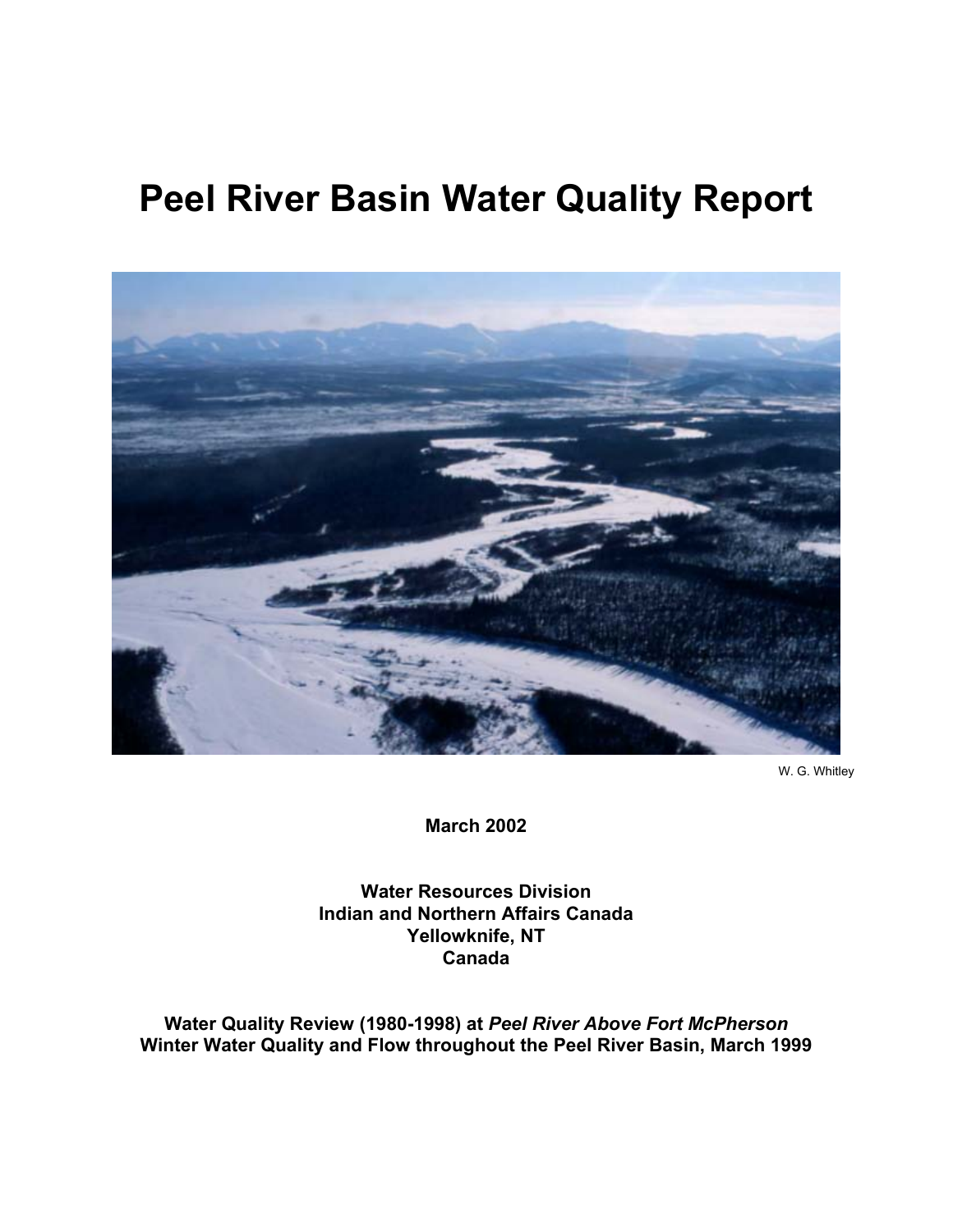# **PEEL RIVER BASIN WATER QUALITY REPORT**

**Water Quality Review (1980-1998) at** *Peel River Above Fort McPherson* 

**Winter Water Quality and Flow throughout the Peel River Basin, March 1999** 

Andrea Czarnecki and Roxanne Beavers

Water Resources Division Indian and Northern Affairs Canada Yellowknife, NT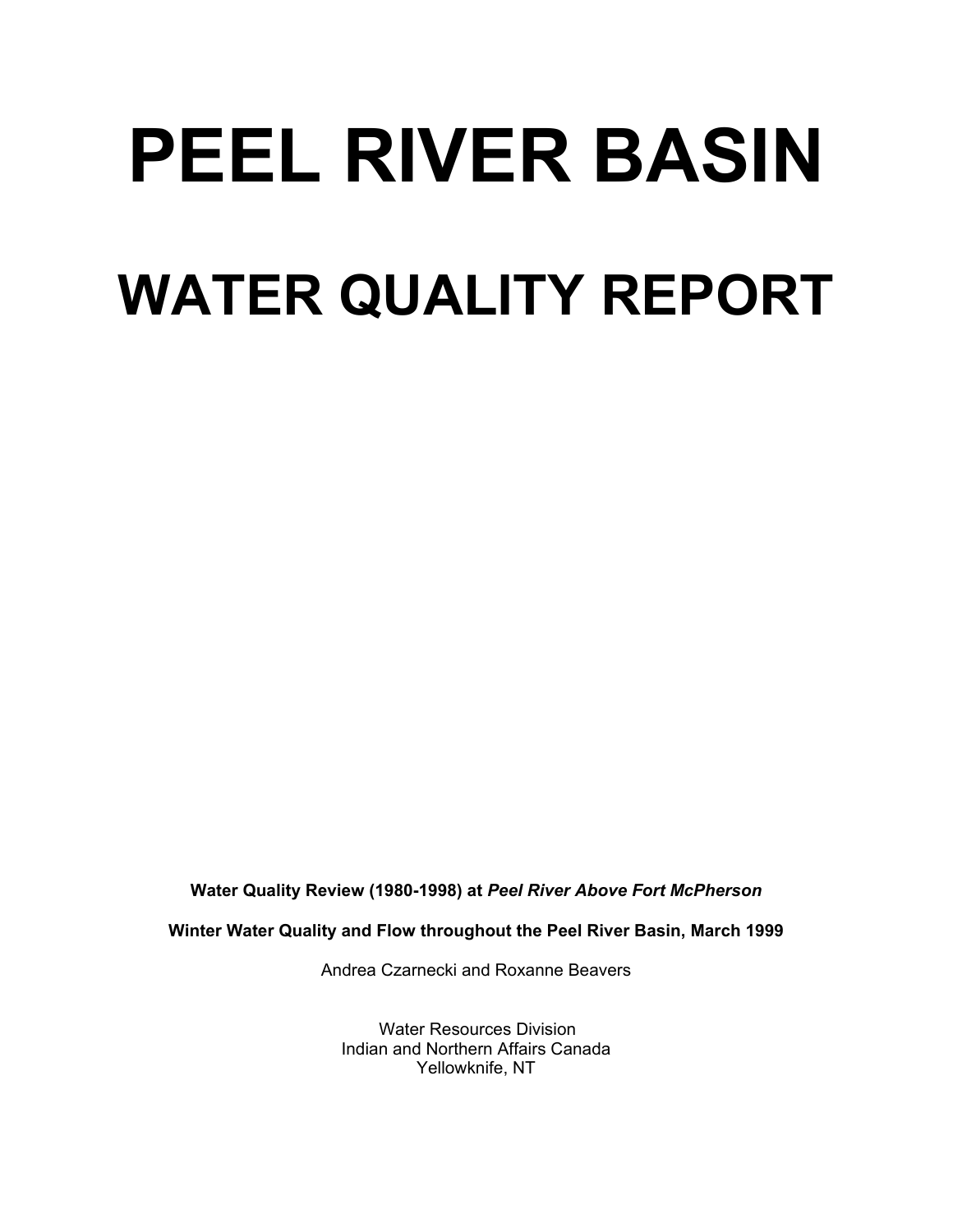#### **Executive Summary**

The Peel River Basin March 1999 study was a successful project which provided information about winter water quality and quantity at remote sites throughout the basin. Examination of the March 1999 data as well as the twenty years of water quality and quantity data from *Peel River above Fort McPherson* indicates that river discharge and therefore water quality is intimately associated with seasonality. The most common seasonal trend observed was high concentrations of water quality parameters during freshet with decreasing concentrations throughout the recession and lowest values during baseflow. Parameters fitting this trend are those typically associated with particulate matter, including most metals. The second most common seasonal trend was the opposite, with parameter concentrations being highest during baseflow and lowest during the freshet. Dissolved constituents of water that remain in solution such as major ions are lowest during the freshet due to dilution.

Water quality data were compared to established water quality guidelines. Few exceedances were noted which is indicative of good water quality. Most parameters were at very low concentrations or not detected. In the absence of major development, any metals that were detected are probably natural in origin and are not likely to cause adverse effects. The baseline data collected and examined in this report can be used to monitor changes in water quality due to any future anthropogenic disturbances or natural phenomena.



The Bonnet Plume River, Yukon.

Paul von Baich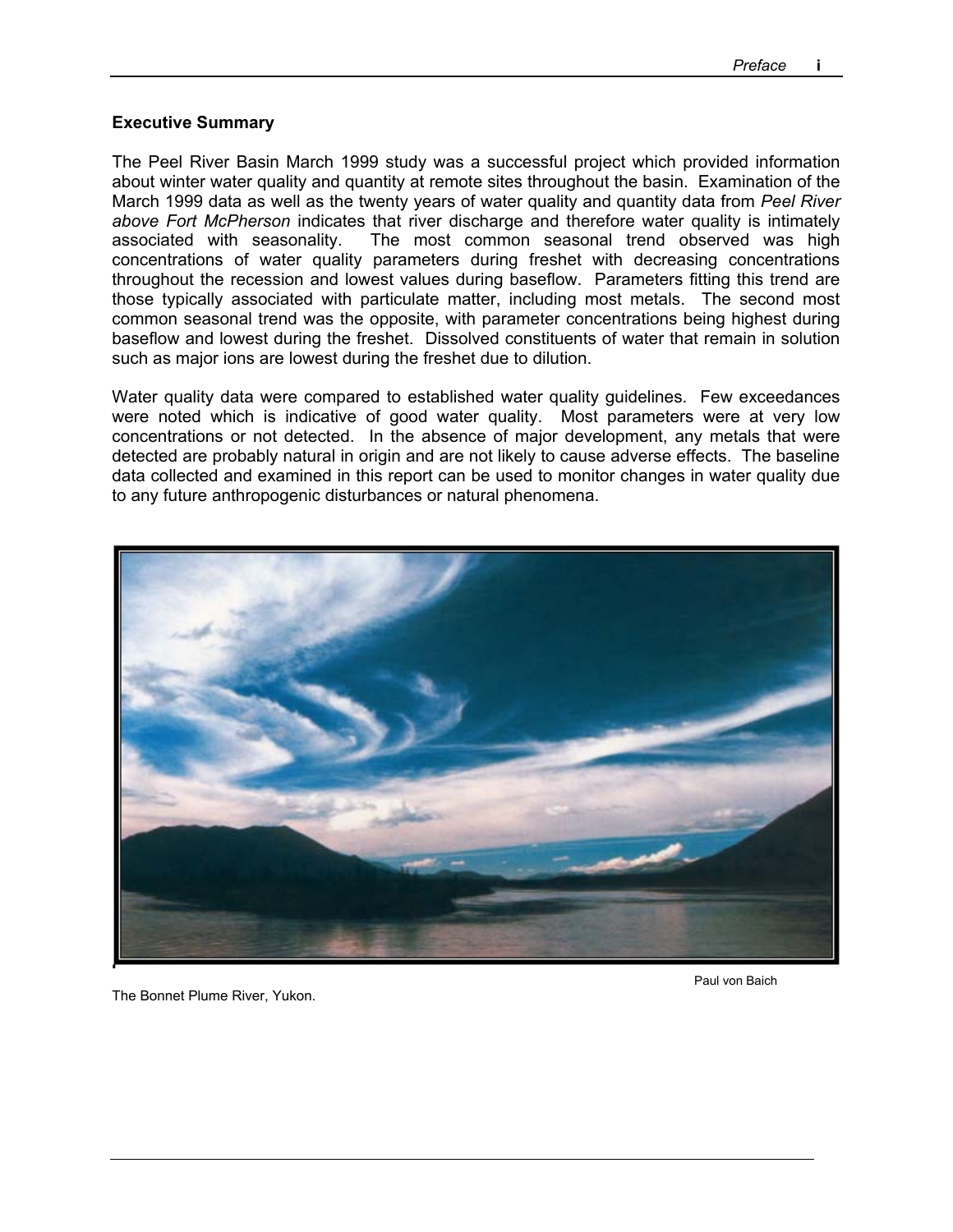#### **Acknowledgements**

March 1999 sampling was performed by DIAND Water Resources staff, including Bob Reid and Francis Jackson from the Yellowknife office, and Wayne Kettley, Jean Beckerton, and Glenn Ford of the Whitehorse office. Thanks are also due to the staff of Canadian Helicopters (Inuvik, NWT) and Eagle Plains Lodge (YT) who provided field support and housing.

Taiga Environmental Laboratory (of Yellowknife) performed the analysis of the March 1999 data. Kathleen Puznicki provided advice and scientific support. Historic data for *Peel River above Fort McPherson* was provided by Doug Halliwell of Environment Canada (EcoAtlas™). Thanks to Denise Bicknell of DIAND Water Resources (Yellowknife) for her map-making expertise.

The authors would especially like to acknowledge W.G. Whitley, of DIAND Whitehorse, who authored the original report "Winter Water Quality and Flow in the Peel River Basin, March 1999: Data Report". This report and other works by the same author provided greater insight into the water quality of the Peel River Basin. Thanks to Bob Reid, Francis Jackson, Bart Blais, and David Milburn for their review of this report.

Finally, we are grateful to photographer Paul von Baich for allowing us to use his stunning photographs of the rivers of the Peel Basin.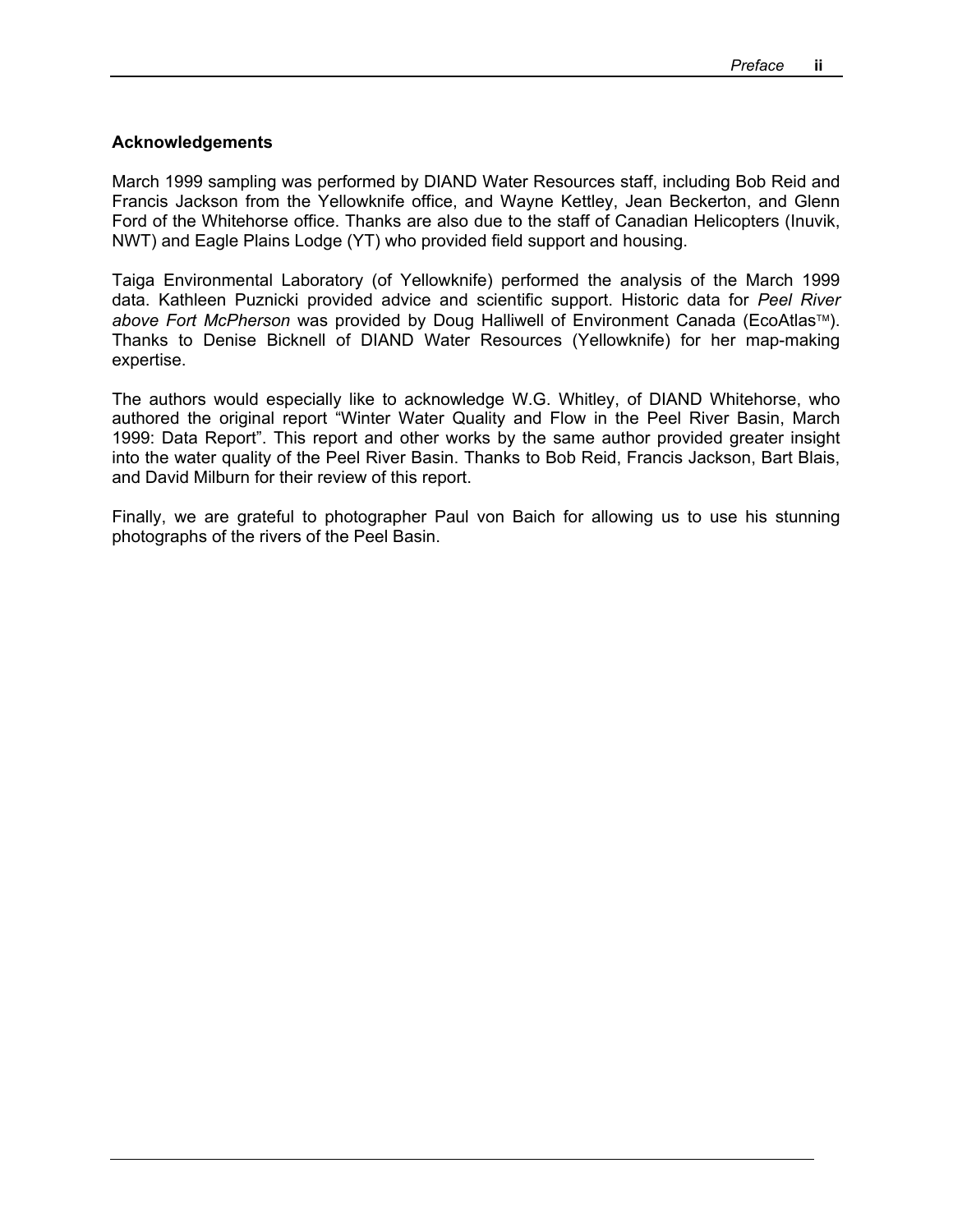## **Table of Contents**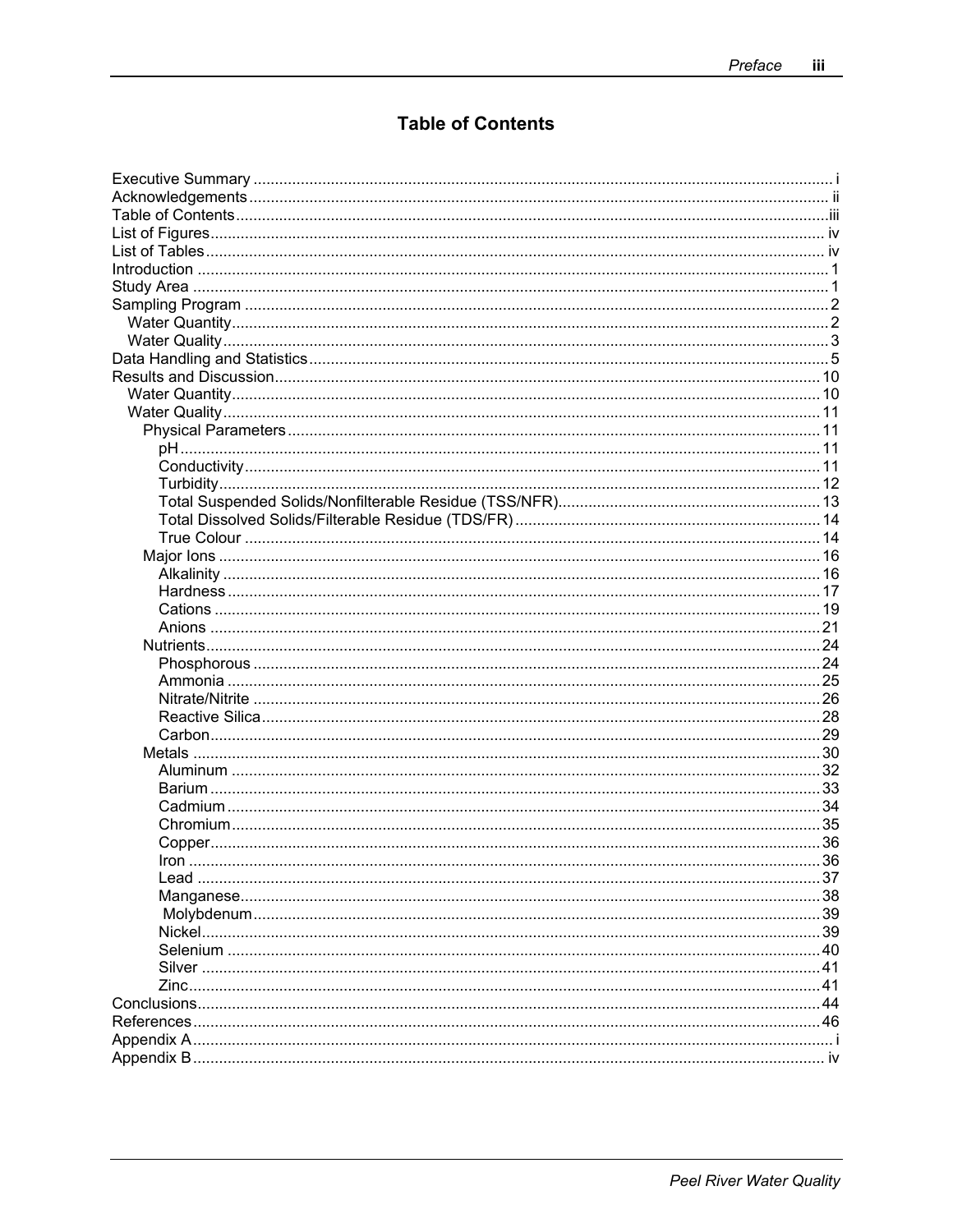# **List of Figures**

| Figure 4. Seasonal patterns of conductivity in grab samples at Peel River above Fort McPherson (1980-2000)11                             |  |
|------------------------------------------------------------------------------------------------------------------------------------------|--|
|                                                                                                                                          |  |
| Figure 6. Log-log relationship between discharge (Q) and concentration of total suspended solids (C <sub>tss</sub> ) (1980-2000) 13      |  |
|                                                                                                                                          |  |
| Figure 8. Seasonal patterns of dissolved calcium and sulphate from Peel River above Fort McPherson (1980-2000) 16                        |  |
|                                                                                                                                          |  |
|                                                                                                                                          |  |
|                                                                                                                                          |  |
|                                                                                                                                          |  |
| Figure 13. Limestone pillars in the Peel River, Yukon, just past the confluence of the Peel and Bonnet Plume Rivers 19                   |  |
|                                                                                                                                          |  |
|                                                                                                                                          |  |
| Figure 16. Seasonal Patterns of dissolved potassium in grab samples from Peel River above Fort McPherson (1980-2000)21                   |  |
|                                                                                                                                          |  |
|                                                                                                                                          |  |
| Figure 19. Dissolved ammonia concentrations from grab samples collected at Peel River above Fort McPherson (1980-2000) 26                |  |
| Figure 20. NO <sub>3</sub> +NO <sub>2</sub> concentrations from grab samples collected at Peel River above Fort McPherson (1980-2000) 27 |  |
|                                                                                                                                          |  |
|                                                                                                                                          |  |
| Figure 23. Reactive silica concentrations from grab samples collected at Peel River above Fort McPherson (1980-2000)28                   |  |
|                                                                                                                                          |  |
|                                                                                                                                          |  |
| Figure 26. Total barium concentrations from grab samples collected at Peel River above Fort McPherson (1980-2000)33                      |  |
| Figure 27. Concentration of total and dissolved barium at 15 sites in the Peel River watershed, March 199933                             |  |
|                                                                                                                                          |  |
|                                                                                                                                          |  |
| Figure 30. Concentration of total and dissolved copper at 15 sites in the Peel River drainage basin, March 199936                        |  |
|                                                                                                                                          |  |
| Figure 32. Concentration of total and dissolved lead at 15 sites in the Peel River drainage basin, March 1999 37                         |  |
| Figure 33. Concentration of total and dissolved manganese at 15 sites in the Peel River drainage basin, March 1999 38                    |  |
| Figure 34. Concentration of total and dissolved molybdenum at 15 sites in the Peel River drainage basin, March 199939                    |  |
|                                                                                                                                          |  |
| Figure 36. Concentration of total and dissolved selenium at 15 sites in the Peel River drainage basin, March 199941                      |  |
|                                                                                                                                          |  |

### **List of Tables**

| Table 7. Seasonal variation of physical parameters at Peel River above Fort McPherson (means and medians by water-year)15 |  |
|---------------------------------------------------------------------------------------------------------------------------|--|
| Table 8. Seasonal variation of major ions (mg/L) at Peel River above Fort McPherson (median and means by water-year)23    |  |
|                                                                                                                           |  |
|                                                                                                                           |  |
| Table 11. Seasonal variation of metals at Peel River above Fort McPherson (median and means by water-year)42              |  |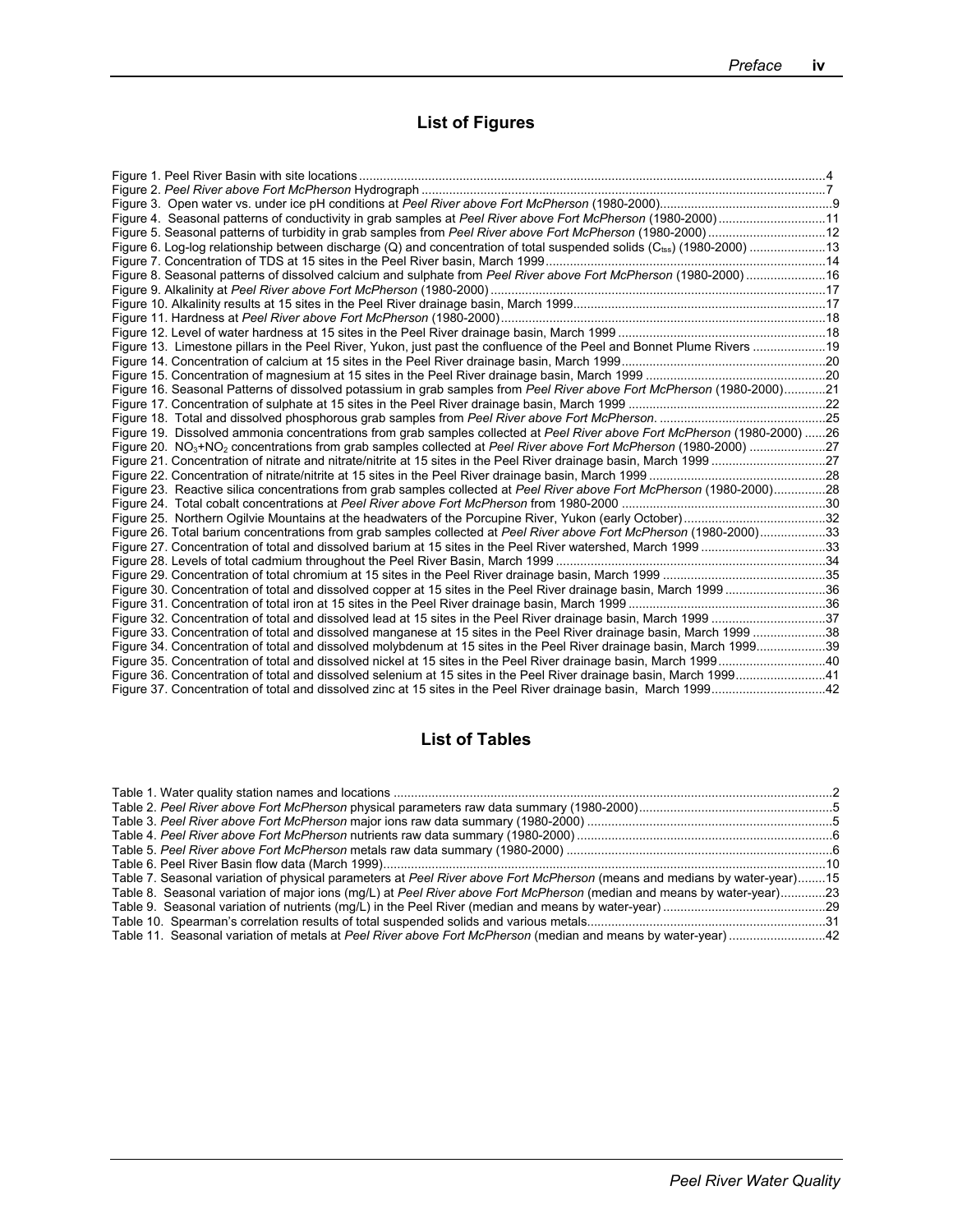#### **Introduction**

A survey of water chemistry and stream flow in the Peel River watershed was undertaken in March 1999 by the Department of Indian Affairs and Northern Development (DIAND) Water Resources staff from Yellowknife and Whitehorse. The Peel River Basin lies mainly in the northern Yukon, but the Peel River discharges through the Northwest Territories where it joins the Mackenzie River. Remote drainage basins in the north are difficult to monitor due to high logistical costs and poor access. As such, water quantity and quality information from northern Yukon and NWT watersheds is limited. Data collected in this study provides a snapshot of winter water quality in this remote basin. This report also examines historic water quality data collected at *Peel River above Fort McPherson* since 1980. Seasonal patterns are examined and compared to March 1999 data. The baseline data examined in this report can be used to monitor changes in water quality caused by anthropogenic disturbances or natural phenomena. Although the region has no major industrial development at present, there is potential for oil and gas exploration in the Yukon portion of the basin.

#### **Study Area**

The Peel River is a transboundary river that drains an area of approximately 70 600 km<sup>2</sup> (Hydat, 2001). The Peel River originates in the Yukon (YT) and drains the northern part of the territory between 64 and 67 degrees north and 131 and 140 degrees west. From its headwaters in the Ogilvie Mountains, the river flows eastward for 193 km to meet the Snake River. It then continues in a northerly course for 237 km to Fort McPherson in the Northwest Territories (NT). The river eventually empties into the Mackenzie River, approximately 65 km south of Aklavik, NT (MacDonald Environmental Sciences, 1994). Throughout its course, the Peel River is joined by six major tributaries, including the Ogilvie, Blackstone, Hart, Wind, Bonnet Plume and Snake Rivers. The smaller tributaries within this basin are the Caribou, Trail, Road, Satah, and Vittrekwa Rivers (Figure 1).

The Peel River Basin spans two distinct ecozones. The headwaters of the Peel River Basin are located in the Taiga Cordillera Ecozone. This remote region contains the northernmost stretch of the Rocky Mountains, but also contains rolling foothills, upland plateaus, and low-lying basins. Sedimentary rocks like sandstone, shale, limestone and dolomite are abundant in the area, while more recent activity produced igneous mountain formations. The cold, humid climate promotes alpine and subalpine plant species, while the northernmost portion of the basin has vast wetlands of poplar, willow, and alder (Environment Canada, 2001). The northeast portion of the Peel Basin is part of the Taiga Plains Ecozone. A region of discontinuous and continuous permafrost, this ecozone is characterized of having short cool summers and long, very cold winters typical of a high subarctic ecoclimate. The mean annual temperature is approximately -7<sup>o</sup>C (summer mean 10°C; winter mean -24°C) (Environment Canada, 2001). Annual precipitation averages 300 mm. The geology is predominately sedimentary rock, such as limestone, shale and sandstone. Vegetation is predominately open stands of stunted black spruce and tamarack as well as dwarf birch, willow, shrubs, lichens and moss.

The water, wildlife and fisheries resources produced in the Peel Basin are used to support the traditional culture and subsistence lifestyle (hunting, trapping, and fishing) of numerous residents within the area (MacDonald Environmental Sciences, 1994). Residents include the Tetlit Gwich'in in Fort McPherson, the Inuvialuit in Aklavik, the Na-Cho Ny'a'k Dun in Mayo and the Tr'on Dek Hwech'in of Dawson City. Characteristic wildlife includes caribou (home range of the Porcupine Caribou herd), mountain goats, Dall's sheep, moose, grizzly bear, wolf, fox, hare and beaver as well as numerous species of birds and waterfowl. Some recreation and tourism activity is carried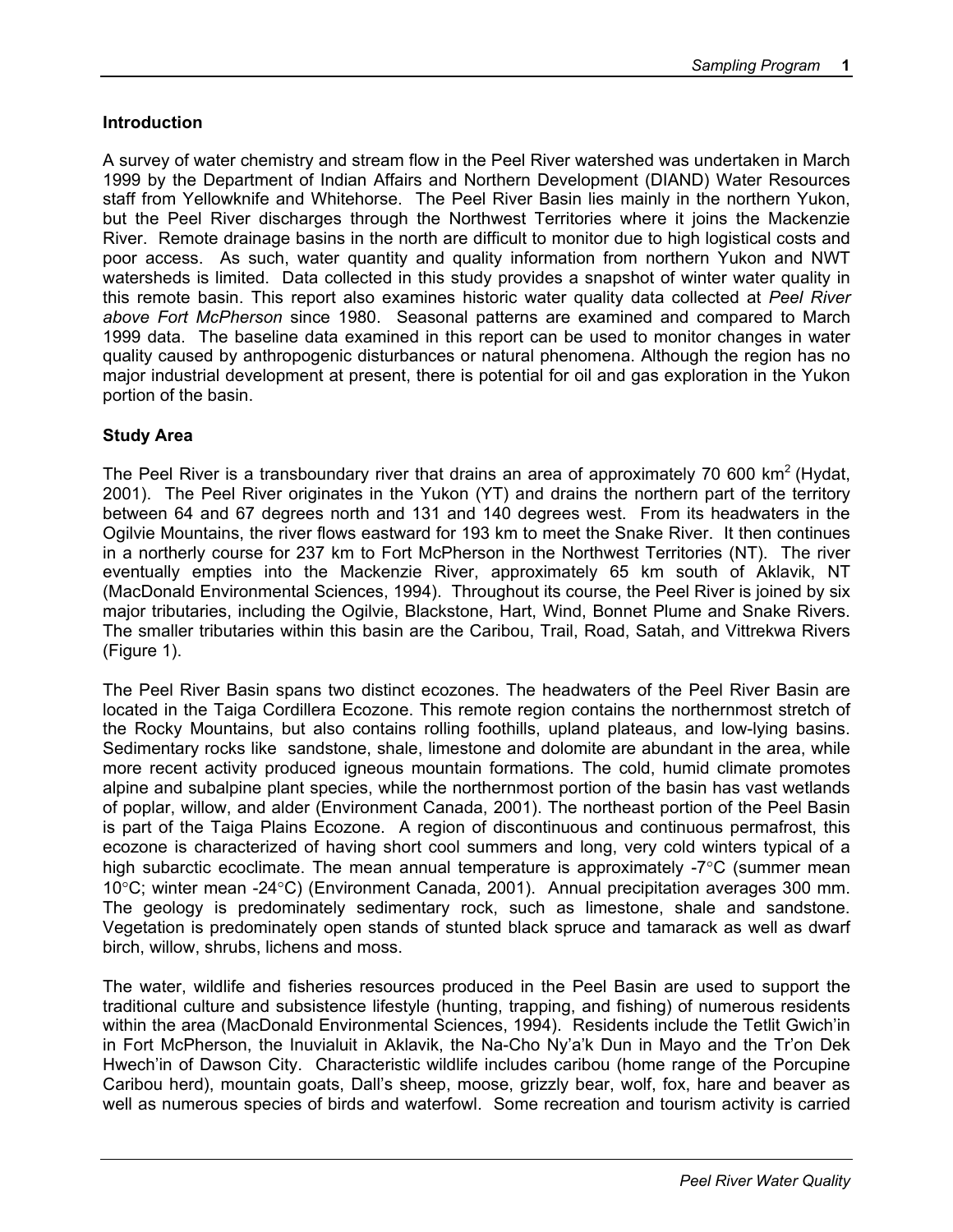out in the Peel River area (Environment Canada, 2001). The Dempster Highway connects the Mackenzie Delta communities in the Northwest Territories with the North American highway network through the Yukon Territory. The highway crosses the upper reaches of the basin providing limited road access and highway support facilities for work in this region.

#### **Sampling Program**

Two different sampling programs will be discussed as there were two different datasets to be examined: long term water quality data at *Peel River above Fort McPherson* (NW10MC0001) and water quality data collected in March 1999 at various sites throughout the basin. The water quality site names and locations are listed in Table 1.

| <b>Letter Code</b> | <b>Water Quality Station</b>             | Location<br>(Latitude, Longitude) |
|--------------------|------------------------------------------|-----------------------------------|
| A                  | Ogilvie River above Engineer Creek       | 65°22'42"N 138°17'22"W            |
| B                  | Ogilvie River near Mouth                 | 65°52'00"N 137°16'00"W            |
| C                  | Blackstone River near Champion Lake      | 64°52'03"N 138°17'14"W            |
| D                  | <b>Blackstone River near Mouth</b>       | 65°51'00"N 137°15'00"W            |
| E                  | Peel River above Hart River              | 65°51'00"N<br>136°25'00"W         |
| F                  | Hart River near Hungry Lake              | 65°42'16"N<br>136°25'08"W         |
| G                  | Peel River above Canyon Creek            | 65°53'40"N<br>136°02'20"W         |
| H                  | Wind River near Mouth                    | 65°49'50"N 135°17'08"W            |
|                    | Peel River above the Bonnet Plume River  | 65°55'00"N<br>135°04'00"W         |
| J                  | Bonnet Plume River above Gillespie Creek | 64°44'24"N<br>133°40'21"W         |
| K                  | Bonnet Plume River above Mouth           | 65°52'00"N<br>134°55'00"W         |
| L                  | Peel River above Snake River             | 65°58'00"N<br>134°15'00"W         |
| M                  | Snake River above Mouth                  | 65°58'10"N<br>134°01'40"W         |
| N                  | Peel River above Caribou River           | 65°30'00"N<br>134°10'00"W         |
| O                  | Peel River above Fort McPherson          | 67°13'60"N<br>134°54'00"W         |

Table 1. Water quality station names and locations

#### **Water Quantity**

Water Survey of Canada (WSC) staff in Inuvik operate the *Peel River above Fort McPherson* hydrometric station (10MC002). The station is located at 67°14'56" N and 134°52'59" W and has been active since 1969. The gauge station measures a basin area of 70,600 km<sup>2</sup>.

During the March 1999 study, flow measurements were carried out according to the WSC procedures. Holes were drilled in the ice across the river. Distances were measured using a 50m tape. Ice thickness and water depth were measured using the ice rod. Flow velocities were measured with a calibrated winter meter. Discharges were later calculated. Equipment for flow measurement using salt dilution was taken into the field although it was not used, as the smaller rivers did not have enough flow to measure.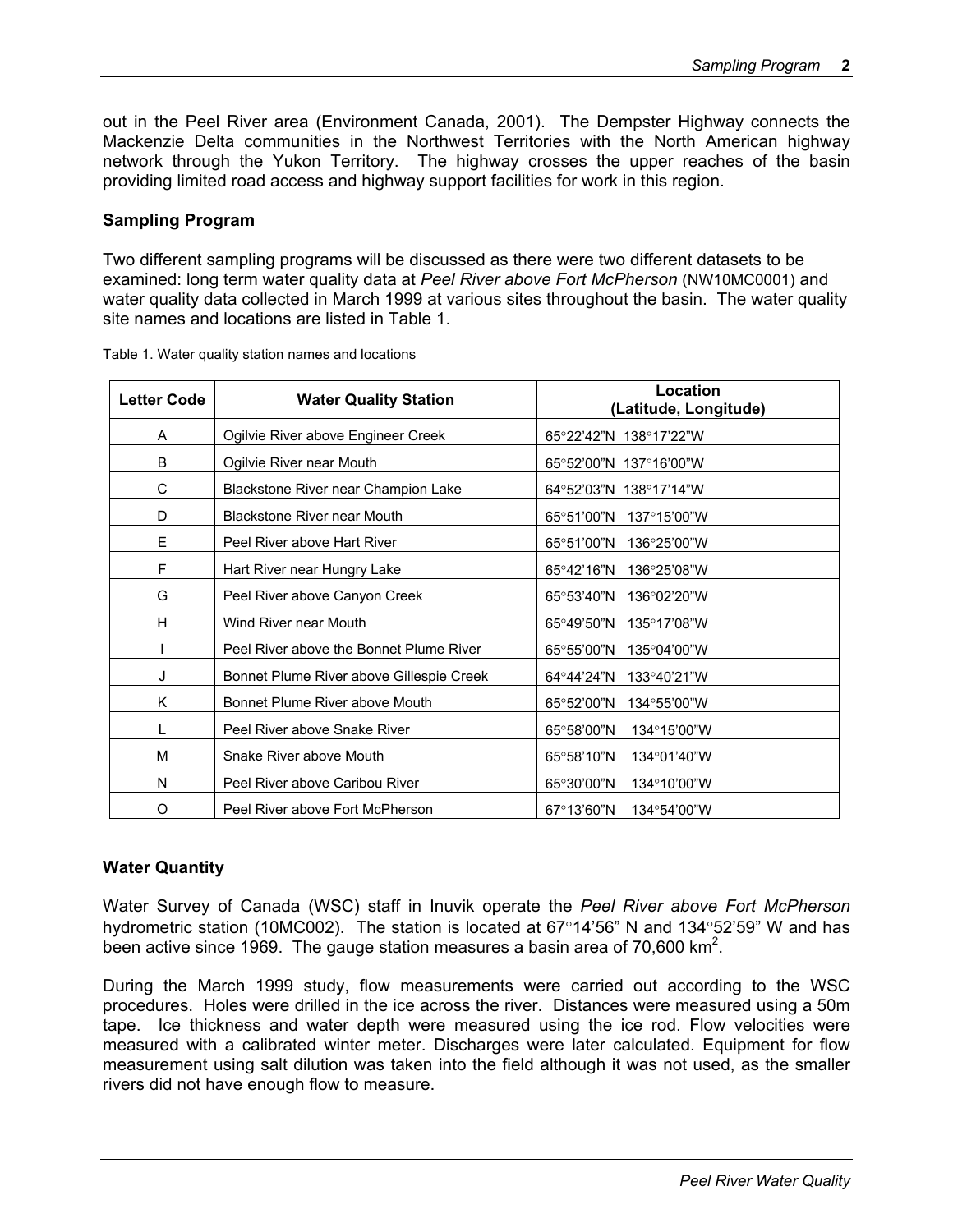#### **Water Quality**

As part of the NWT Water Quality Monitoring Network and through a cost-sharing agreement, Environment Canada (EC) in co-operation with the Water Resources Division of Indian and Northern Affairs Canada has collected water quality data at *Peel River above Fort McPherson* (67°13'60"N 134°54'00"W) sporadically from 1960 to 1979 and continuously since 1980. Routine parameters include physical parameters, nutrients, major ions, and total and extractable metals. EC has also collected data at *Peel River at Fort McPherson* (NW10MC0002). Data collected from this site is very sporadic (1969-1974, 1987, 1994) and will not be included in this report.

The Water Survey of Canada (WSC) staff in Inuvik carries out water quality collection at *Peel River above Fort McPherson*. Some sampling visits are opportunistic because of weather and availability of aircraft, but every effort has been made to visit the site regularly in May, June, August and January. Field quality assurance/quality control (QA/QC) sampling was carried out throughout most of the sampling period. QA/QC consisted of field triplicates, which ensure confirmation of repeatability and one field blank that confirms the lack of contamination during the collection and shipping of the sample to the laboratory.

In the open water season, grab samples are collected from a boat. In winter, samples are collected from an ice hole. WSC collection consists of water samples collected in five specially marked bottles which are tested respectively for physical parameters, nutrients, major ions, total metals and dissolved selenium and arsenic. All samples are kept in a cooler upon collection. A preservative supplied by the laboratory (5 mL, 20% concentration nitric acid) is added to the metals sample. Upon return from the field, samples are kept at 4°C until analysed at the laboratory. The Taiga Environmental Laboratory (TEL) of the Department of Indian Affairs and Northern Development in Yellowknife, NT, carried out the analyses of physical parameters and some nutrients. The National Laboratory of Environmental Testing (NLET) of Environment Canada in Burlington, Ontario carried out the analyses for major ions, nutrients (Particulate Organic Carbon, Particulate Organic Nitrogen), and metals.

The Department of Indian Affairs and Northern Development (DIAND) Water Resources staff from Yellowknife and Whitehorse carried out all March 1999 sampling. A survey of water chemistry in the Peel River watershed was undertaken March 9, 10, and  $11<sup>th</sup>$ , 1999 to document under ice water quality conditions throughout the basin. March was selected as it was near the end of the winter period, prior to the beginning of freshet and sufficient daylight was available to allow efficient helicopter operations. Fifteen sampling sites were selected to provide representative water data for the Peel River and its tributaries (Figure 1). March data include results for physical parameters, nutrients, major ions, total metals and dissolved metals. A preservative supplied by the laboratory of 5 mL 1:1 nitric acid was added to the total and dissolved metals sample bottles. The samples were returned to the hotel. The dissolved metals samples were filtered through a prepackaged 0.45-micron filter into a new sample bottle. Samples were kept in a plastic Coleman cooler at all times. The temperatures of –20°C to -30°C in the field meant that some ice formed in the sample bottles but no bottle froze completely. All coolers were kept in a helicopter, warm vehicle and hotel room. Upon arrival in Whitehorse the samples were stored in a cooler at 4°C. The samples were shipped directly from Whitehorse to Yellowknife in the coolers. All analyses were carried out at TEL.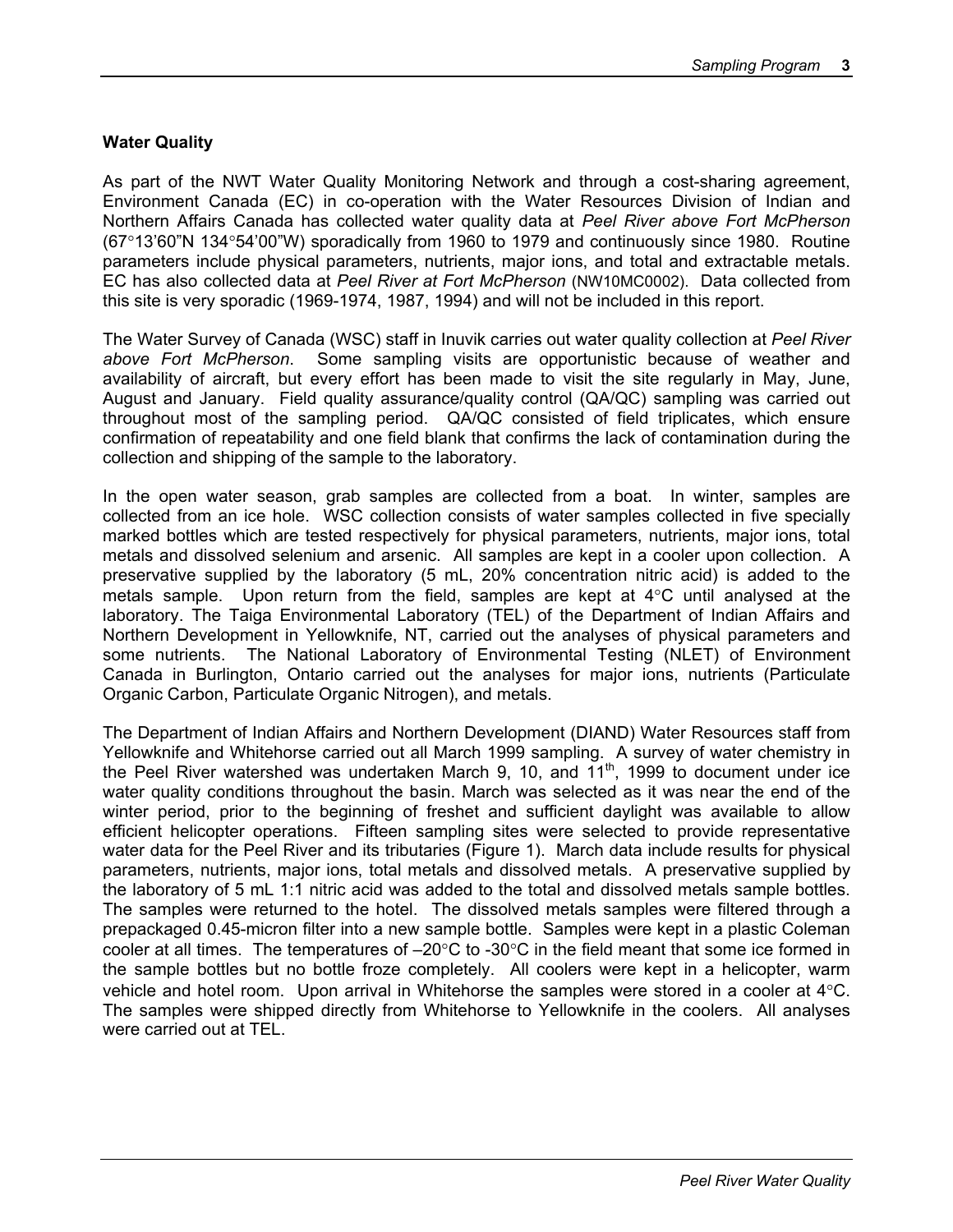To conduct the March 1999 sampling, a base camp was established at the Eagle Plains Lodge (66°22'N, 136°43'W) on the Dempster Highway. Two Bell Long Ranger helicopters were used to move the crews to most of the sample sites. A vehicle was used for transportation to the two sites accessible from the road (*Ogilvie above Engineer Creek* and *Blackstone near Champion Lake*). A QA/QC program was carried out for the March study as well. Duplicate samples were collected at five of fifteen sites and a triplicate sample was collected at *Peel River above Fort McPherson* (Appendix 'A').

#### **Data Handling and Statistics**

*Peel River above Fort McPherson* water quality data were provided by Environment Canada  $(EcoAtlas<sup>TM</sup>, 2001)$ . Although data have been collected since 1960, only the results from 1980 to 2000 were analyzed because of changing analytical techniques, detection limits, and continuity of the data. Triplicate samples were reduced to single samples by calculating the median value for each parameter. Laboratory results are often expressed as less than the detection limit ("L"). Where this occurred, "less than" values were treated as results equal to the detection limit. All data were carefully reviewed and basic statistics were computed. Maximum, minimum, mean, median, standard deviation (SD), number of samples (n) and number of samples below detection (ndets) were determined for each parameter. The tenth and ninetieth percentile were also calculated. Percentiles are measures of location and spread. For a set of data arranged in rank order, the pth percentile is a number such that p% of the data is below and (100 - p)% of the data is above the pth percentile. The percentile calculations provide information on what we can expect in the future given past sample results. Raw data summaries are presented in Table 2 to 5.

|                               | units      | n   | ndets | mean  | median | max    | min   | <b>SD</b> | 90th  | 10th  |
|-------------------------------|------------|-----|-------|-------|--------|--------|-------|-----------|-------|-------|
| <b>pH</b>                     | pH units   | 145 |       | 7.91  | 7.92   | 8.47   | 6.73  | 0.23      | 8.18  | 7.69  |
| <b>Colour True</b>            | TCU        | 135 | 31    | 22.3  | 10.0   | 160.0  | 5.0   | 28.3      | 60.0  | 5.0   |
| Specific Conductance          | uS/cm      | 144 |       | 360   | 385    | 516    | 166   | 71        | 435   | 247   |
| Temperature Water             | deg C      | 126 |       | 4.74  | 0.00   | 18.00  | 0.00  | 6.08      | 15.00 | 0.00  |
| Total Dissolved Solids        | mq/L       | 53  |       | 245.0 | 250.0  | 391.0  | 126.0 | 43.3      | 289.0 | 193.4 |
| <b>Total Suspended Solids</b> | mg/L       | 143 | 22    | 168.1 | 16.0   | 1853.0 | 1.0   | 346.8     | 541.8 | 1.0   |
| Turbidity                     | <b>NTU</b> | 144 | 0     | 101.5 | 9.7    | 1210.0 | 0.6   | 207.0     | 335.4 | 1.0   |

Table 2. *Peel River above Fort McPherson* physical parameters raw data summary (1980-2000)

Table 3. *Peel River above Fort McPherson* major ions raw data summary (1980-2000)

|                                    | units | n    | ndets | mean  | median | max   | min   | <b>SD</b> | 90th  | 10th  |
|------------------------------------|-------|------|-------|-------|--------|-------|-------|-----------|-------|-------|
| Alkalinity Total CaCO <sub>3</sub> | mq/L  | 139  | 0     | 127.8 | 133.0  | 188.0 | 51.5  | 28.1      | 157.0 | 82.4  |
| Calcium Dissolved/Filtered         | mg/L  | 138  | 0     | 47.1  | 49.6   | 71.8  | 21.6  | 9.4       | 56.6  | 32.1  |
| Chloride Dissolved                 | mq/L  | 138  | 0     | 2.84  | 2.80   | 10.90 | 0.82  | 1.54      | 4.20  | 1.27  |
| <b>Fluoride Dissolved</b>          | mq/L  | 138  |       | 0.1   | 0.1    | 0.8   | 0.01  | 0.1       | 0.1   | 0.1   |
| Magnesium Dissolved/Filtered       | mg/L  | 138  | 0     | 14.8  | 16.0   | 25.9  | 5.8   | 3.5       | 18.0  | 9.4   |
| Potassium Dissolved/Filtered       | mq/L  | 1381 |       | 0.59  | 0.53   | 1.11  | 0.25  | 0.14      | 0.80  | 0.47  |
| Sulphate Dissolved                 | mq/L  | 138  |       | 54.0  | 53.2   | 96.3  | 17.5  | 15.1      | 73.7  | 36.1  |
| Strontium Dissolved                | mg/L  | 48   | 0     | 0.169 | 0.170  | 0.222 | 0.103 | 0.20      | 0.190 | 0.149 |
| Sodium Dissolved/Filtered          | mq/L  | 138  |       | 4.68  | 4.80   | 9.96  | 1.89  | 1.37      | 6.09  | 2.70  |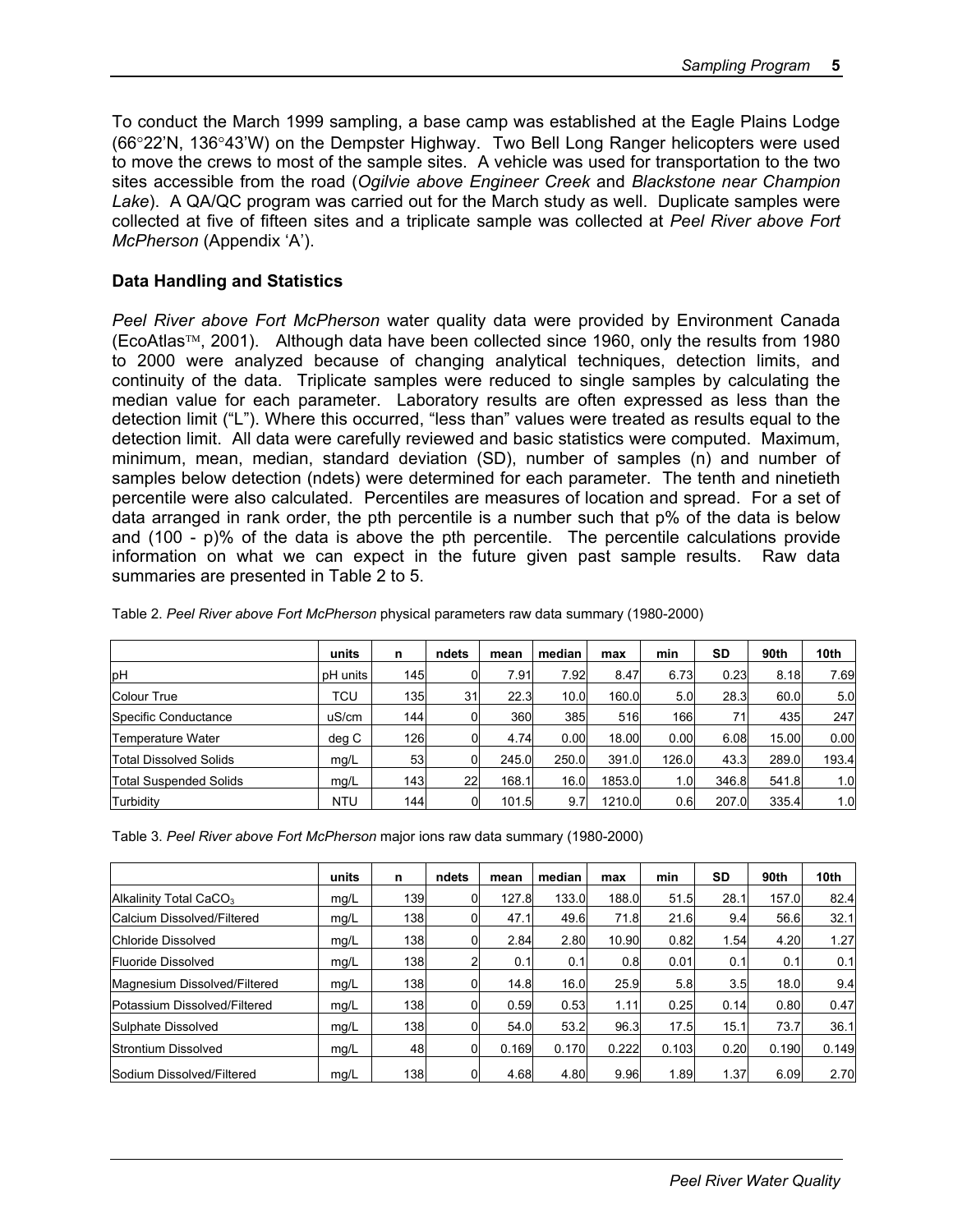|                                    | units | n   | ndets | mean   | median | max    | min    | SD     | 90th   | 10th   |
|------------------------------------|-------|-----|-------|--------|--------|--------|--------|--------|--------|--------|
| Ammonia Dissolved                  | mg/L  | 51  | 4     | 0.0244 | 0.0130 | 0.1710 | 0.0006 | 0.0345 | 0.0410 | 0.0050 |
| Carbon Dissolved Inorganic         | mg/L  | 12  | 0     | 32.0   | 34.0   | 39.3   | 17.0   | 6.3    | 37.4   | 24.9   |
| Carbon Dissolved Organic           | mg/L  | 131 | 0     | 3.3    | 2.4    | 13.7   | 0.3    | 2.5    | 6.7    | 1.1    |
| Carbon Particulate Organic         | mg/L  | 131 |       | 2.9    | 0.4    | 39.0   | 0.04   | 6.0    | 10.3   | 0.1    |
| Nitrogen Dissolved $NO3$ and $NO2$ | mg/L  | 131 | 0     | 0.1170 | 0.1030 | 0.2240 | 0.0200 | 0.0534 | 0.1900 | 0.0570 |
| Nitrogen Particulate               | mg/L  | 131 | 20    | 0.2541 | 0.0400 | 3.5000 | 0.0030 | 0.5055 | 0.8150 | 0.0100 |
| Nitrogen Total Dissolved           | mg/L  | 141 | 0     | 0.2394 | 0.2000 | 0.8550 | 0.0900 | 0.1381 | 0.4090 | 0.1300 |
| Phosphorous Total                  | mg/L  | 142 | 31    | 0.154  | 0.027  | 1.360  | 0.002  | 0.275  | 0.499  | 0.005  |
| Phosphorous Total Dissolved        | mg/L  | 142 | 34    | 0.012  | 0.006  | 0.366  | 0.002  | 0.040  | 0.017  | 0.002  |
| Reactive Silica                    | mg/L  | 138 | 0     | 3.46   | 3.53   | 5.10   | 1.82   | 0.58   | 4.17   | 2.64   |

Table 4. *Peel River above Fort McPherson* nutrients raw data summary (1980-2000)

Table 5. *Peel River above Fort McPherson* metals raw data summary (1980-2000)

|                          | units | $\mathsf{n}$ | ndets          | mean   | median | max     | min    | <b>SD</b> | 90th   | 10th   |
|--------------------------|-------|--------------|----------------|--------|--------|---------|--------|-----------|--------|--------|
| <b>Aluminum Total</b>    | ug/L  | 47           | $\overline{0}$ | 1811.7 | 61.0   | 19900.0 | 11.0   | 4153.6    | 5264.0 | 25.6   |
| <b>Arsenic Dissolved</b> | ug/L  | 148          | 30             | 0.3570 | 0.3000 | 4.6000  | 0.1000 | 0.4439    | 0.5000 | 0.1000 |
| <b>Barium Total</b>      | ug/L  | 139          | 22             | 125.4  | 99.0   | 413.0   | 50.0   | 67.3      | 216.8  | 80.0   |
| Berylium Total           | ug/L  | 48           | 34             | 0.126  | 0.050  | 0.820   | 0.050  | 0.184     | 0.316  | 0.050  |
| <b>Boron Dissolved</b>   | ug/L  | 46           | $\overline{0}$ | 0.050  | 0.050  | 0.090   | 0.020  | 0.015     | 0.070  | 0.030  |
| Cadmium Total            | ug/L  | 141          | 68             | 0.6    | 0.2    | 5.2     | 0.10   | 0.7       | 1.0    | 0.1    |
| <b>Calcium Total</b>     | mg/L  | 48           | $\mathbf 0$    | 53.2   | 54.5   | 75.0    | 25.6   | 8.4       | 60.9   | 44.8   |
| Chromium Total           | ug/L  | 48           | 6              | 3.1    | 0.5    | 29.8    | 0.2    | 6.2       | 9.1    | 0.2    |
| <b>Cobalt Total</b>      | ug/L  | 141          | 66             | 2.4    | 1.0    | 14.4    | 0.1    | 2.9       | 6.0    | 0.2    |
| <b>Copper Total</b>      | ug/L  | 140          | 16             | 5.6    | 2.1    | 57.0    | 0.2    | 9.1       | 16.2   | 0.5    |
| Iron Total               | mg/L  | 48           | $\overline{0}$ | 4.6    | 0.1    | 61.6    | 0.04   | 12.2      | 10.7   | 0.1    |
| <b>Lead Total</b>        | ug/L  | 140          | 54             | 2.9    | 1.3    | 22.8    | 0.2    | 3.7       | 6.1    | 0.2    |
| Lithium Total            | uq/L  | 48           | 3              | 12.6   | 9.3    | 53.9    | 5.6    | 9.7       | 20.3   | 6.7    |
| Magnesium Total          | mg/L  | 48           | $\mathbf 0$    | 16.5   | 16.4   | 28.7    | 9.3    | 2.9       | 18.0   | 14.7   |
| Manganese Total          | uq/L  | 47           | 0              | 52.7   | 17.6   | 431.0   | 6.6    | 89.3      | 116.6  | 8.3    |
| <b>Mercury Total</b>     | ug/L  | 7            | 3              | 0.043  | 0.020  | 0.140   | 0.020  | 0.044     | 0.080  | 0.020  |
| Molybdenum Total         | ug/L  | 48           | 0              | 1.2    | 1.1    | 3.6     | 0.1    | 0.5       | 1.5    | 0.9    |
| <b>Nickel Total</b>      | ug/L  | 139          | 9              | 6.3    | 2.9    | 49.1    | 0.5    | 8.8       | 16.7   | 0.9    |
| Potassium Total          | mg/L  | 48           | $\mathbf 0$    | 0.79   | 0.61   | 2.28    | 0.43   | 0.44      | 1.22   | 0.49   |
| Selenium Dissolved       | ug/L  | 142          | 12             | 0.6211 | 0.6000 | 1.2000  | 0.3000 | 0.1367    | 0.8000 | 0.5000 |
| <b>Silver Total</b>      | uq/L  | 16           | 14             | 0.1    | 0.1    | 0.1     | 0.1    | 0.0       | 0.1    | 0.1    |
| Sodium Total             | mg/L  | 48           | $\overline{0}$ | 3.98   | 4.02   | 6.79    | 1.20   | 1.14      | 5.10   | 2.41   |
| Vanadium Total           | ug/L  | 140          | 38             | 5.1    | 1.0    | 70.7    | 0.1    | 10.6      | 15.2   | 0.2    |
| Zinc Total               | uq/L  | 138          | 1              | 22.3   | 8.2    | 212.0   | 0.5    | 35.4      | 57.6   | 1.5    |

The data were organized according to the period of ice cover to compare "winter" water quality to "summer" water quality. The "under ice" period extends from approximately mid-October to mid-May while the "open water" period extends from approximately the mid-May to mid-October. Ice cover periods were based on historic hydrometric and site observations.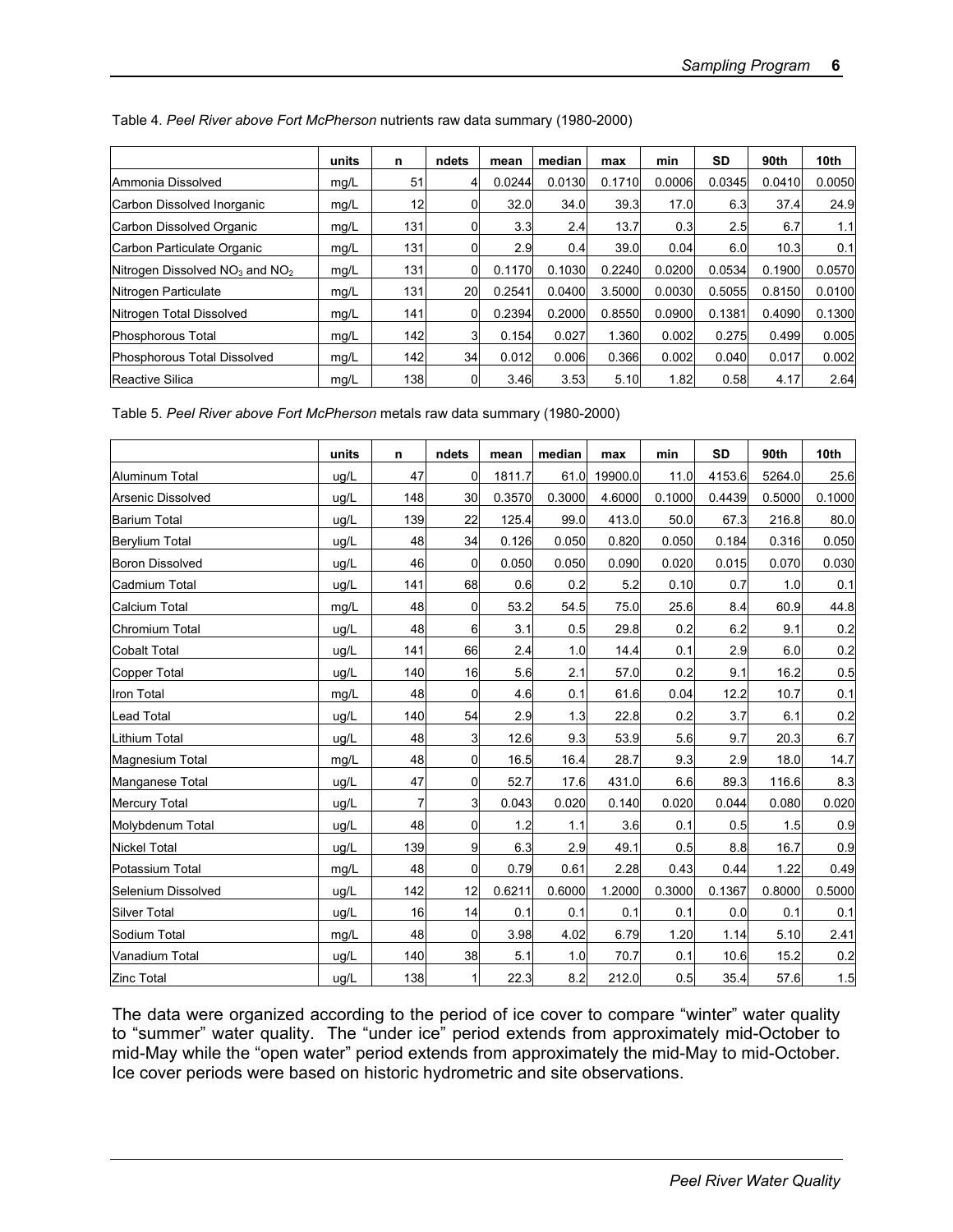Without matching long-term water quality data to the hydrometric data, the influence of water discharge is unnoticed and the degree of data variability is exaggerated. To further investigate the influence of seasonality, the data were separated according to water-year. There are three main portions of the water-year; the spring freshet (high flow), the late summer and fall recession and the late winter baseflow (Halliwell, 1998). Portions of the water-year vary greatly with geography and hydrology. The annual freshet generally occurs in late May or June. The months of July, August and September constitute the recession, and October to early May constitutes the baseflow. Water-year estimations were made based on the daily mean discharge hydrograph (Figure 2), which illustrates the fluctuation in water discharge throughout the year. 1993-1999 datasets (excluding 1998) were used to produce the hydrograph. The year 1998 did not have a complete year of data. Temporal variability was examined by comparing water quality between water years.

The data from the March 1999 sampling period received from TEL were entered into spreadsheet format. After data entry, all data were verified against the laboratory sheets, and basic statistics were computed. Graphs and maps were generated to illustrate any spatial variation throughout the basin. Where duplicate or triplicate samples were taken, one sample was randomly chosen to represent the site. The raw data is included in Appendix B.

Parametric tests make certain assumptions about background populations from which samples are drawn. The most important assumptions are that the background populations are normally distributed and have equal variances. Most water quality data do not have a normal distribution, contain outliers and generally exhibit seasonal fluctuations. Statistical testing of sample distribution was carried out with Statgraphics<sup> $TM$ </sup> Plus v.4.1. Methods used to test the data for normality include the Shapiro-Wilks test and the standardized skewness, which looks for lack of symmetry in the data. Sulphate was the only variable that was normally distributed. Because so many of the data sets were not normally distributed, non-parametric (distribution-free) statistics were used throughout this report (WER Agra, 1993). The use of non-parametric statistical methods does not require the assumption that the data follows any specific distribution (Gartner Lee, 2001).

The Mann-Whitney and Kruskal-Wallis tests are the non-parametric equivalent of the more familiar parametric t-test and one-way analysis of variance. These tests examine the hypothesis that the medians between 2 (Mann-Whitney) or more (Kruskal-Wallis) groups of data are equal versus the alternative hypothesis that they are not. The tests check for significant differences among the medians, due primarily to seasonality. Water quality between wateryears were compared. All statistical analyses including Spearman's correlation were carried out with Statgraphics<sup> $TM$ </sup> Plus v.4.1. The Spearman correlation coefficients range between  $-1$  and 1 and measure the strength of the association between two variables. In contrast to the more common Pearson correlation, the non-parametric Spearman correlation coefficient (Spearman's 'rho') is computed from the ranks of the data values rather than from the values themselves. 95% confidence levels were used to determine significance. Microsoft ® Excel 2000 was used to investigate the relationship between discharge and total suspended solids.

Seasonal trends were analyzed graphically by inspection of Box and Whisker plots (Figure 3). The central "box" covers the middle 50% of the data; the top and bottom of the box are the upper and lower quartiles (75%, 25% respectively). The horizontal line inside the box is the median (the mean is plotted as an "+"). The whiskers extend above and below the box. The lower whisker is drawn from the lower quartile to the smallest point within 1.5 interquartile ranges from the lower quartile. The upper whisker is drawn from the upper quartile to the largest point within 1.5 interquartile ranges from the upper quartile. Any values found beyond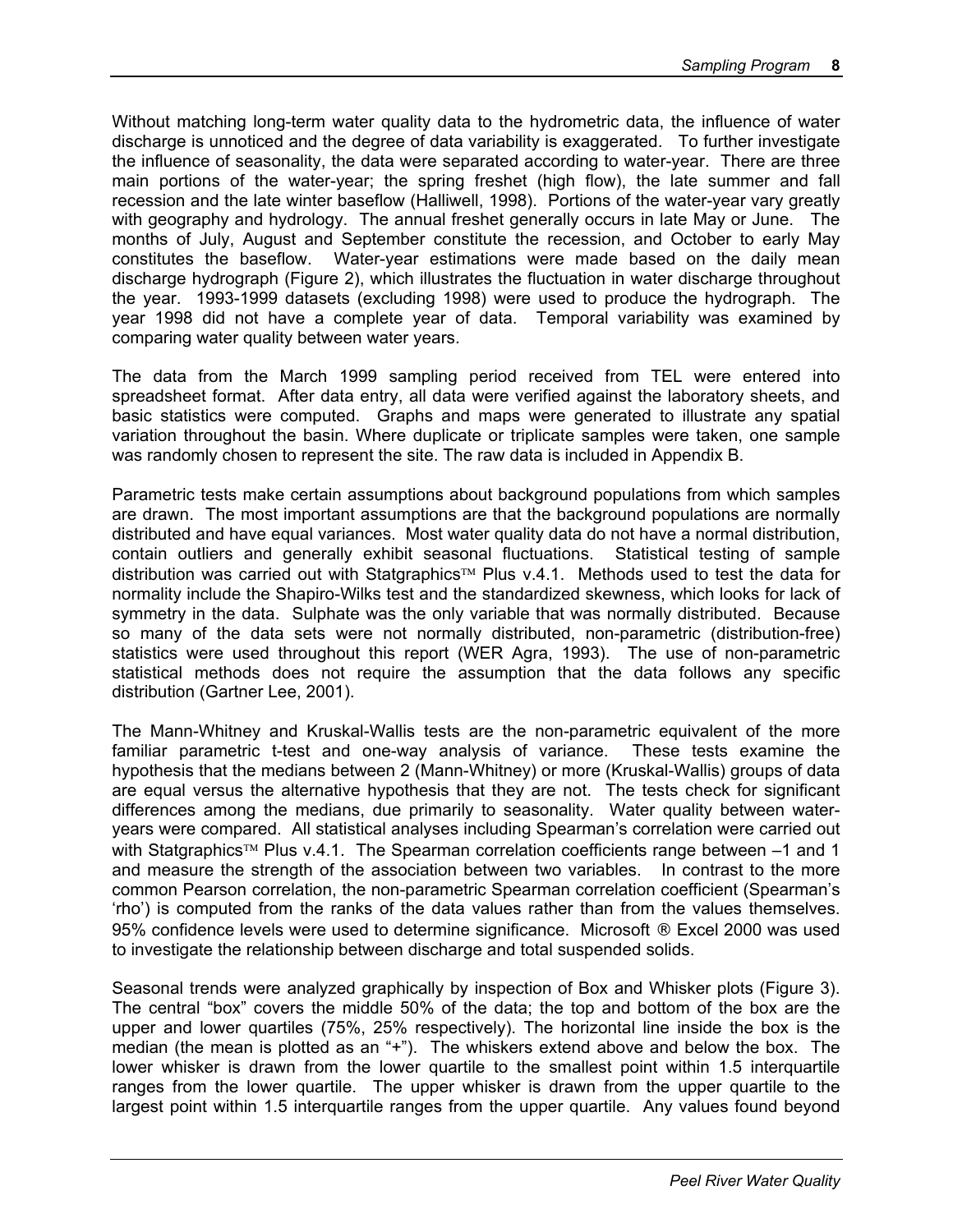the whiskers are considered extreme values (suspect outliers are plotted as an empty square box, 'confirmed' outliers are plotted with a "+" through the square box). Below (Figure 3) is an example of a box and whisker plot using actual pH results from *Peel River above Fort McPherson*. Here, 50% of the open water data lies between 7.86 (lower quartile) and 8.09 (upper quartile) which means that 25% of the data should fall below 7.86 and 25% should be greater than 8.06. The median is 8.00. There are three suspect outliers, one of which happens to be the maximum value of 8.47. There are two confirmed outliers, one of which happens to be the minimum value of the dataset reported at 6.73.



Figure 3. Open water vs. under ice pH conditions at *Peel River above Fort McPherson* (1980-2000)

Water quality data were compared to Health and Welfare Canada's *Canadian Water Quality Guidelines for Drinking Water* (CDWQ) and the Canadian Council of Ministers of the Environment (CCME) *Canadian Water Quality Guidelines for the Protection of Freshwater Aquatic Life* (CPFAL). Also used were the CCME *Aesthetic Objectives* that ensure water quality is of good aesthetic quality (appearance, smell and taste).

The CPFAL are based on a thorough review of information on the toxicity of different water quality parameters; however, as national guidelines, they may not reflect the specific conditions in northern ecosystems. The CDWQ are meant for use on drinking water after treatment. Not all water quality variables have an established guideline. The CDWQ and CPFAL provide a useful basis for comparison of the results collected in this study, but should be interpreted with care.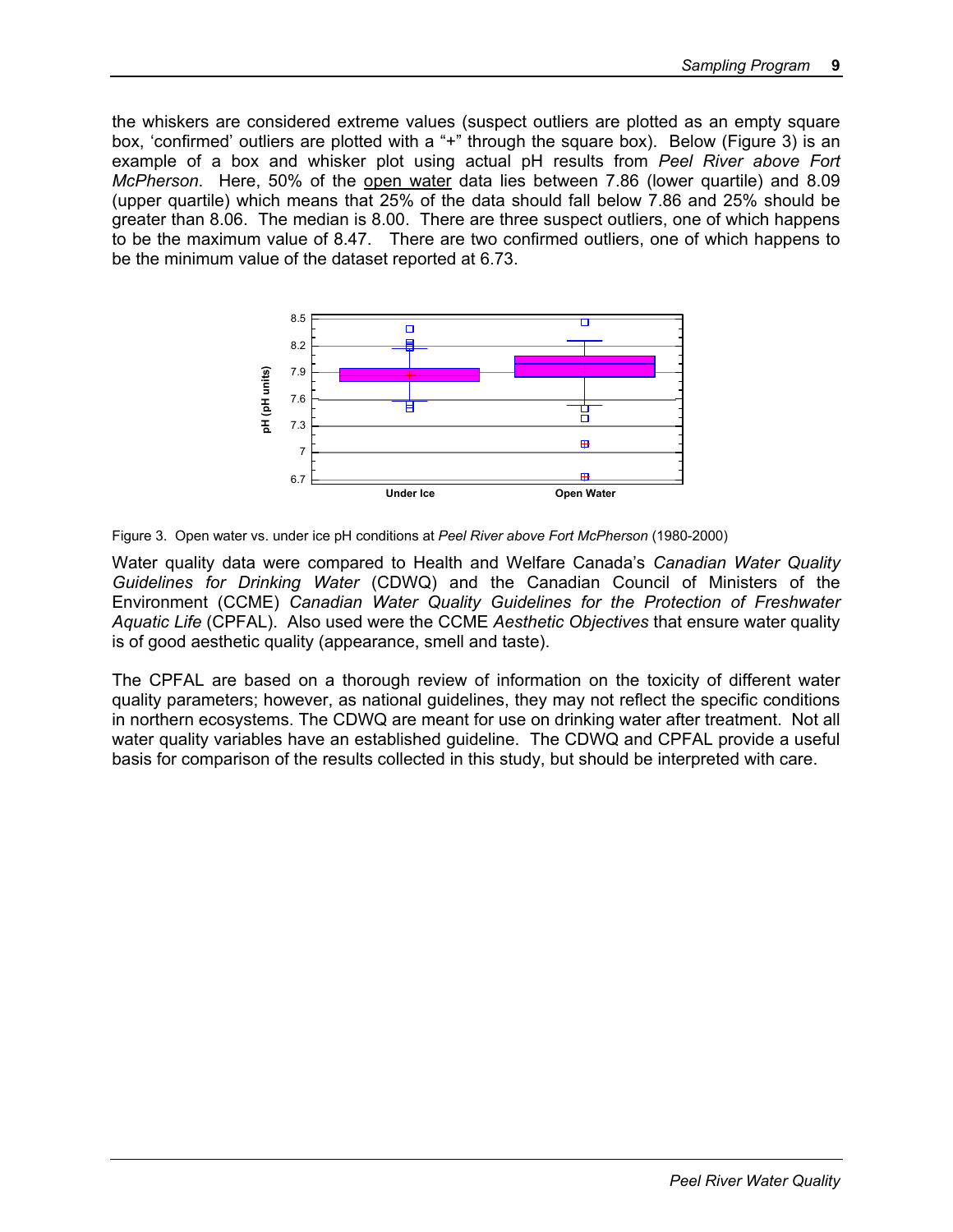#### **Results and Discussion**

#### **Water Quantity**

Of the seven sites attempted, only four flow measurements were made during the March 1999 study. Frazil ice was encountered at the *Peel River above the Hart River*, so a flow measurement was not possible. The Bonnet Plume River is braided at its confluence with the Peel River and the channels were not frozen, thus a measurement could not be made. A measurement was not attempted at *Peel River above Canyon Creek*. As there is a very good correlation between this site and the *Peel River above Fort McPherson*, flow was calculated rather than measured. The measurement at the Snake River was not finished as bad weather moved in and precluded completion. Recorded measurements should be considered good estimates only. All stations and flow measurement results are listed in Table 6.

| <b>Station Name</b>                    | Discharge $(m^3/s)$ |
|----------------------------------------|---------------------|
| Peel River above Hart River (E)        | n/a                 |
| Hart River near Hungry Lake (F)        | 13.1                |
| Peel River above Canyon Creek (G)      | $20.5*$             |
| Bonnet Plume River above the mouth (K) | n/a                 |
| Snake River above Mouth (M)            | 4.9                 |
| Wind River near Mouth (H)              | 6.9                 |
| Peel River above Fort McPherson (O)    | 77.3                |

Table 6. Peel River Basin flow data (March 1999)

\* indicates calculated number

The historical maximum and minimum flow rates in March at *Peel River above Fort McPherson* was 117 m<sup>3</sup>/s and 45.3m<sup>3</sup>/s, respectively. The mean flow rate for March is 76.4  $\pm$  16.0 m<sup>3</sup>/s, which was very close to the flow rate recorded at Peel River above Fort McPherson in March, 1999. The maximum flow rate ever recorded was 8800  $\mathrm{m}^3$ /s on May 29, 1992 during the freshet.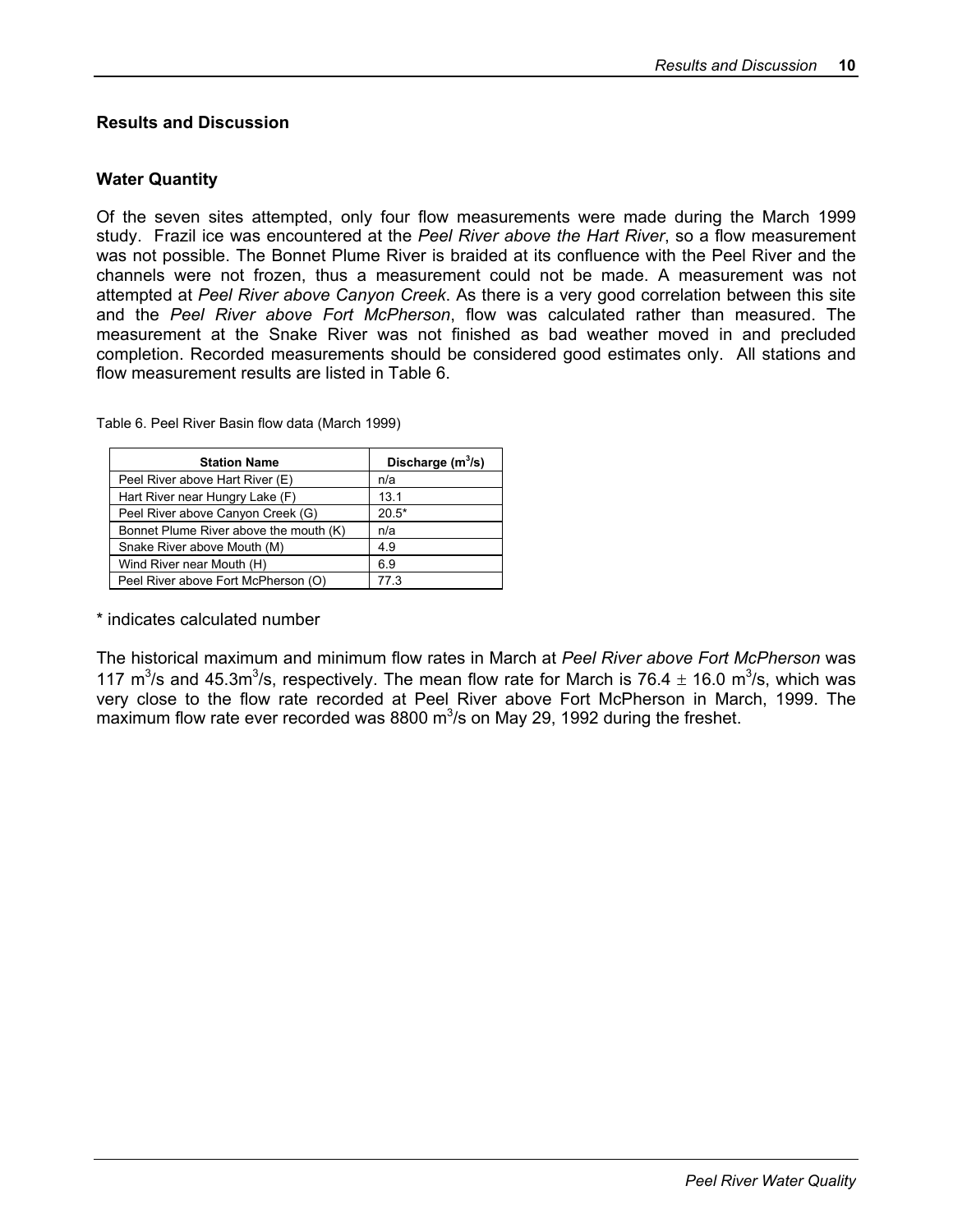#### **Water Quality**

#### **Physical Parameters**

#### **pH**

pH is a measure of the balance between acids and bases in water. It is measured on a scale of 0- 14 pH units, where 7 indicates a neutral condition (drinking water). Any value less than 7 is considered acidic and any value greater than 7 is considered basic. *Peel River above Fort McPherson* water was found to have a median pH value of 7.92. Laboratory measurements of pH ranged between 6.73 and 8.47 units (n=145), which is within the range of CDWQ aesthetic guidelines (6.5-8.5 pH units) and CPFAL guidelines (6.5-9.0). It should be noted that the minimum value of 6.73 is the only pH value less than 7.0. When the 6.73 value is removed from the dataset, the pH range at this site is 7.10 to 8.47.

All pH results from the March 1999 study fell within the historic range recorded at *Peel River above Fort McPherson* and were within the CPFAL and CDWQ guidelines.

#### **Conductivity**

Conductivity is a measure of the ability of an aqueous solution to conduct an electrical current and is a useful indicator of the degree of mineralization in a sample (Mg, Na, K, Cl, and dissolved metals). Specific conductance of natural surface water can range from 50 to 1500 µS/cm (McNeely *et al*., 1979). There are no guidelines for conductivity. Lab measurements from the Peel River ranged from 166 to 516 µS/cm (n=144). Conductivity at Peel River above Fort McPherson is highest during baseflow when groundwater contributes the greatest proportion to streamflow and lowest during the spring freshet when the river water is diluted during the spring snowmelt (Figure 4). Winter concentrations of several variables are predictable based upon the relationship of those variables to conductivity (Whitfield *et al*., 1995, 1996). Examination of the historic Peel River data revealed moderately strong positive correlations of conductivity with hardness (Spearmans D=0.74), alkalinity (D=0.84), dissolved calcium (D=0.82). These relationships are expected as conductivity is a measure of the dissolved constituents of water.



Figure 4. Seasonal patterns of conductivity in grab samples at *Peel River above Fort McPherson* (1980-2000)

Conductivity measurements during March 1999 ranged from 352 to 601 µS/cm. The lowest value of 352 µS/cm was detected at *Wind River near the Mouth* (H) while 601 µS/cm was detected at *Snake*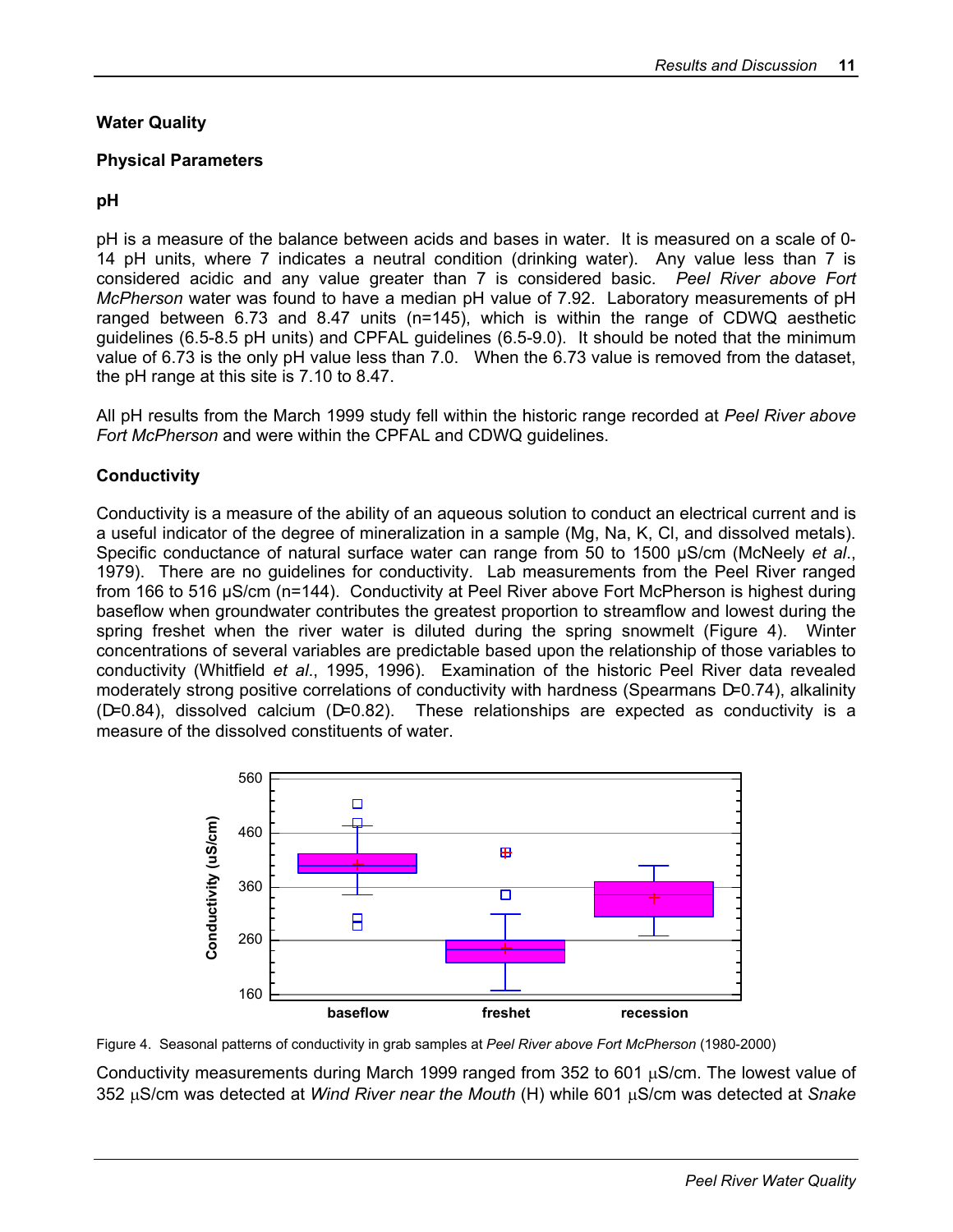*River above the Mouth* (M). High conductivity results are expected during the baseflow, but some of these findings were out of the range of the historic data (Appendix 'B'). As conductivity is negatively correlated with flow, it is expected that the highest conductivities should be observed on the tributaries of the Peel River. In fact, the highest conductivity was observed at Site M, *Snake River above the Mouth*, which also had a low flow in March 1999.

#### **Turbidity**

Turbidity is a measure of the amount of suspended particles in water, such as silt, clay, organic matter, plankton and microscopic organisms. Turbidity is usually related to discharge because the amount of suspended particles depends primarily on flow (as well as surface runoff/land disturbances, instream erosion and algal growth). Turbidity is what gives rivers its "muddy" or "cloudy" appearance (*nephos* is Greek for cloud). Results in the Peel ranged from 0.6 to 1210 NTU (nephelometric turbidity units) (n=144). The CDWQ guideline is 1 NTU (90% of the samples exceeded this guideline) and the CDWQ aesthetic guideline is <5 NTU (53% of the samples exceeded this guideline). Turbidity concentrations rise sharply during spring freshet, then decrease during fall and winter low flows (Figure 5).





The rivers of the Peel River basin are at very low flow and ice covered for about eight months of the year. During this period turbidity, suspended solids and associated parameters would be expected to remain near detection levels. This is the case for all the stations except for *Peel River above Caribou River* (N), where the turbidity was measured at 127 NTU and total suspended solids were measured at 135 mg/L. This sample exceeded the CDWQ guideline of 1 NTU. The first attempt to collect a water sample from this site was not successful. The water collected was muddy (dirt was noted) and frazil ice was present. The second attempt was taken from the center of the channel, and although the water was noted to be brownish, the sample was used for this study. During the winter, as ice cover thickens, occasionally bottom sediments are excavated and deposited as the channel adapts to changing conditions. One example is the case of frazil ice, which is known to be an agent of sediment transport. This can occur both directly when sediment adheres to frazil ice particles, or indirectly when a frazil ice "dam" causes a concentration of flow and results in scouring of the riverbed (Prowse, 2000). While it is not possible to determine the exact cause of the sediment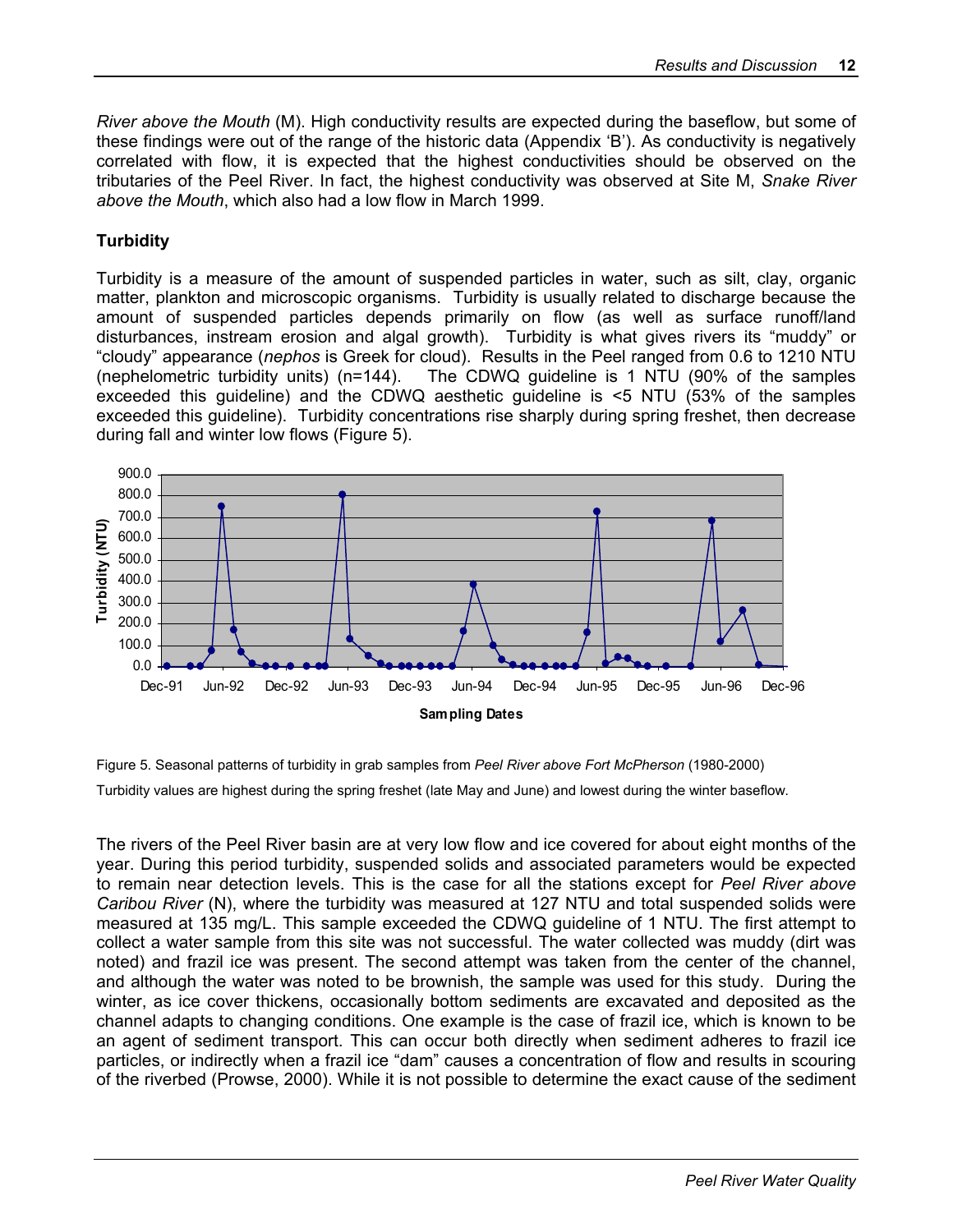release at *Peel River above Caribou River,* it has proven to be an interesting anomaly in the dataset that will be examined further in the rest of this report.

#### **Total Suspended Solids/Nonfilterable Residue (TSS/NFR)**

Total suspended solids (also called nonfilterable residue) is a measure of all the material, primarily silt and clay particles, suspended in the water column that will not pass through a 1.2 um filter membrane. Suspended solids also consist of organic material such as plankton, bacteria and detritus that are washed into the river from the surrounding land. Both contribute to the turbidity of the water. TSS tends to be highest during the spring snowmelt or following large rain events, as water runs from the land into the water carrying with it inorganic and organic material. During periods of high flow, instream erosion can cause TSS levels to rise and can cause environmental problems such as loss of aquatic habitat, land loss, downstream sedimentation and problems with flooding. Suspended material can affect the suitability of drinking water and can clog fish gills. Suspended solids can also reduce light penetration, which reduces the ability of algae to produce food and oxygen.

Results from *Peel River above Fort McPherson* were found to have a mean TSS value of 168 mg/L and a range of 1 to 1853 mg/L (n=143). The maximum value (1853 mg/L) was detected on June 26, 1995. Suspended sediment concentrations are related to discharge, with peak concentrations of suspended sediment occurring during the rising hydrograph in June when water levels are high and sediment load is at its greatest. TSS was found to have a strong logarithmic correlation ( $r^2$ =0.8772) with flow (Figure 6). As expected in winter, during baseflow sediment loads are significantly lower because of the reduced supply of sediment and carrying capacity of the river (Table 7).



Figure 6. Log-log relationship between discharge (Q) and concentration of total suspended solids ( $C_{\text{rss}}$ ) (1980-2000)

All total suspended solids results sampled in March 1999 were very close to detection (3 mg/L) except the sample collected at *Peel River above Caribou River* (N), which was 135 mg/L, as discussed in "Turbidity".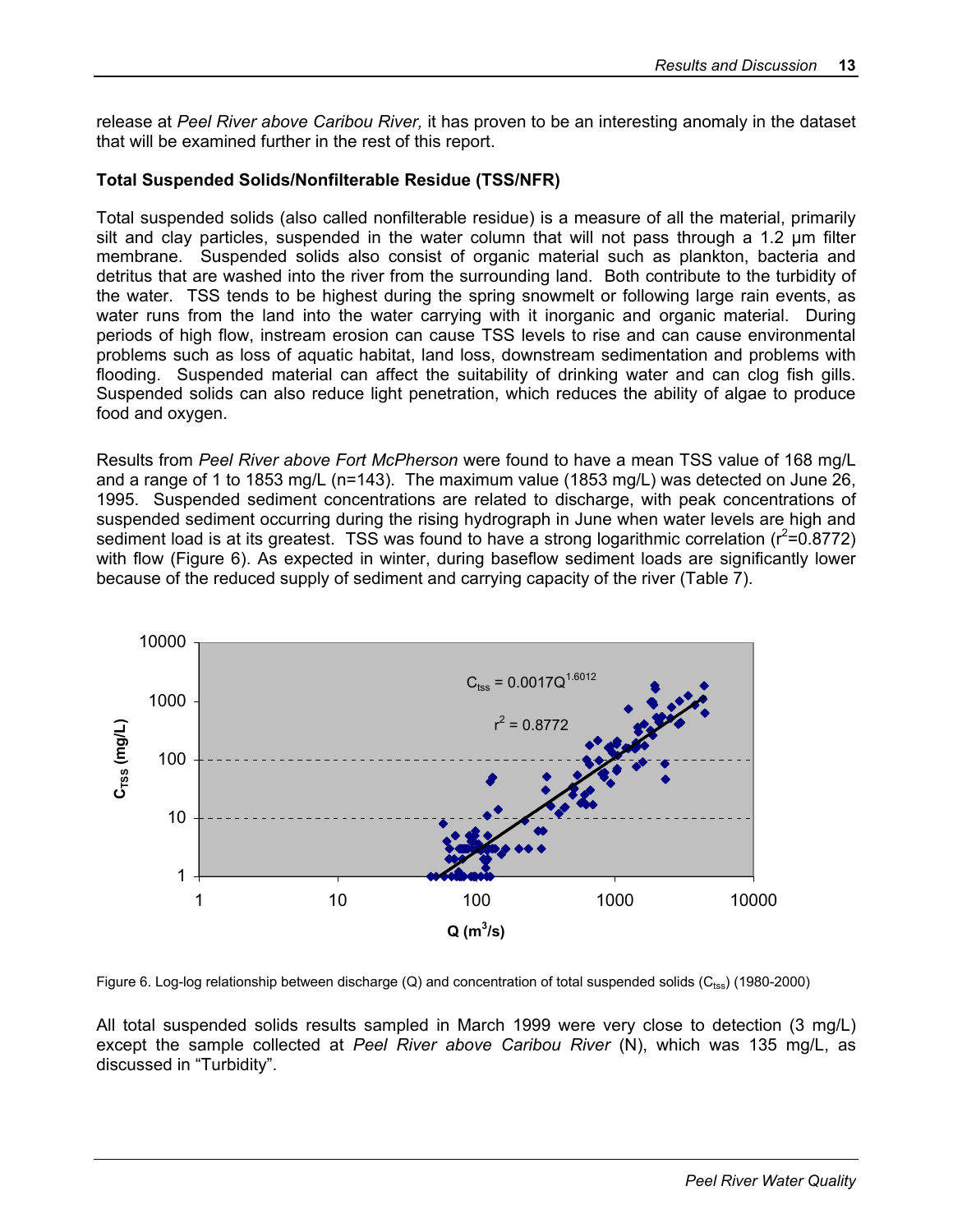#### **Total Dissolved Solids/Filterable Residue (TDS/FR)**

Total Dissolved Solids, like conductivity, measures the concentration of dissolved substances (in solution) in water. TDS is separated from TSS by filtration and includes dissolved inorganic ions as well as dissolved organic matter that will pass through the 0.45 µm porosity filter. The CDWQ aesthetic guideline for TDS is <500 mg/L. TDS in the Peel River ranged from 126 to 391 mg/L (n=53), all of which were below the recommended guideline. TDS remained relatively constant throughout the year (Table 7).

March 1999 total dissolved solids values ranged between 179 mg/L (Site H, *Wind River near Mouth*) and 370 mg/L (Site M, *Snake River above Mouth*) as shown in Figure 7. All values fell within the range of the historical range of data from *Peel River above Fort McPherson,* and were below the CDWQ aesthetic guideline.



Figure 7. Concentration of TDS at 15 sites in the Peel River basin, March 1999

#### **True Colour**

True colour is a measure of the light absorption by the dissolved substances in water. True colour in the Peel River ranged from detection (5 true colour units) to 160 TCU (n=135) in early spring. While the concentration of other dissolved substances in water generally correlate negatively with flow (low concentration at freshet, high at baseflow), colour correlates positively with flow (Spearman's rho=0.83). The high values for colour during freshet may be a result of snowmelt and rainfall washing highly coloured dissolved organic matter (such as tea-brown humic acid) into the river (Sanderson *et al.,* 1997).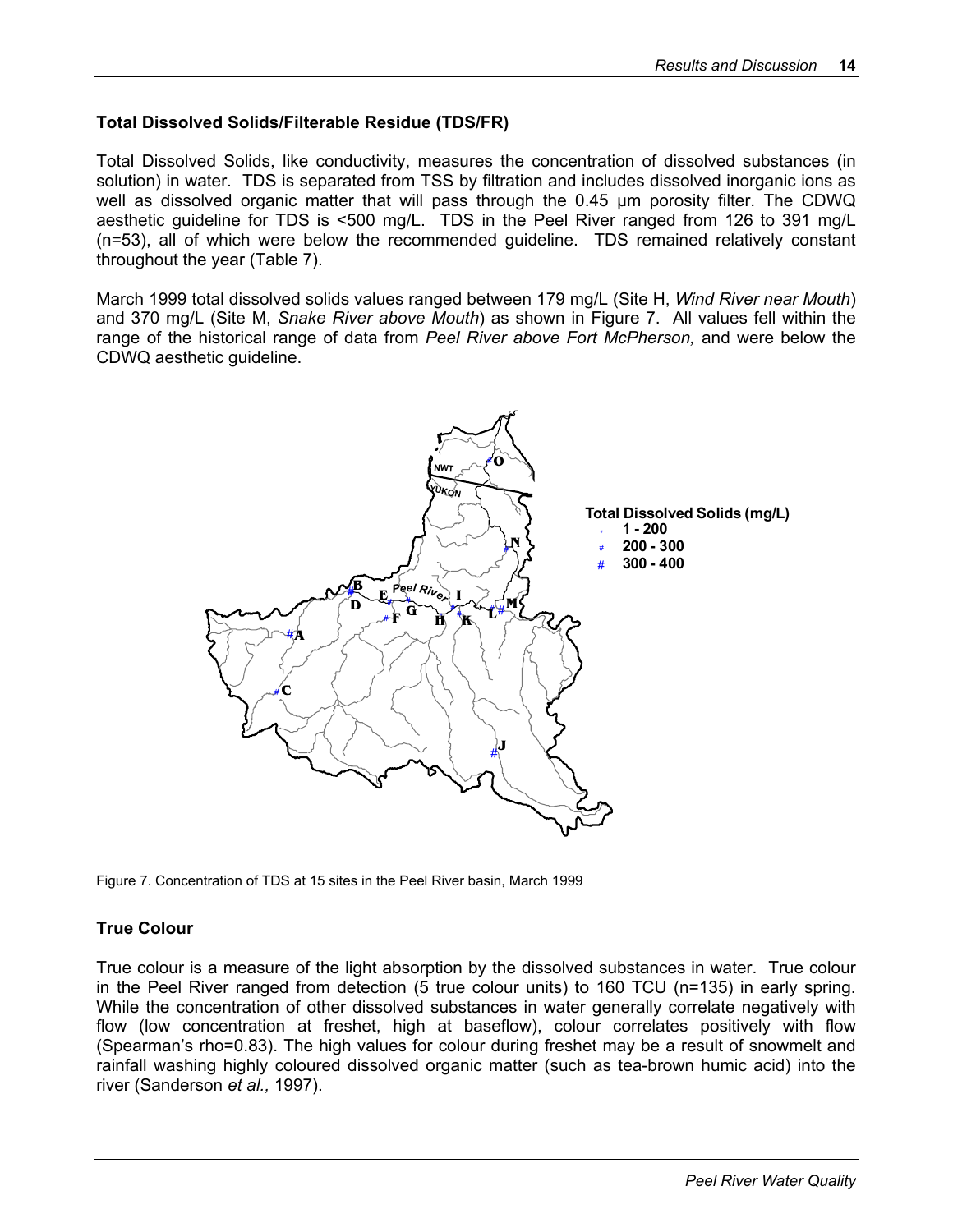All values sampled in March 1999 were less than the detection limit (5 TCU).

Table 7. Seasonal variation of physical parameters at *Peel River above Fort McPherson* (means and medians by wateryear)

| <b>Parameter</b>           | <b>Freshet</b> | <b>Recession</b> | <b>Baseflow</b> |
|----------------------------|----------------|------------------|-----------------|
|                            | median/mean    | Median/mean      | median/mean     |
| pH*                        | 7.80/7.74      | 8.02/8.04        | 7.89/7.90       |
| $($ pH units $)$ $(n, sd)$ | (25, 0.32)     | (39, 0.16)       | (81, 0.18)      |
| Conductivity*              | 243/247        | 344/338          | 403/404         |
| $(\mu S/cm)$ (n, sd)       | (25, 56)       | (39. 39)         | (80, 29)        |
| Turbidity*                 | 288/336        | 51/138           | 1.8/4.9         |
| $(NTU)$ (n, sd)            | (27, 226)      | (38, 260)        | (82, 7.8)       |
| Total Suspended Solids*    | 436/553        | 81/227           | 3/6             |
| $(mg/L)$ $(n, sd)$         | (27, 422)      | (38, 411)        | (78, 9)         |
| Total Dissolved Solids*    | 205/219        | 239/235          | 253/258         |
| $(mg/L)$ $(n, sd)$         | (11, 77)       | (12, 31)         | (30, 31)        |
| True Colour*               | 55/61          | 20/25            | 5/7             |
| $(TCU)$ (n, sd)            | (27, 37)       | (35, 20)         | (73, 4.2)       |

\* Calculated value for the Kruskal-Wallis test statistic is significant (95% confidence interval). Median values do differ significantly between water-years for all physical parameters.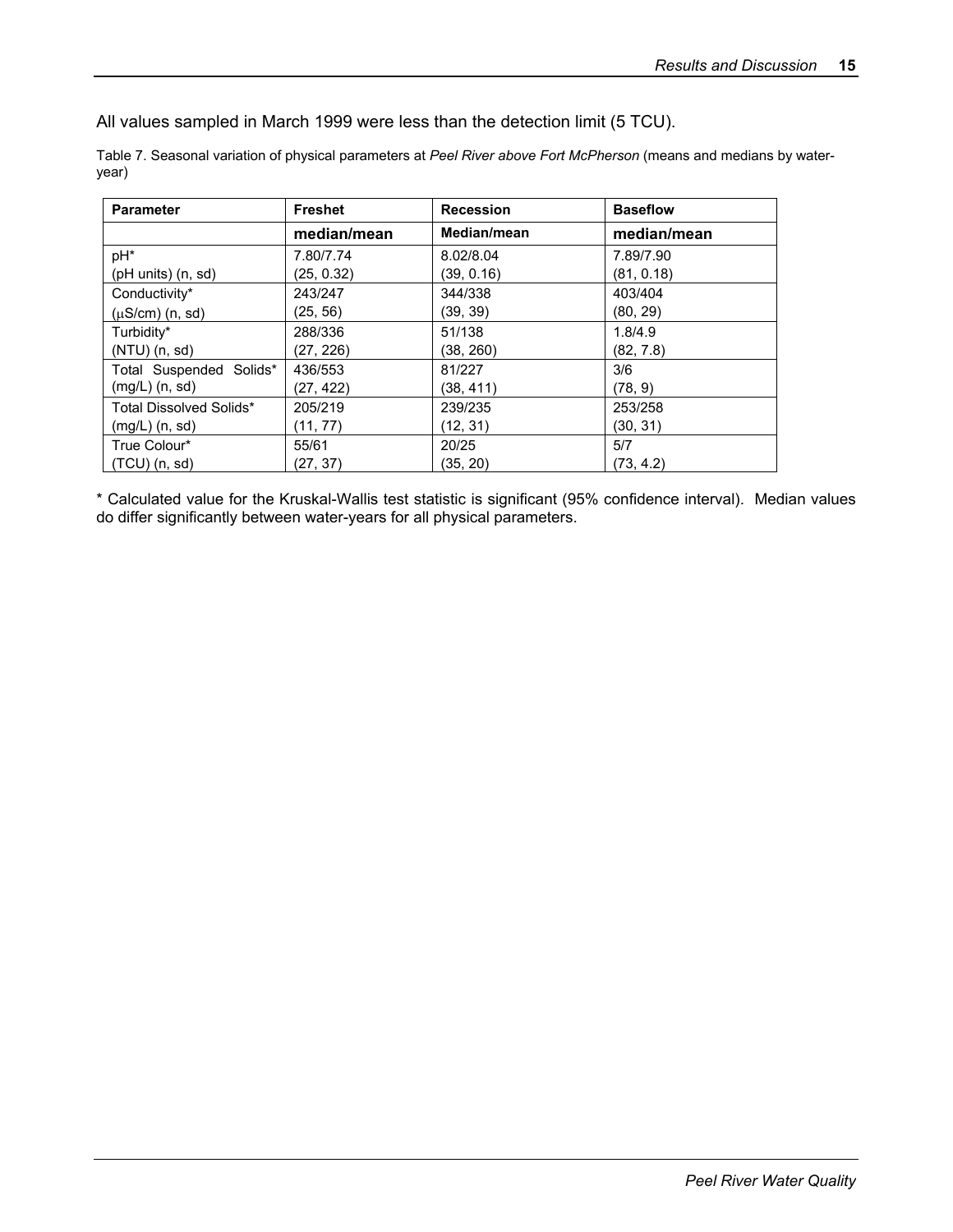#### **Major Ions**

The main source of ions in natural waters is from the weathering of rocks. Concentrations therefore vary according to geology. Major cations include calcium, magnesium, potassium, sodium and strontium and major anions include sulphate, fluoride, and chloride. Typically, an inverse relationship exists between ion concentration and discharge. Ion concentrations tend to be lowest during the high dilution period of the spring freshet (Figure 8). Concentrations rise until they peak in winter when the groundwater, most likely the major source of ions to the system, constitutes the highest proportion of flows (WER Agra, 1993). All major ion variables were tested (Kruskal-Wallis) to determine which variables differed significantly between the 3 portions of the water-year (freshet, recession, baseflow). All major ion results, other than potassium, were significantly lower during the spring freshet, and highest during the baseflow and recession. Seasonal variation of major ions in the Peel River is summarized in Table 8.



#### **Example of Negative Flow Dependence (Dilution Effects)**

Figure 8. Seasonal patterns of dissolved calcium and sulphate from *Peel River above Fort McPherson* (1980-2000)

#### **Alkalinity**

Alkalinity refers to the capability of water to neutralize acid. It is really an expression of buffering capacity and is expressed in terms of  $CaCO<sub>3</sub>$  in mg/L. A buffer is a solution to which an acid can be added without changing the concentration of available H+ ions (without changing the pH) appreciably. Results ranged from 52 to 188 mg/L (n=139). Percentile calculations indicated that 80% of all the data falls between 82 and 157 mg/L. Higher results were detected under ice than in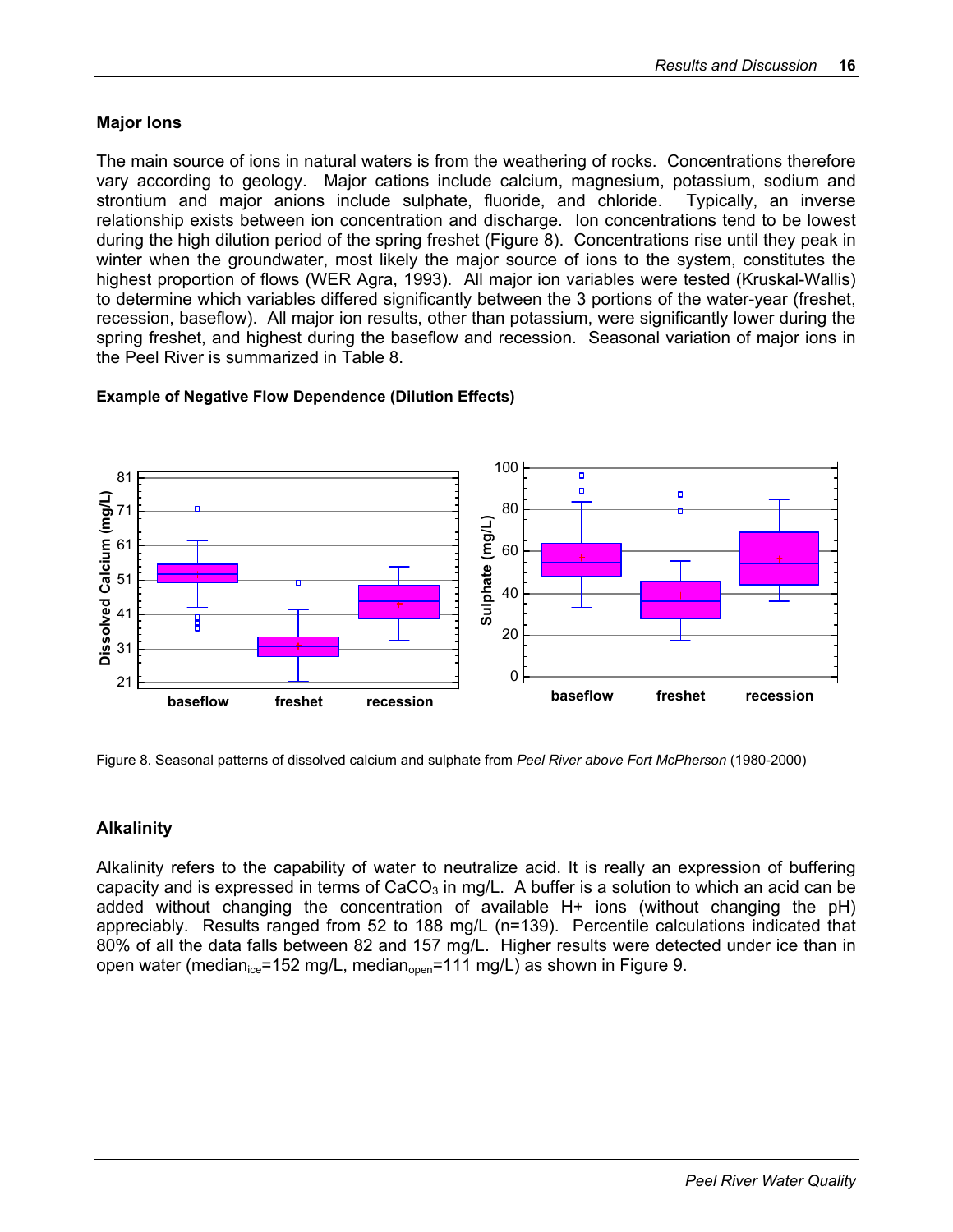

Figure 9. Alkalinity at *Peel River above Fort McPherson* (1980-2000)

March 1999 alkalinity results were high, as expected under ice. Values ranged from 150 to 198 mg/L (Figure 10).



| А  | Ogilvie River above Engineer Creek       |
|----|------------------------------------------|
| B  | Ogilvie River near Mouth                 |
| C  | Blackstone River near Champion Lake      |
| D  | <b>Blackstone River near Mouth</b>       |
| E  | Peel River above Hart River              |
| F  | Hart River near Hungry Lake              |
| G  | Peel River above Canyon Creek            |
| н  | Wind River near Mouth                    |
| ı  | Peel River above the Bonnet Plume River  |
| J. | Bonnet Plume River above Gillespie Creek |
| ĸ  | Bonnet Plume River above the mouth       |
| L  | Peel River above Snake River             |
| м  | Snake River above Mouth                  |
| N  | Peel River above Caribou River           |
| Ω  | Peel River above Fort McPherson          |

Figure 10. Alkalinity results at 15 sites in the Peel River drainage basin, March 1999

#### **Hardness**

Water hardness is defined as the sum of the calcium and magnesium concentrations and is expressed as an equivalent of calcium carbonate. Other constituents include iron, manganese and aluminum that may contribute to total hardness but are not normally present in appreciable amounts. Hardness is based on the ability of these ions to react with soap to form a precipitate or soap scum (McNeely *et al.*, 1979). Water hardness is a useful parameter for the interpretation of other water quality results as the toxicity of certain metals is dependent on water hardness. Water hardness was not a routine variable measured during EC's monitoring program, nor was it measured in 1999 however a simple calculation can be performed to determine water hardness (2.497\*Ca + 4.117\*Mg) (Puznicki, pers. comm. 2001).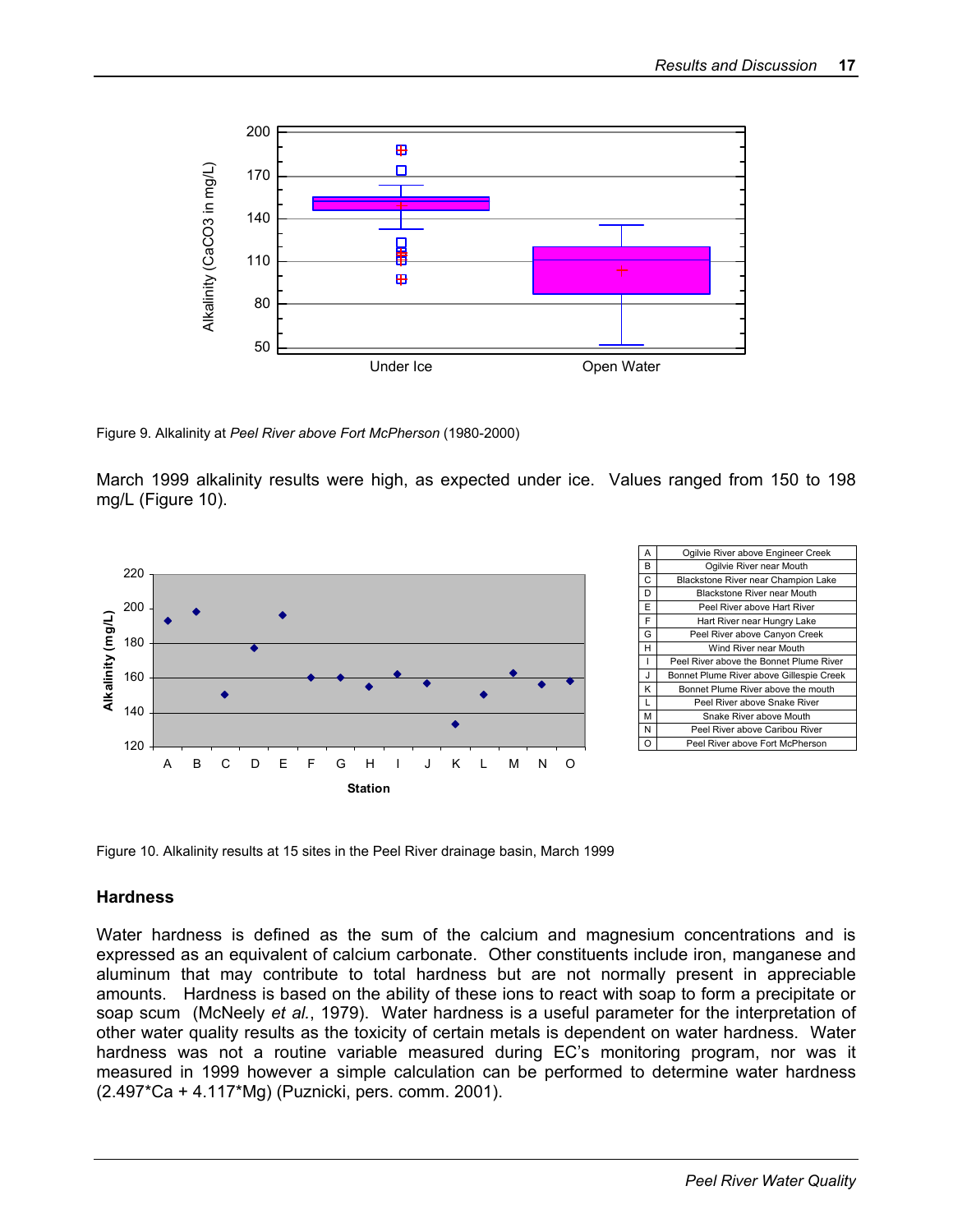Water hardness ranged from 78 mg/L CaCO<sub>3</sub> (open water) and 286 mg/L CaCO<sub>3</sub> (under ice). Water hardness is expected to be higher under ice than in open water due to dilution effects on the dissolved ions (Figure 11). Hardness is primarily a function of the geology of the area with which the surface and ground water are associated. Given the underlying limestone in portions of the Peel River Basin it is not surprising to find "hard" water in this region (Figure 13). Mean water hardness above Fort McPherson was calculated as 179 mg/L (202 mg/L under ice; 153 mg/L open water). Based on this value, the Peel River is considered to have hard to very hard water.



Figure 11. Hardness at *Peel River above Fort McPherson* (1980-2000)

The Mann-Whitley test confirmed a significant difference in water hardness between the under ice and open water season (P<0.05).

Hardness was calculated for sites in the Peel River Basin, and like the historic data, was found to be quite high. As shown in Figure 12, the highest values were found to be at the *Bonnet Plume River above Gillespie Creek* (J) with a value of 332 mg/L and *Ogilvie River above Engineer Creek* (A) with a value of 328 mg/L.



Figure 12. Level of water hardness at 15 sites in the Peel River drainage basin, March 1999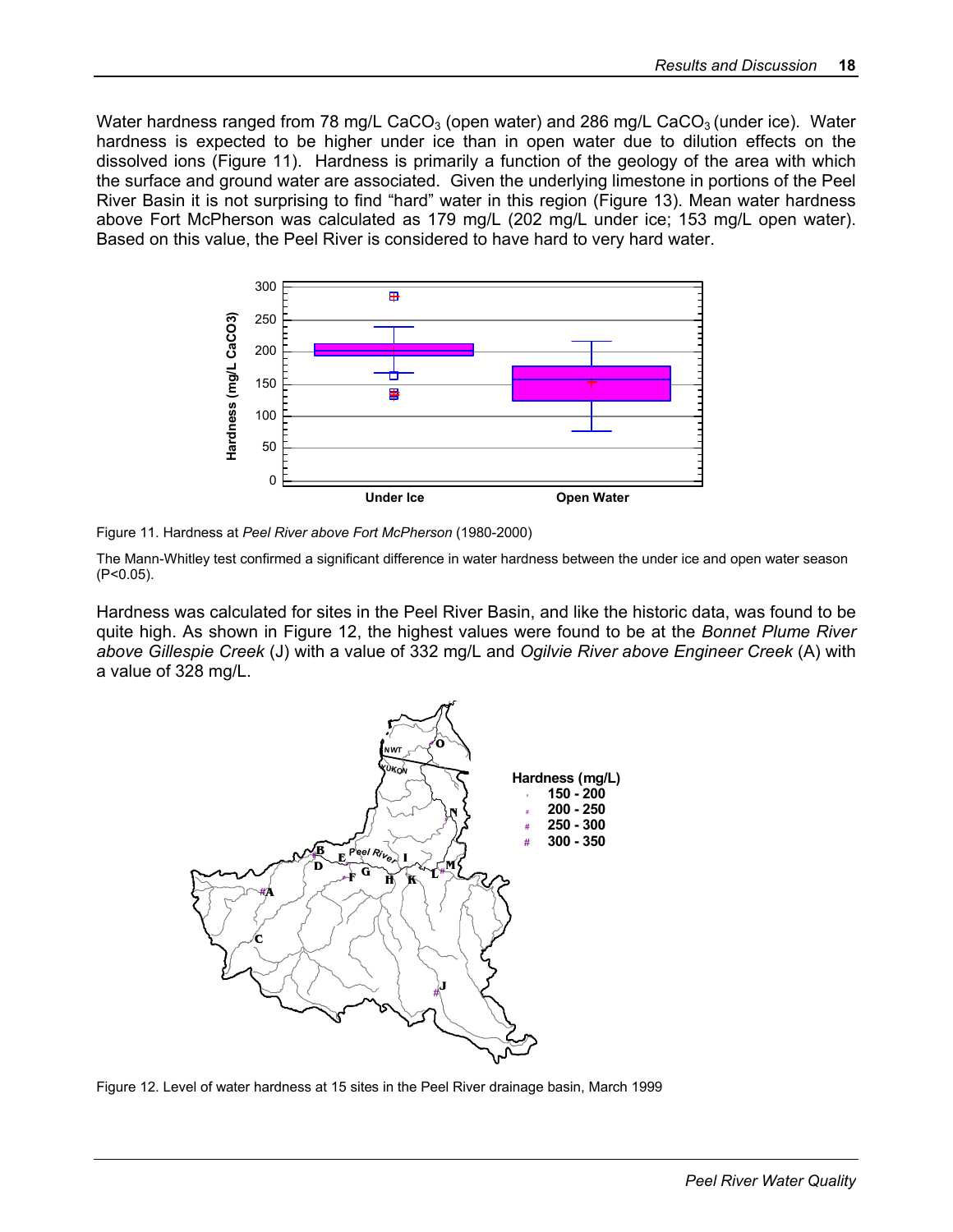

Paul von Baich

Figure 13. Limestone pillars in the Peel River, Yukon, just past the confluence of the Peel and Bonnet Plume Rivers

#### **Cations**

Calcium ions are among the most common ions occurring in nature (McNeely *et al.,* 1979). Calcium at *Peel River above Fort McPherson* ranged from 21.6 to 71.8 mg/L (n=138). The minimum value was detected during the freshet in May 1988 while the maximum value was detected during the recession in October 1999.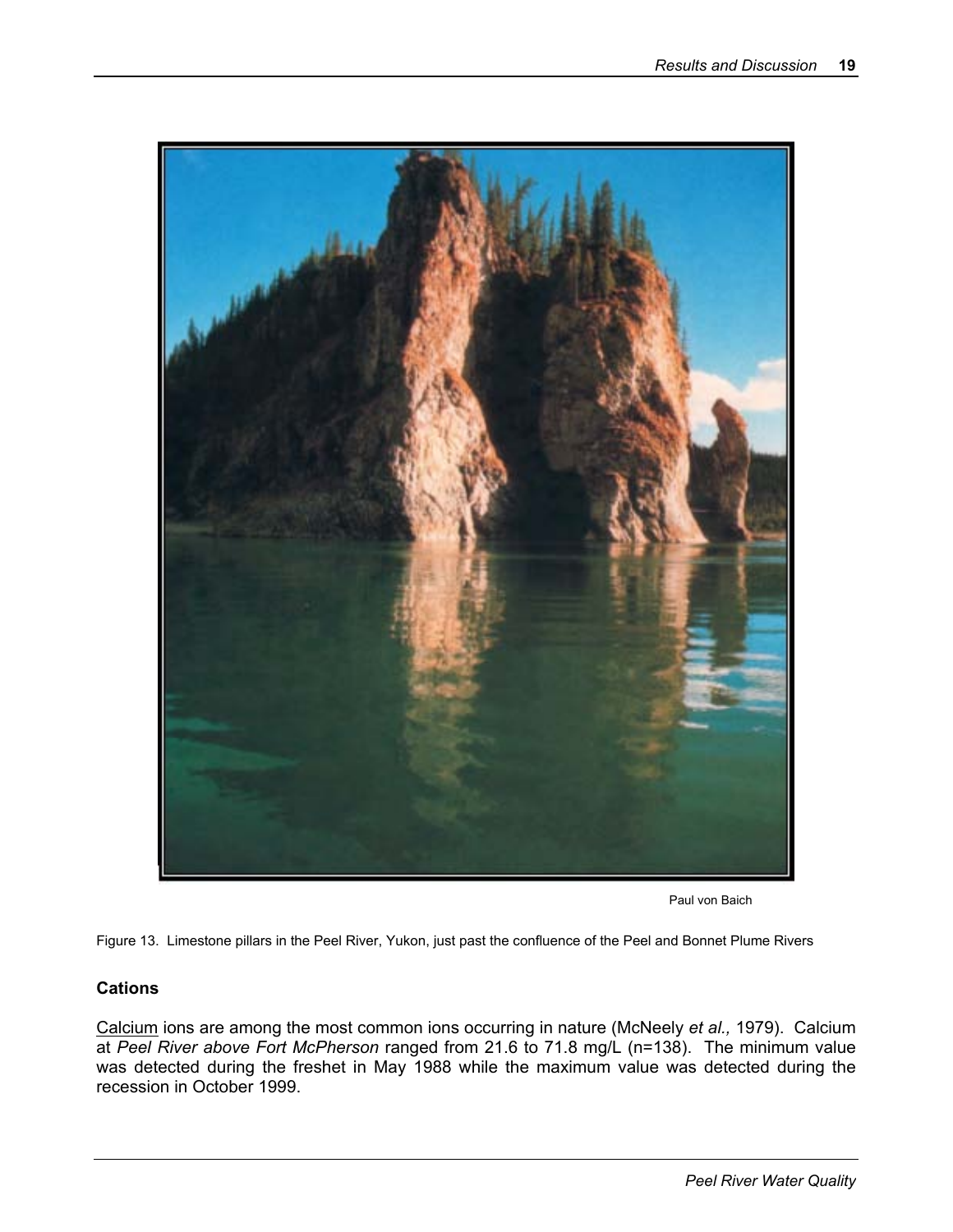The highest calcium value (85.0 mg/L) throughout the basin in March 1999 was at *Ogilvie River near the Mouth* (B) while the lowest (43.4 mg/L) was detected at *Wind River near the Mouth* (H) as demonstrated in Figure 14.



Figure 14. Concentration of calcium at 15 sites in the Peel River drainage basin, March 1999

Magnesium is widely distributed in ores and minerals. Magnesium is second to calcium as the most important contributor to water hardness (water hardness plays an important role in determining the toxicity of certain compounds). Concentrations between 5.8 mg/L (May 1988) and 25.9 mg/L (October 1999) were measured above Fort McPherson (n=138).

March 1999 results ranged from 15.0 mg/L (Site G, *Peel River above Canyon Creek*) to 38.2 mg/L (Site J, *Bonnet Plume River above Gillespie Creek*) as shown in Figure 15.





Figure 15. Concentration of magnesium at 15 sites in the Peel River drainage basin, March 1999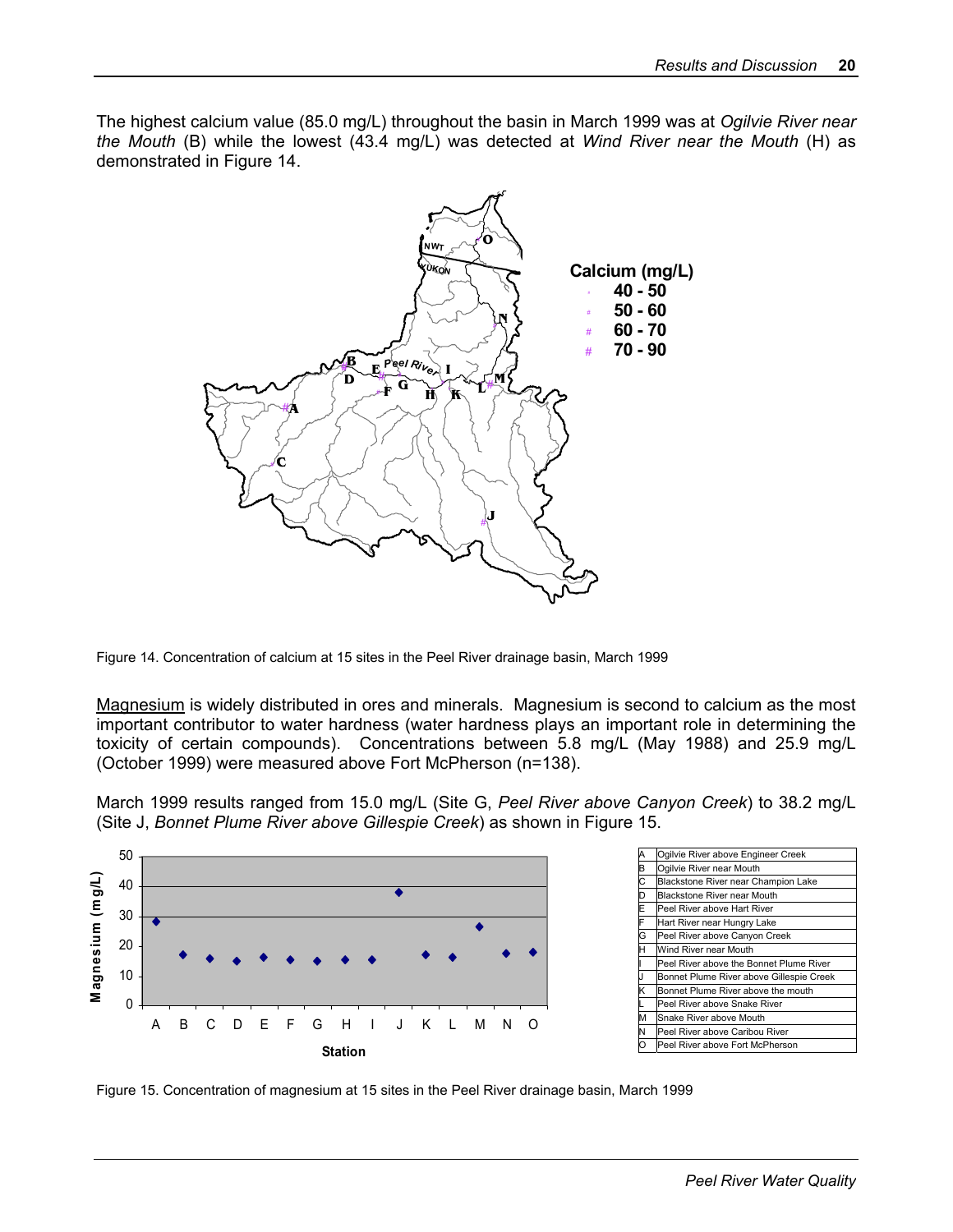Strontium is an alkaline earth metal like calcium and magnesium. In most surface water, strontium is less abundant than calcium (McNeely *et al.,* 1979). Strontium does not occur freely in nature but primarily as a sulphate or in combination with other salt minerals. Strontium at *Peel River above McPherson* followed the typical trend for dissolved ions with concentrations highest during the winter baseflow and lowest during the spring freshet. Values for dissolved strontium ranged from 0.103 to 0.222 mg/L. In March 1999, samples taken in the Peel River Basin were high, with the maximum being observed at *Snake River above the Mouth* (M), a value of 0.366 mg/L .

Potassium is an essential nutrient for plant and animal growth. Concentrations are usually less than 10 mg/L in surface water (McNeely *et al.*, 1979). Values in the Peel River ranged from 0.25 to 1.11 mg/L (n=138). Potassium is the only major ion where concentrations were higher in the spring freshet than during recession and baseflow (Figure 16).



Figure 16. Seasonal Patterns of dissolved potassium in grab samples from *Peel River above Fort McPherson* (1980-2000)

All potassium results collected in March 1999 throughout the basin were below the baseflow maximum value at *Peel River above Fort McPherson.*

Sodium concentrations at *Peel River above Fort McPherson* ranged from 1.89 to 9.96 mg/L (n=138). The minimum value of 1.89 mg/L was detected in May 1988 while the maximum value of 9.96 mg/L was detected January 1992. The sodium concentration - discharge relationship was evident (low during freshet, high during baseflow). The CDWQ aesthetic guideline for sodium is <200 mg/L. All of the historic and the March 1999 sodium results were well below the CDWQ guideline. *Ogilvie River above Engineer Creek* (11.60 mg/L, Site A) was the only value that fell outside of the historic under ice range.

#### **Anions**

Sulphur is an essential plant nutrient. Aquatic organisms require sulphur, and reduced concentrations have a detrimental effect on algal growth. The most common form of sulphur in welloxygenated waters is sulphate. When sulphate is less than 0.5 mg/L, algal growth will not occur. Sulphate is second to bicarbonate as the major anion in hard water. Of the 138 samples collected, the minimum value for sulphate was 17.5 mg/L (June 1990) while the maximum value was 96.3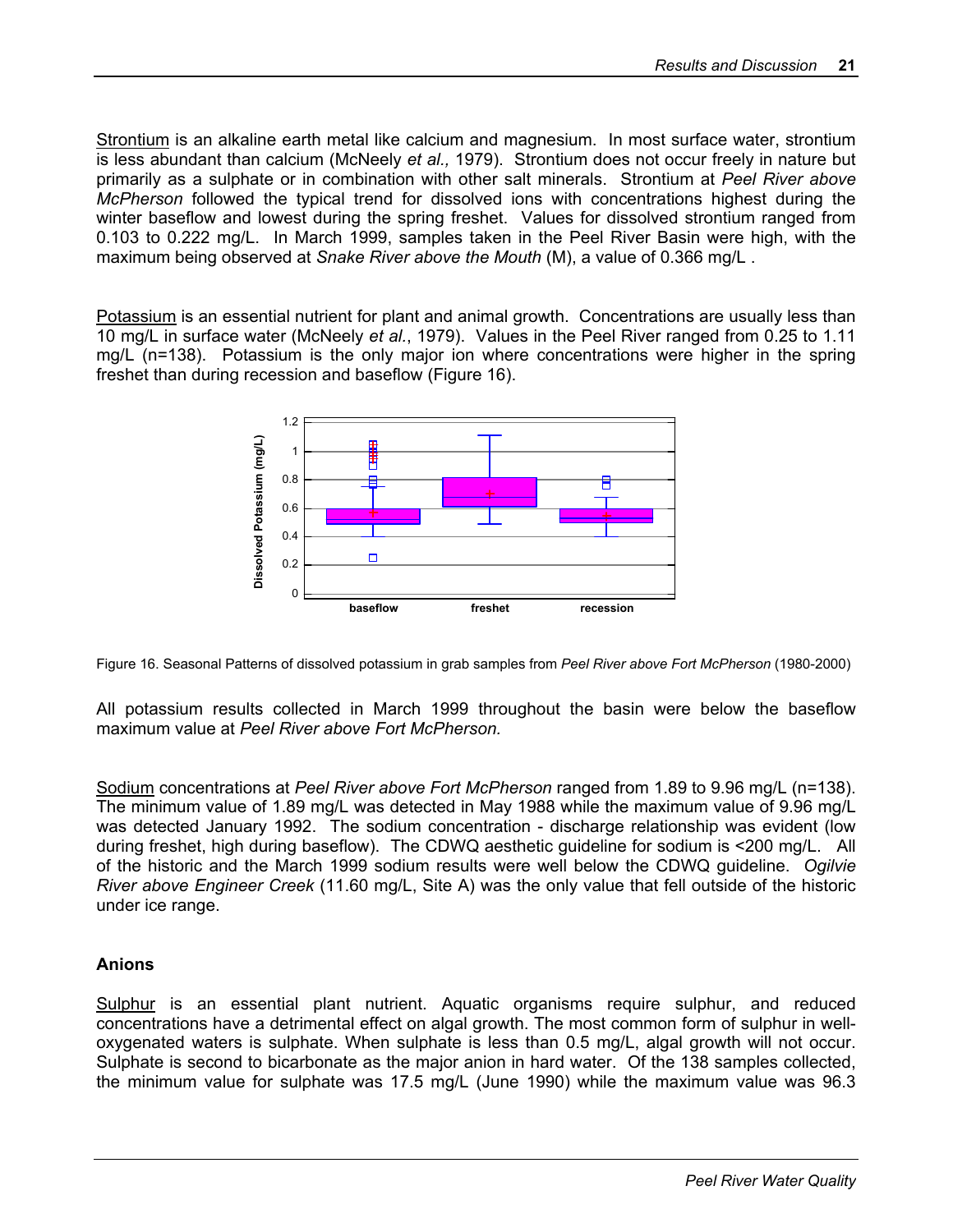mg/L (October 1999). Figure 8 shows the dilution effect clearly. The CDWQ guideline for sulphate is <500 mg/L.

Of the March 1999 samples, the maximum sulphate value (157 mg/L) was detected at *Snake River above the Mouth* (M) while the minimum (16 mg/L) was sampled at *Wind River near the Mouth* (H). Three samples were found to be higher than the range of the historic under ice data, which may be due to the reduced dilution along some of the tributaries of the Peel River (Figure 17).



| А  | Ogilvie River above Engineer Creek       |
|----|------------------------------------------|
| в  | Ogilvie River near Mouth                 |
| Ċ  | Blackstone River near Champion Lake      |
| D  | Blackstone River near Mouth              |
| E  | Peel River above Hart River              |
| F  | Hart River near Hungry Lake              |
| G  | Peel River above Canyon Creek            |
| н  | Wind River near Mouth                    |
| ı  | Peel River above the Bonnet Plume River  |
| J. | Bonnet Plume River above Gillespie Creek |
| Κ  | Bonnet Plume River above the mouth       |
| L  | Peel River above Snake River             |
| м  | Snake River above Mouth                  |
| N  | Peel River above Caribou River           |
| റ  | Peel River above Fort McPherson          |

Figure 17. Concentration of sulphate at 15 sites in the Peel River drainage basin, March 1999

The primary source of fluoride in natural waters is from the weathering of igneous and sedimentary rocks, especially shales. Typical surface water concentrations are less than 1 mg/L but concentrations can be in excess of 50 mg/L (McNeely *et al.,* 1979). The CDWQ guideline for fluoride is 1.5 mg/L. Peel River fluoride values ranged from 0.01 to 0.8 mg/L (n=138).

All March 1999 fluoride values were within the historic range (under ice) measured at *Peel River above Fort McPherson.* 

Concentrations of chloride ranged from 0.82 (June 2000) to 10.90 mg/L (January 1992) (n=138). Chloride values were highest under ice (median=3.70 mg/L) and lowest during the open water season (median=1.60 mg/L). When discharge is high (spring), there is a lot of dilution in the system, which results in the low chloride values (Table 8). Results are well below the CDWQ aesthetic guideline of 250 mg/L.

March 1999 results ranged from 0.5 mg/L (*Bonnet Plume River above Gillespie Creek*, Site J) to 8.5 mg/L (*Ogilvie River above Engineer Creek*, Site A). Four values exceeded the maximum chloride value measured at *Peel River above Fort McPherson* in March (4.6 mg/L).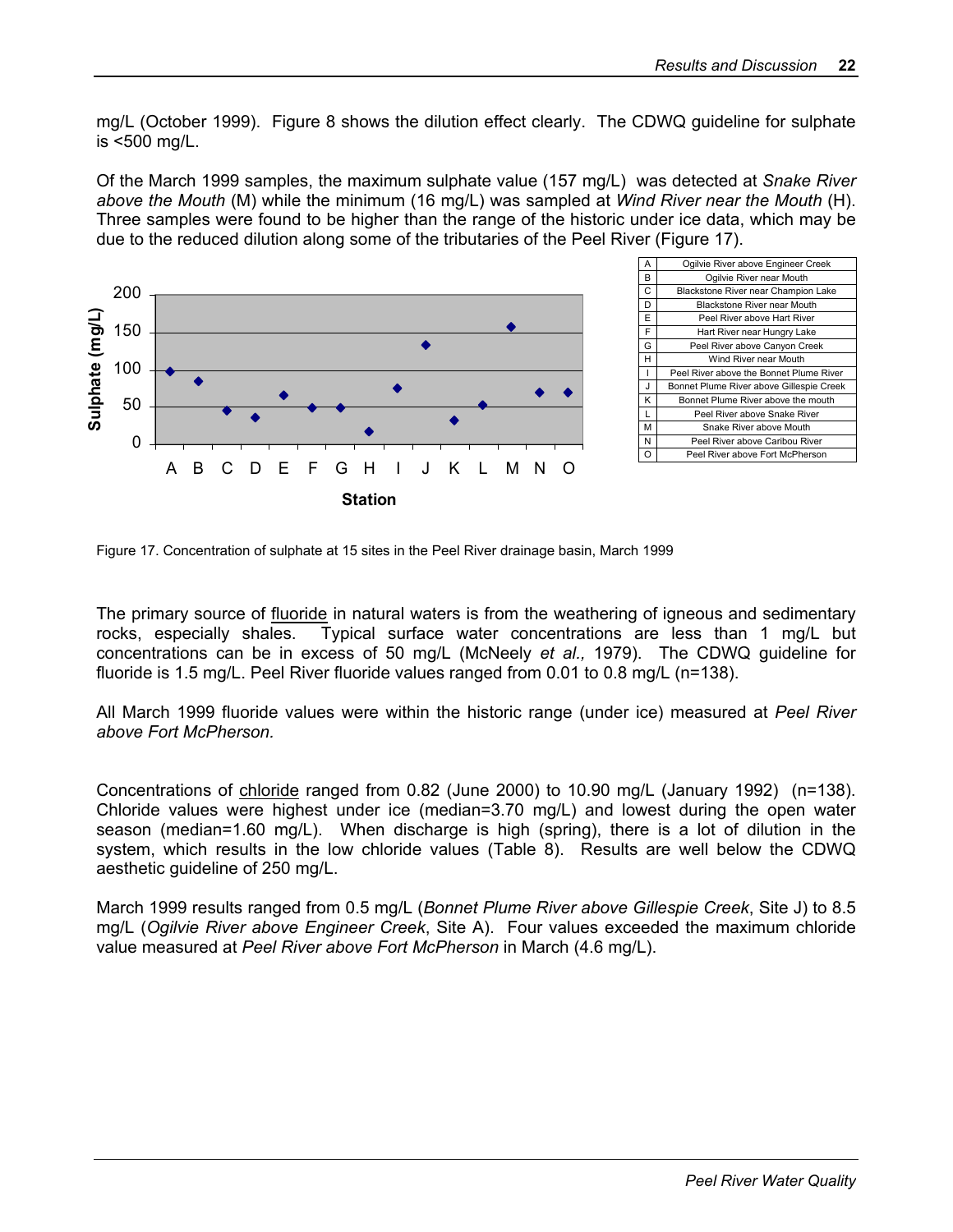| <b>Parameter</b>       | <b>Freshet</b> | <b>Recession</b> | <b>Baseflow</b> |  |  |  |
|------------------------|----------------|------------------|-----------------|--|--|--|
|                        | median/mean    | median/mean      | median/mean     |  |  |  |
| Alkalinity*            | 81.2/81.9      | 114/113.4        | 151/147         |  |  |  |
| (n, sd)                | (22, 16.1)     | (36, 11)         | (81, 14.5)      |  |  |  |
| Calcium*               | 31.4 / 32.0    | 44.8 / 44.3      | 53.0 / 52.7     |  |  |  |
| (n, sd)                | (23, 6.2)      | (35, 5.33)       | (80, 5.40)      |  |  |  |
| Magnesium*             | 8.35 / 9.25    | 14.20 / 14.00    | 17.05 / 16.8    |  |  |  |
| (n, sd)                | (23, 2.77)     | (35, 2.00)       | (80, 2.05)      |  |  |  |
| Potassium*             | 0.68 / 0.70    | 0.53 / 0.55      | 0.52 / 0.57     |  |  |  |
| (n, sd)                | (23, 0.16)     | (35, 0.09)       | (80, 0.14)      |  |  |  |
| Strontium <sup>*</sup> | 0.14, 0.13     | 0.16, 0.17       | 0.17, 0.17      |  |  |  |
| (n, sd)                | (8, 0.06)      | (10, 0.02)       | (31, 0.01)      |  |  |  |
| Sodium*                | 2.61 / 3.19    | 4.30 / 4.23      | 5.30 / 5.03     |  |  |  |
| (n, sd)                | (23, 1.65)     | (35, 0.93)       | (80, 1.00)      |  |  |  |
| Fluoride*              | 0.08 / 0.08    | 0.08 / 0.09      | 0.07 / 0.08     |  |  |  |
| (n, sd)                | (23, 0.02)     | (35, 0.02)       | (80, 0.08)      |  |  |  |
| Chloride*              | 1.40 / 1.30    | 1.65 / 1.72      | 3.63 / 3.68     |  |  |  |
| (n, sd)                | (23, 1.30)     | (35, 0.34)       | (80, 1.39)      |  |  |  |
| Sulphate*              | 36.2 / 39.3    | 54.0 / 56.8      | 54.8 / 57.1     |  |  |  |
| (n, sd)                | (23, 16.80)    | (35, 14.7)       | (80, 12.2)      |  |  |  |

Table 8. Seasonal variation of major ions (mg/L) at *Peel River above Fort McPherson* (median and means by water-year)

\* Calculated value for the Kruskal-Wallis test statistic is significant (95% confidence interval). Median values do differ significantly between water-years for all major ion parameters.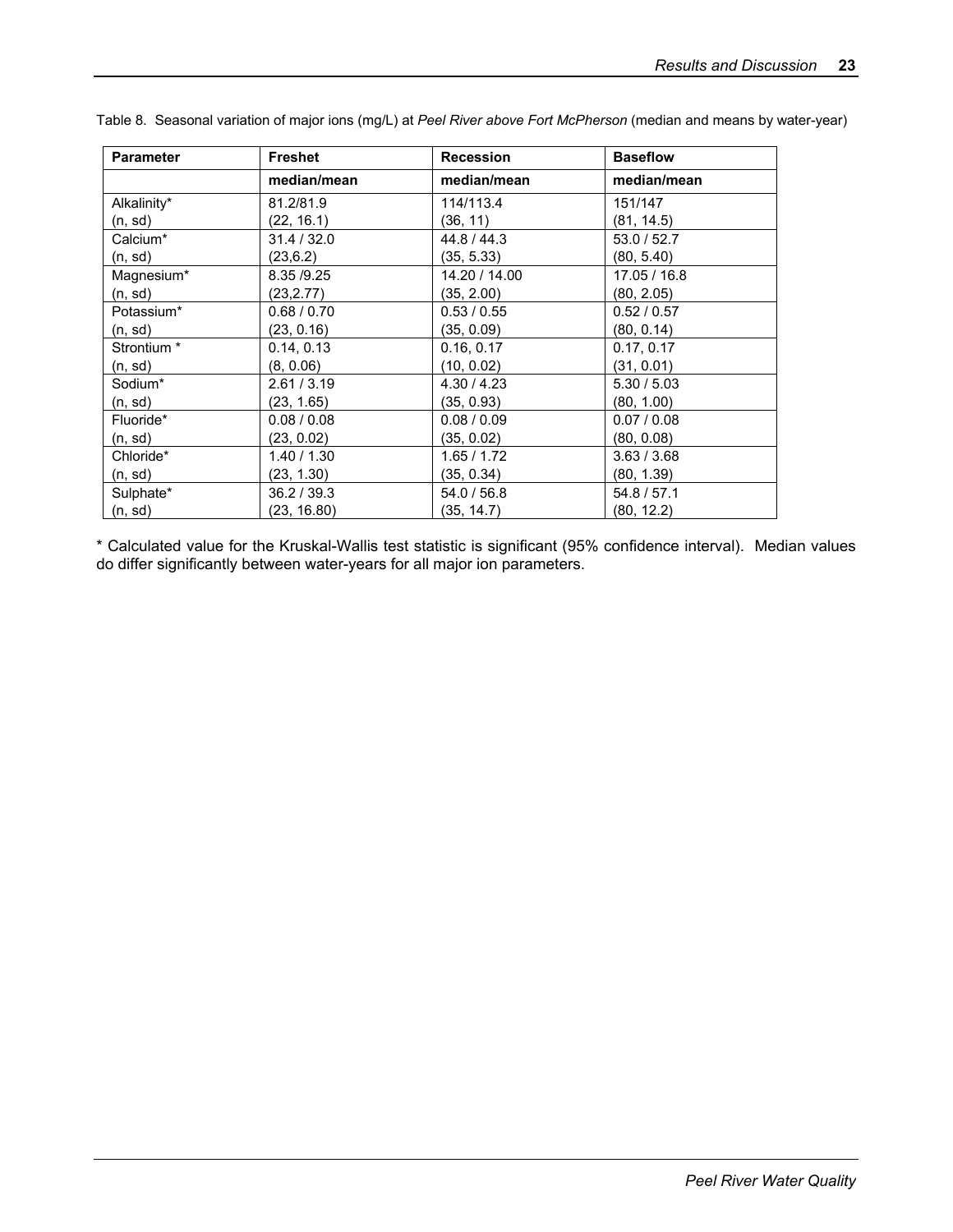#### **Nutrients**

Nutrients are required for plants to grow. Important macro-nutrients include phosphorous, nitrogen and carbon. Nutrients may exist in a number of chemical forms as they are cycled through the aquatic, terrestrial and atmospheric systems. Their source may be both inorganic and organic and they may be present in their dissolved or particulate form. Only those nutrients in their bio-available form can stimulate plant production, such as ortho-phosphorous, ammonia, nitrate and nitrite.

Phosphorous and nitrogen are particularly important water quality variables. When factors such as light and temperature that permit growth are right, limited amounts of nutrients including nitrogen and phosphorous can control the growth rate and abundance of aquatic plants. Certain nutrients at high concentrations may cause excessive plant growth. This can ultimately result in low oxygen levels due to aerobic respiration of microorganisms that feed on the dead or decaying plants. Dissolved oxygen is vital for freshwater aquatic life, especially fish. The biological effect of the addition of excessive nutrients to a water body is known as eutrophication.

Routine nutrient variables measured at *Peel River above Fort McPherson* include dissolved organic carbon, particulate organic carbon, dissolved inorganic carbon, ammonia, particulate nitrogen, dissolved nitrogen, nitrate/nitrite, total phosphorous and dissolved phosphorous. The March 1999 study measured total phosphorous, nitrate/nitrite, ammonia, and nitrate.

#### **Phosphorous**

Phosphorous is not commonly toxic to man, animals or fish and is a key element necessary for the growth of aquatic plants (McNeely *et al.*, 1979). Generally, phosphorous is the limiting nutrient in freshwater aquatic systems. That is, plant growth will discontinue if all phosphorous is used up, no matter how much nitrogen is available.

Phosphorous in freshwater systems exists in either a particulate or dissolved form. Together these forms constitute total phosphorous (TP). Total phosphorous includes all forms of phosphorous. TP at *Peel River above Fort McPherson* ranged from 0.002-1.36 mg/L (n=142). A seasonal trend was observed for total phosphorous, with high values in spring, which decreased through the summer and fall and dropped to low levels in the winter (Table 9). Dissolved phosphorous (DP) is phosphorous that will pass through a 0.45 µm porosity filter. DP ranged from 0.002-0.366 mg/L (n=142). Other than two high results reported in June 1998 (0.366 mg/L) and November 1995 (0.301 mg/L), dissolved phosphorous levels were fairly constant throughout the years (Figure 18). Presently, Canadian Water Quality Guidelines do not exist for total and dissolved phosphorous.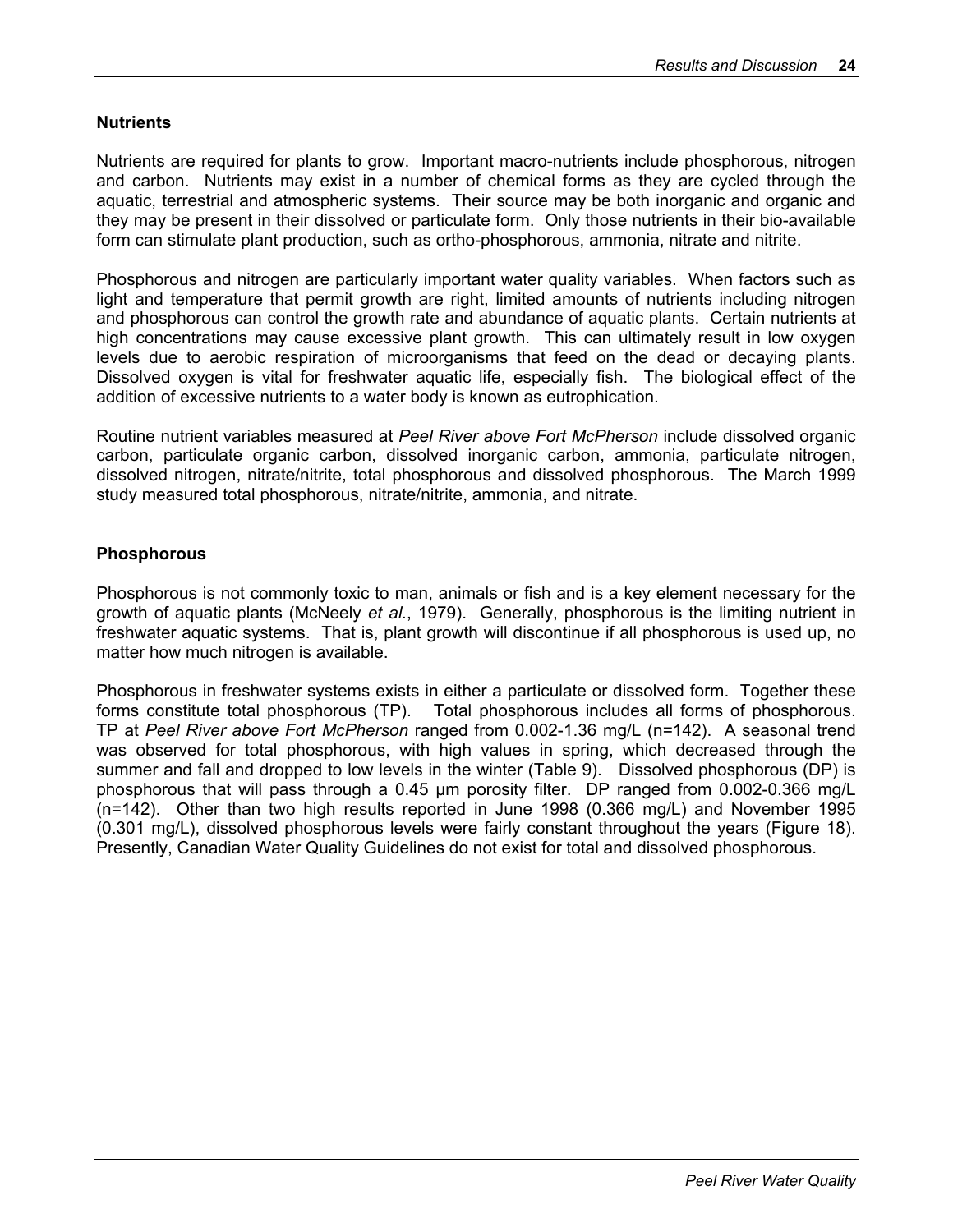

Figure 18. Total and dissolved phosphorous grab samples from *Peel River above Fort McPherson*.

Note the influence of flow on Total P, results were higher during the spring freshet and lowest during baseflow. (1995- 2000).

March 1999 samples from 15 sites in the Peel River drainage basin were analyzed for total phosphorous. As expected, phosphorous concentrations were extremely low, with the highest result from the *Peel River above the Caribou River* (N), measuring at 0.13 mg/L.

#### **Nitrogen Cycle**

Nitrogen is a major nutrient that affects the primary production of freshwaters. Forms of nitrogen in freshwater include dissolved molecular nitrogen  $(N_2)$ , ammonia nitrogen  $(NH_3)$ , nitrite  $(NO_2)$ , nitrate  $(NO<sub>3</sub>)$  and various organic nitrogen compounds (Wetzel, 1983).

The balance of nitrogen inputs and losses within an aquatic system is known as the nitrogen cycle – nitrogen fixation, nitrification and denitrification make up the three major processes of the cycle. Nitrogen inputs include nitrogen contained in particulate, precipitation, and nitrogen fixation both in the water and the sediments. Certain bacteria and blue-green algae carry out nitrogen fixation by extracting  $N<sub>2</sub>$  from the atmosphere and transforming it into organic nitrogen compounds. Nitrogen losses include outflow from the basin, reduction of  $NO<sub>3</sub>$  to  $N<sub>2</sub>$  by bacterial denitrification with loss of  $N_2$  to the atmosphere, and nitrogen-containing compounds adsorbing to sediment (Wetzel, 1983). Bacterial denitrification is the reduction of oxidized nitrogen anions  $(NO<sub>3</sub> + NO<sub>2</sub>)$  to gaseous nitrogen  $(N<sub>2</sub>)$ . Nitrification is the oxidation of ammonia into those nitrogen anions. Two groups of microorganisms are involved in nitrification. *Nitrosomonas* oxidizes ammonia to nitrite while *Nitrobacter* oxidizes nitrite ions to nitrate (Wetzel, 1983).

#### **Ammonia**

Ammonia is a large source of available nitrogen in the environment and its toxicity is dependent on water temperature and pH (CCME, 2000). Considering the temperature and pH values recorded from 1980-1998 (0-18°C and 7.10-8.47 pH units, respectively), the CPFAL for ammonia ranges between 0.137 mg/L (open water) and 18.48 mg/L (under ice). The open water CPFAL guideline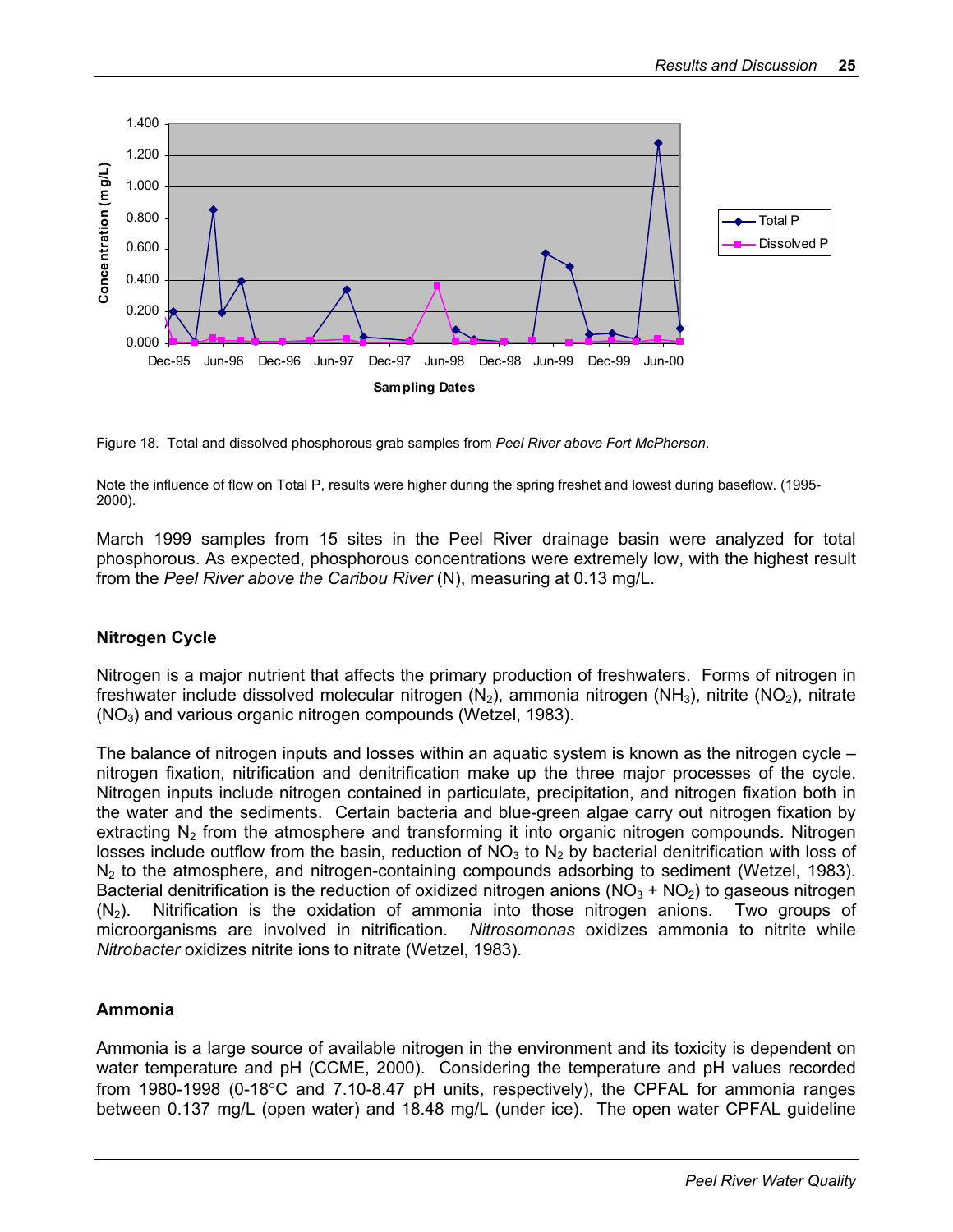was exceeded on one occasion in August 1994 whereas the under ice CPFAL guideline has never been exceeded. The Kruskal-Wallis test (P>0.05) revealed that a significant difference did not exist for ammonia between water-years (freshet, baseflow and recession), indicating that ammonia is not greatly influenced by seasonality (Figure 19).



Figure 19. Dissolved ammonia concentrations from grab samples collected at *Peel River above Fort McPherson* (1980- 2000)

Dissolved ammonia concentrations are not influenced by seasonality (Kruskal Wallis P>0.05).

Ammonia concentrations measured in March 1999 were quite low. Of the 15 sites sampled, 9 results were at or below the detection limit of 0.002 mg/L. The highest concentration of ammonia was 0.08 mg/L, observed at *Peel River above the Caribou River* (N).

#### **Nitrate/Nitrite**

Nitrite is readily oxidized to nitrate and is therefore rarely found in freshwater in significant concentrations. High nitrate concentrations, when consumed, can inhibit hemoglobin to bind and can reduce the oxygen-carrying capacity of the blood (Sanderson *et al.*, 1997). Throughout the study, nitrate and nitrite were analyzed together, not separately. Concentrations at *Peel River above Fort McPherson* ranged from 0.020 – 0.224 mg/L (n=131). The Kruskal- Wallis test indicated that significant differences between water year medians for nitrate/nitrite did exist. As the plot shows (Figure 20), highest values were reported during winter baseflow and lower values during the freshet and recession. There was little median difference between freshet and recession. This is a good example of where discharge has little influence on water quality. The lower values during freshet and recession are probably a result of biological uptake as summer progresses rather than the negative relationship with flow as is typical with other dissolved components (sulphate or calcium) (Halliwell, 1998).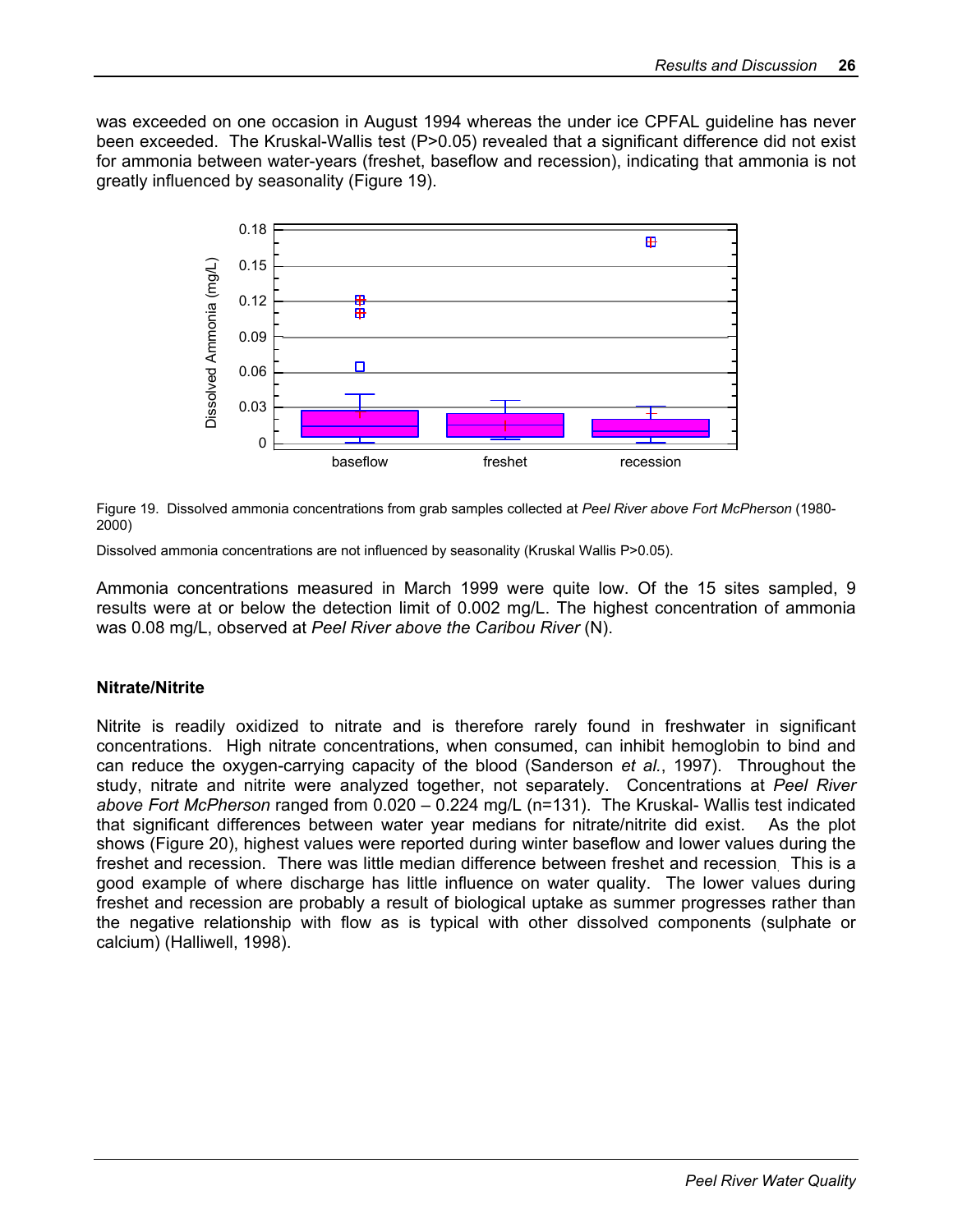

Figure 20. NO3+NO2 concentrations from grab samples collected at *Peel River above Fort McPherson* (1980-2000)



Figure 21. Concentration of nitrate and nitrate/nitrite at 15 sites in the Peel River drainage basin, March 1999

Peel River Basin samples from 15 sites were analyzed for nitrate/nitrite together, and nitrate separately. As evident in Figure 22, there appears to be very little nitrite present except for Site N, *Peel River above the Caribou River*. Five samples exceeded the upper range of the historic data from *Peel River above Fort McPherson*, with the highest sample at 0.288 mg/L from *Peel River above Canyon Creek* (G).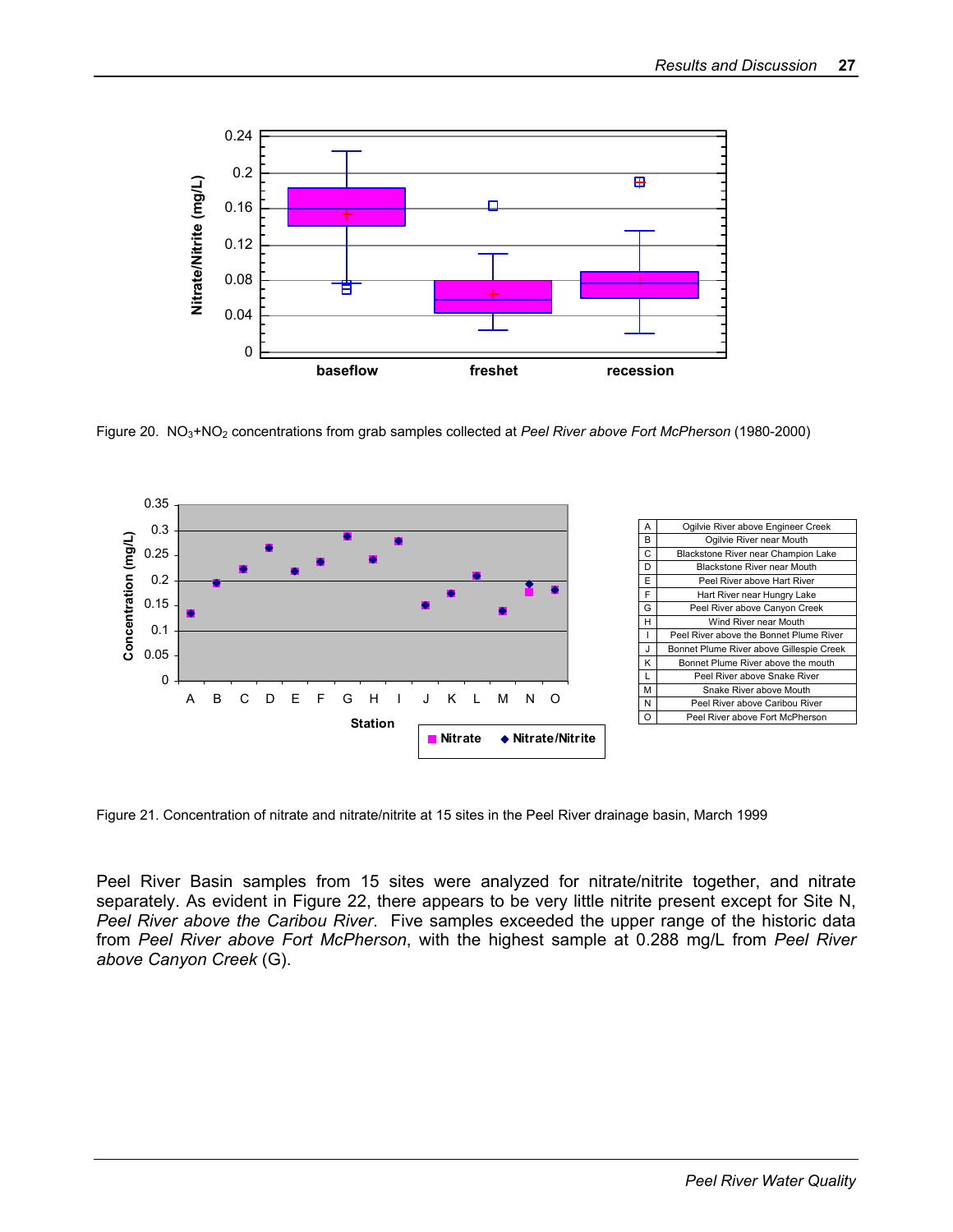



#### **Reactive Silica**

Silica is second to oxygen as the most abundant element in the earth's crust. It is very important for certain algae (diatoms) for the synthesis of their frustules (the diatom's silicate shell). Most natural waters contain less than 5 mg/L of silica, although a range of 1 to 30 mg/L is not uncommon (McNeely *et al.*, 1979). Silica values from *Peel River above Fort McPherson* ranged from 1.82 – 5.10 mg/L (n=138). Highest values were recorded during the baseflow and lower results were found during the freshet and recession (Table 9). This trend is perhaps another example of biological uptake (Figure 23).



Figure 23. Reactive silica concentrations from grab samples collected at *Peel River above Fort McPherson* (1980-2000)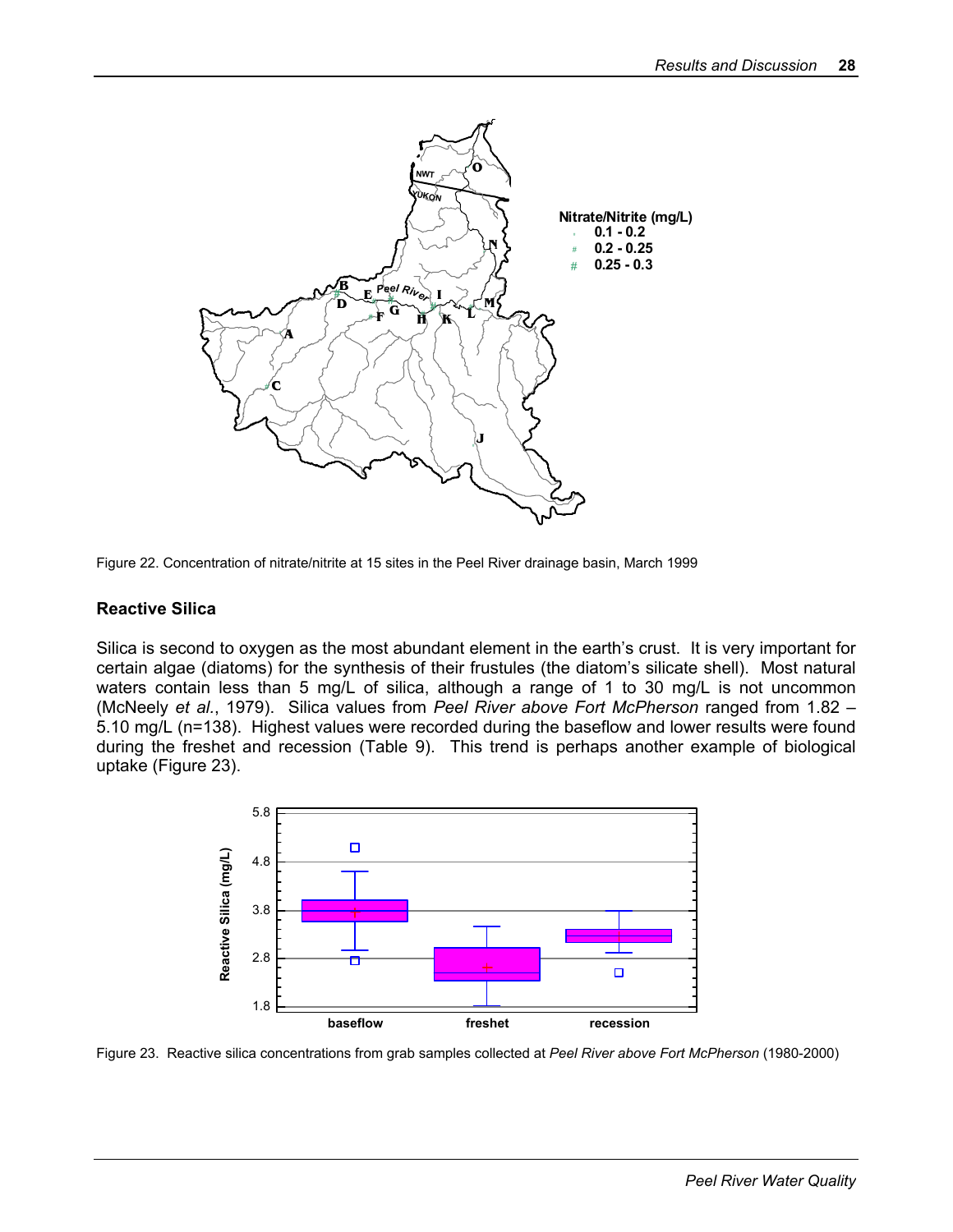#### **Carbon**

Organic carbon compounds are created by photosynthesis in the aquatic environment (autochthonous sources), and can also be contributed from the biodegradation of plant and animal materials (allochthonous sources). Carbon is a required nutrient for biological systems, but the breakdown of organic carbon can rob waters of dissolved oxygen (McNeely *et al.*, 1979). Organic carbon is highest during freshet, when the input of organic material to the river from spring runoff is highest.

Organic carbon found in natural waters is almost always found as dissolved organic carbon (DOC) or particulate organic carbon (POC). DOC is separated from POC by filtration (through a  $0.45\mu m$ membrane filter). According to Wetzel (1983), in stream systems, the ratio of DOC to POC is 10:1. Above Fort McPherson, this appears to only apply during the baseflow, when the DOC:POC ratio is 12:1 (median) or 9:1 (mean). During the recession and freshet, the DOC:POC ratio is much closer to 1:1. Seasonal results are presented in Table 9.

Dissolved Inorganic Carbon (DIC) includes the sum of carbonates, bicarbonates, and carbonic acid and is dependent on the pH of the water (Wetzel, 1983). The underlying limestone geology is a likely source of carbonates in the Peel Basin. Dissolved Inorganic Carbon is high during baseflow when groundwater inputs to the system are highest (Table 9).

| <b>Parameter</b>              | <b>Freshet</b> | <b>Recession</b> | <b>Baseflow</b> |  |  |  |
|-------------------------------|----------------|------------------|-----------------|--|--|--|
|                               | median/mean    | median/mean      | median/mean     |  |  |  |
| Total Phosphorous*            | 0.419/0.532    | 0.097/0.182      | 0.003/0.009     |  |  |  |
| (n, sd)                       | (26, 0.383)    | (37, 0.217)      | (78, 0.034)     |  |  |  |
| Dissolved Phosphorous*        | 0.011/0.026    | 0.008/0.011      | 0.009/0.017     |  |  |  |
| (n, sd)                       | (26, 0.070)    | (38, 0.013)      | (79, 0.027)     |  |  |  |
| Dissolved Ammonia-N           | 0.015/0.016    | 0.012/0.026      | 0.015/0.027     |  |  |  |
| (n, sd)                       | (10, 0.011)    | (11, 0.049)      | (30, 0.034)     |  |  |  |
| Nitrate+Nitrite*              | 0.058/0.065    | 0.076/0.080      | 0.160/0.154     |  |  |  |
| (n, sd)                       | (25, 0.029)    | (35, 0.03)       | (71, 0.039)     |  |  |  |
| Dissolved Nitrogen*           | 0.217/0.244    | 0.15/0.198       | 0.205/0.258     |  |  |  |
| (n, sd)                       | (26, 0.126)    | (37, 0.133       | (78, 0.142)     |  |  |  |
| Reactive Silica*              | 2.70 / 2.76    | 3.27/3.26        | 3.81 / 3.78     |  |  |  |
| (n, sd)                       | (14, 0.44)     | (35, 0.25)       | (80, 0.40)      |  |  |  |
| Particulate Organic Nitrogen* | 0.692/0.798    | 0.174/0.401      | 0.012/0.023     |  |  |  |
| (n, sd)                       | (22, 0.544)    | (35, 0.681)      | (74, 0.022)     |  |  |  |
| Particulate Organic Carbon*   | 6.745/9.182    | 2.14/4.53        | 0.13/0.215      |  |  |  |
| (n, sd)                       | (22, 7.08)     | (35, 7.81)       | (74, 0.244)     |  |  |  |
| Dissolved Organic Carbon*     | 6.53/6.76      | 3.40/3.66        | 1.52/1.97       |  |  |  |
| (n, sd)                       | (24, 2.98)     | (34, 1.56)       | (73, 1.36)      |  |  |  |
| Dissolved Inorganic Carbon *  | 17.0/17.0      | 25.80, 25.80     | 35.0/35.1       |  |  |  |
| (n, sd)                       | (1, 0.00)      | (2, 1.55)        | (9, 2.55)       |  |  |  |

Table 9. Seasonal variation of nutrients (mg/L) in the Peel River (median and means by water-year)

\* Calculated value for the Kruskal-Wallis test statistic is significant (95% confidence). Median values do differ significantly between water-years for all nutrient parameters except ammonia.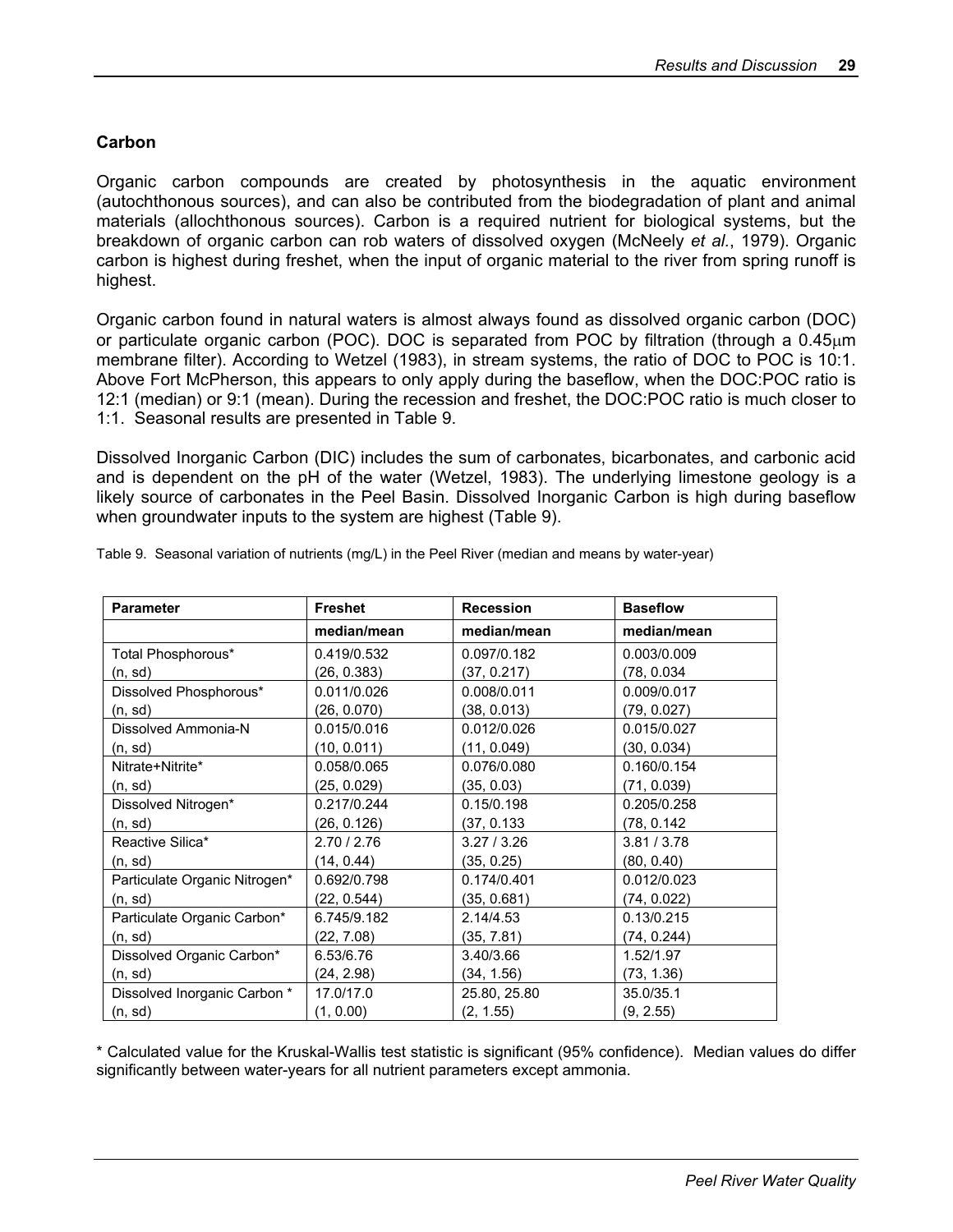#### **Metals**

Total and extractable metals data is available for *Peel River above Fort McPherson*. Total metal concentrations include metals found in both dissolved and particulate form (unfiltered). Dissolved metals are those metals in solution and the sample must be filtered to remove any suspended sediment. Extractable results are the combination of the dissolved concentration as well as a variable amount found in particulate form (the sediment is allowed to settle out and the decant is analyzed). The dissolved form is biologically available to aquatic organisms. Dissolved metal samples were collected during the March 1999 sampling program only, while they are not part of routine sampling at *Peel River above Fort McPherson*. Total metal results for the historic data are summarized in Table 11.

Filtering of water samples soon after collection is required for the analysis of dissolved metals. In March 1999, dissolved metals samples were filtered at the Eagle Plains Lodge at the end of the day due to below freezing field conditions. It would be expected that dissolved metals would be equal to or less than the total metals for each sample. However, in a number of cases, dissolved metals exceeded the concentration of total metals, specifically for chromium, copper, lithium, manganese, lead and antimony. This may be due in part to the fact that total and dissolved metals are collected in separate sample bottles and could be expected to show some variation. In addition, as the sample results get closer to the detection limit for a particular parameter, laboratory error is known to increase exponentially (Mueller *et al.*, 2001). Sampling error may also be responsible for a portion of the variation.

Although metals occur naturally in the aquatic environment, elevated levels of some metals can be harmful to certain biota. Metals may biomagnify in the food web and bioaccumulate in higher organisms. Elevated levels in fish tissue can cause health concerns for humans consuming those fish.

Most metals are associated with suspended sediment (Sanderson, 1997; Taylor, 1998). This association is a good example of positive flow dependence, as concentrations are high when sediment load is great and water levels are high. Total cobalt concentrations illustrate this clearly in Figure 24. Spearman's correlations revealed strong positive relationships of suspended sediment with several metals including aluminum, chromium, cobalt, copper, iron, lead, lithium, and nickel (Table 10). Certain metals in this basin naturally exceed the CPFAL and CDWQ guidelines.

#### 15  $\overline{\blacksquare}$ ⊞  $\Box$ 12 ⊞

**Example of Positive Flow Dependence (Particulate Effects):** 



Figure 24. Total cobalt concentrations at *Peel River above Fort McPherson* from 1980-2000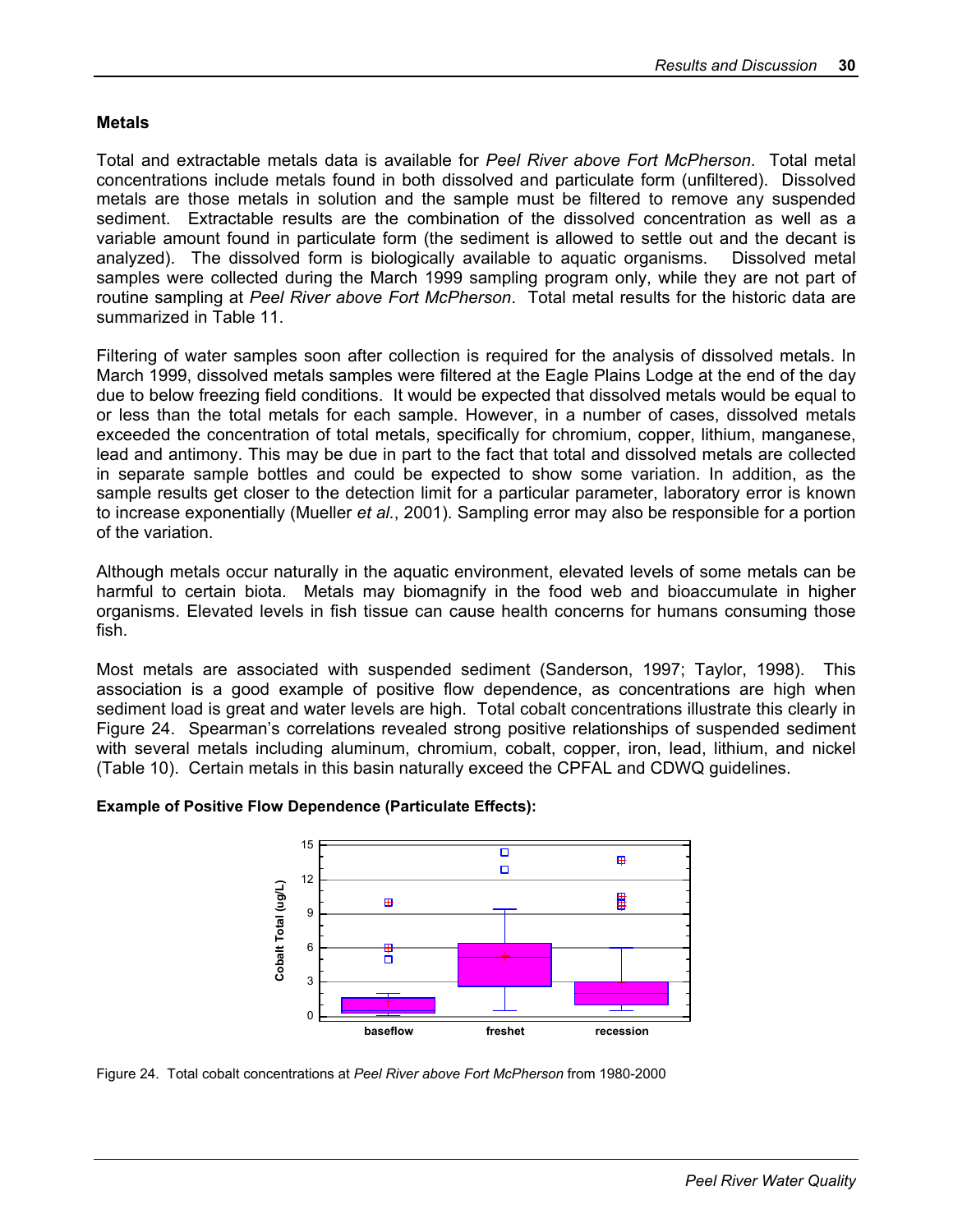| <b>METAL AND TSS</b> | <b>SPEARMAN'S 'RHO'</b> |
|----------------------|-------------------------|
| Aluminum and TSS     | 0.8407                  |
| Chromium and TSS     | 0.8824                  |
| Cobalt and TSS       | 0.8088                  |
| Copper and TSS       | 0.9276                  |
| Iron and TSS         | 0.8407                  |
| Lead and TSS         | 0.8933                  |
| Lithium and TSS      | 0.9276                  |
| Nickel and TSS       | 0.9276                  |

Table 10. Spearman's correlation results of total suspended solids and various metals

The data from March 1999 are presented in detail below. Some notable features are high levels of most sediment-associated metals at *Peel River above the Caribou River* (N), which also had high turbidity and total suspended solids. The water sample used for this study was noted to be brownish, as discussed in "Turbidity". While the data as presented are valuable, the metals data from that site should not be considered representative of the normal water quality within the basin. Otherwise, the levels of most parameters fell within the range of the historic data from *Peel River above Fort McPherson*.

Also, high levels of some metals were noted at the Ogilvie River sites when compared to other sites in the basin. Specifically, Copper, molybdenum, and zinc were elevated at *Ogilvie above Engineer Creek* (A) and lead was high at *Ogilvie River near Mouth* (B). There are no anthropogenic sources of these metals in the Peel River basin, other than long-range atmospheric transport. During the baseflow winter months, under-ice water quality is primarily influenced by groundwater. The chemical composition of groundwater normally reflects the mineral composition of the rock or soils through which it moves. In areas underlain by inert bedrock of low solubility, groundwater typically has low concentrations of dissolved chemicals. In areas where base metal mineralization (Cu, Zn, Fe, etc.) occurs, groundwater may contain relatively high concentrations of those metals. Still elsewhere, where limestone and dolomite formations predominate, groundwater will have high calcium and magnesium carbonate content which imparts hardness to the water (Province of British Columbia, 1994). The underlying geology of the Ogilvie sub-basin would likely provide explanation for the winter water quality. Effects are not seen downstream as it is expected that the main stem of the Peel River would be more dilute and have different geological influences.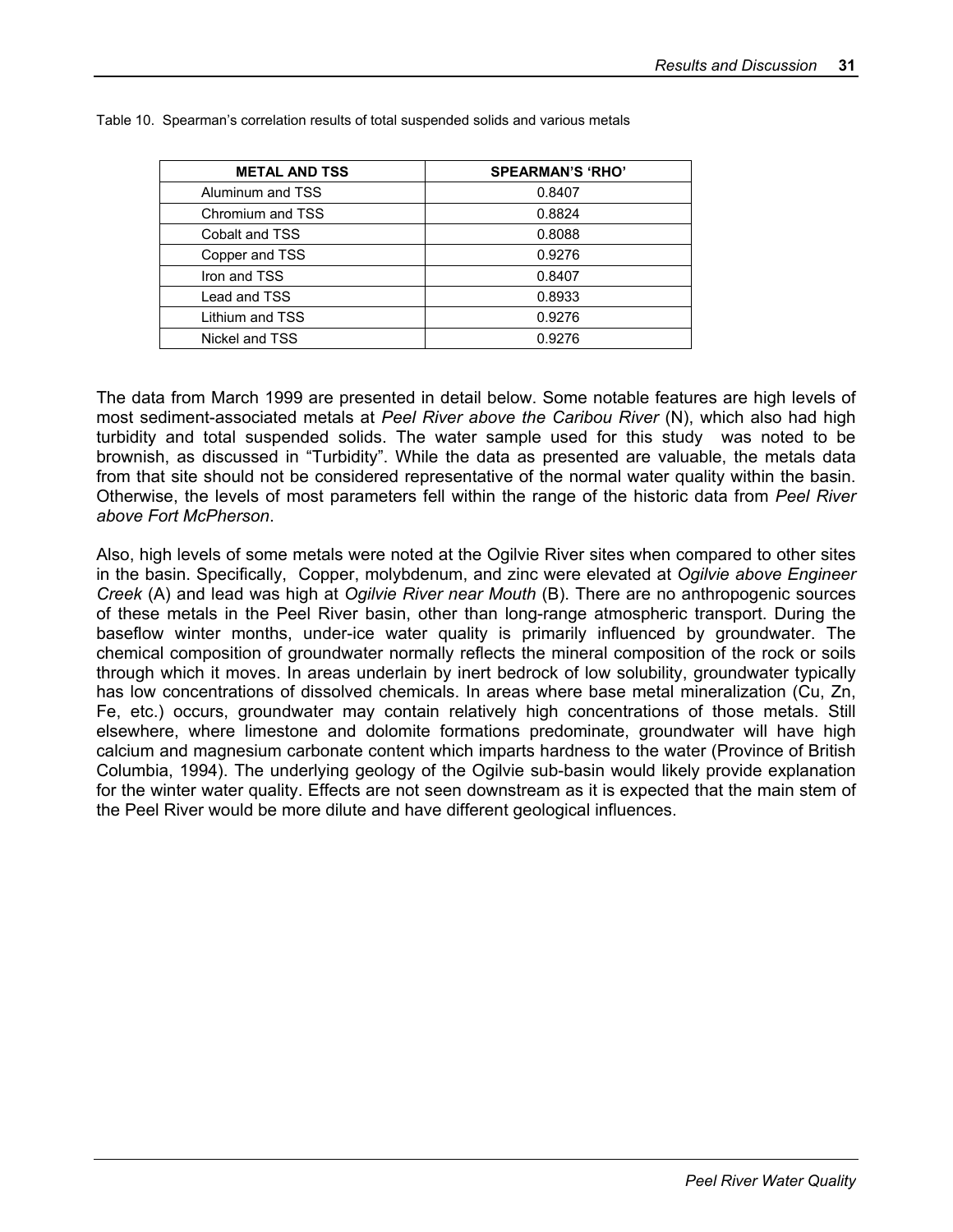

Paul von Baich

Figure 25. Northern Ogilvie Mountains at the headwaters of the Porcupine River, Yukon (early October)

#### **Aluminum**

Aluminum (Al) is a very abundant element in the earth's crust and the weathering of igneous and sedimentary rocks produces aluminum naturally. Aluminum concentrations in water can be high near areas where alum is used in water treatment, as well as downstream of areas where acid mine drainage is common (McNeely *et al.*, 1979). The guideline for freshwater aquatic life is 100 µg/L (for waters with a pH≥6.5, Diss Ca<4mg/L and DOC≥2mg/L). There are no CDWQ Guidelines for aluminum. Concentrations at *Peel River above Fort McPherson* are naturally high and ranged between 11 and 19,900 µg/L (n=48), the highest of which may result from an elevated sediment load. 40% of the samples exceeded the guideline for total aluminum. Highest values were recorded in the spring, with lowest concentrations during the baseflow (Table 11).

In the March 1999 data, throughout the basin, total aluminum concentrations were all less than detection (<10 µg/L), except for Site N (*Peel River above the Caribou*), which measured 6870 µg/L, and Site O (*Peel River above Fort McPherson*) with a value of 12 µg/L. Only Site N exceeded the CPFAL guideline. All dissolved aluminum concentrations were below the detection limit of 10 µg/L.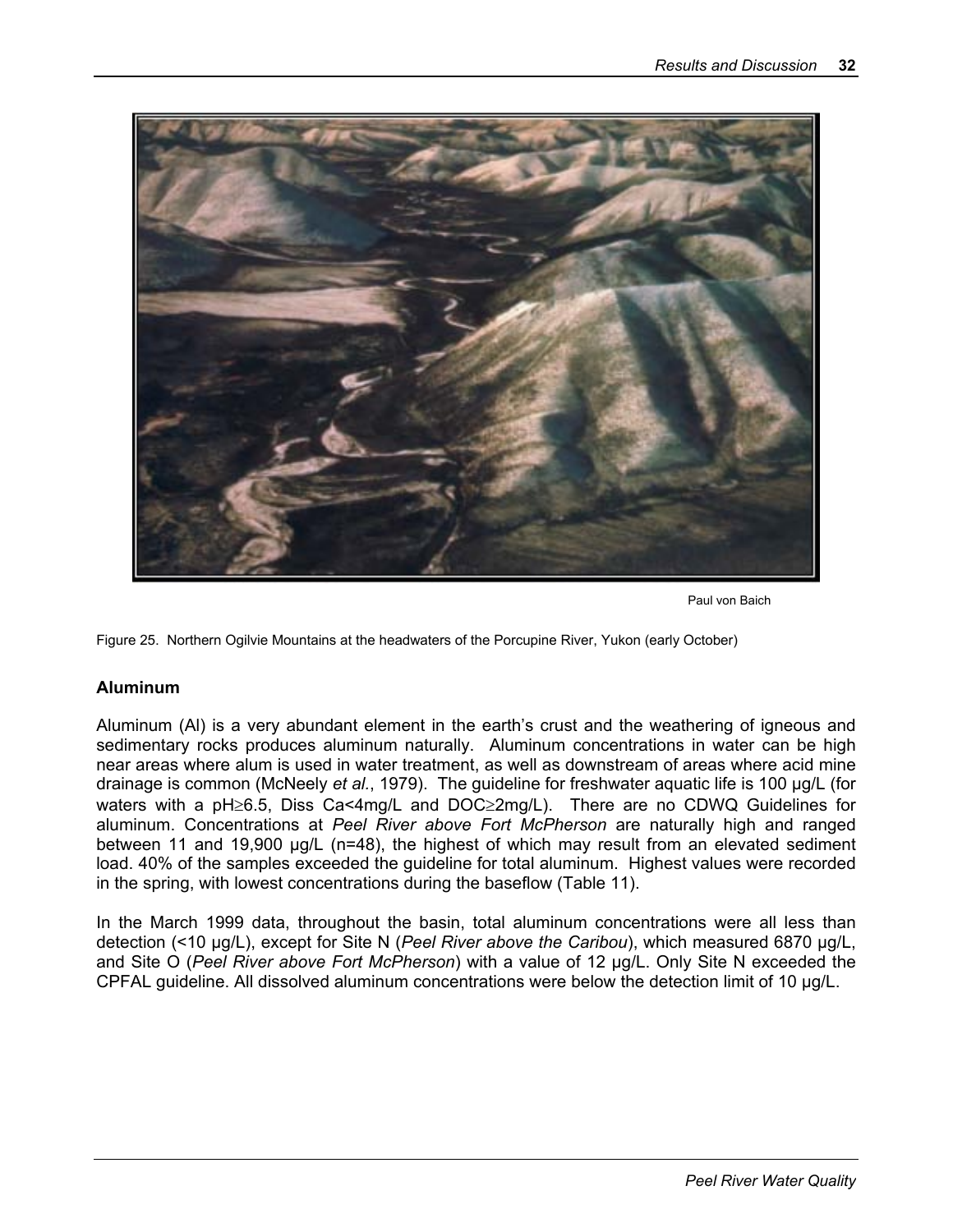#### **Barium**

Barium (Ba) can be released by weathering of naturally occurring barite compounds, which are often associated with metallic ore deposits. Barium also has numerous industrial uses. Because of the insolubility of most of its compounds, it is not considered to be an ecological threat. It is found to occur naturally in almost all surface waters, in concentrations from 2 to 340 µg/L (USEPA, 2001). There are no CPFAL guidelines for barium. The CDWQ guideline for barium is 1000 µg/L. At *Peel River above Fort McPherson*, total barium ranged from 50 to 413 µg/L (n=139), median 99 µg/L. Highest concentrations were recorded at freshet, and lowest concentrations at baseflow (Figure 26).



Figure 26. Total barium concentrations from grab samples collected at *Peel River above Fort McPherson* (1980-2000)

Barium was detected in the waters of the Peel River basin (Figure 27) during the March 1999 program. Total barium levels varied between 58.3 µg/L at *Snake River above Mouth* (M) and a maximum of 255 µg/L at *Peel River above the Caribou River* (N), with a mean of 104 µg/L over all sites. With the exception of Site N, all total barium levels fell into the historical baseflow range, at *Peel River above Fort McPherson*. Dissolved barium levels followed a similar pattern and varied from 65.9 µg/L at *Snake River above Mouth* (M) to 131 µg/L at *Blackstone River near Mouth* (D), with a mean of 92.6 µg/L. All samples were below the CDWQ guideline.



| А  | Ogilvie River above Engineer Creek       |
|----|------------------------------------------|
| В  | Ogilvie River near Mouth                 |
| Ċ  | Blackstone River near Champion Lake      |
| D  | <b>Blackstone River near Mouth</b>       |
| E  | Peel River above Hart River              |
| F  | Hart River near Hungry Lake              |
| G  | Peel River above Canyon Creek            |
| н  | Wind River near Mouth                    |
|    | Peel River above the Bonnet Plume River  |
| J. | Bonnet Plume River above Gillespie Creek |
| ĸ  | Bonnet Plume River above the mouth       |
| L  | Peel River above Snake River             |
| м  | Snake River above Mouth                  |
| Ν  | Peel River above Caribou River           |
|    | Peel River above Fort McPherson          |

Figure 27. Concentration of total and dissolved barium at 15 sites in the Peel River watershed, March 1999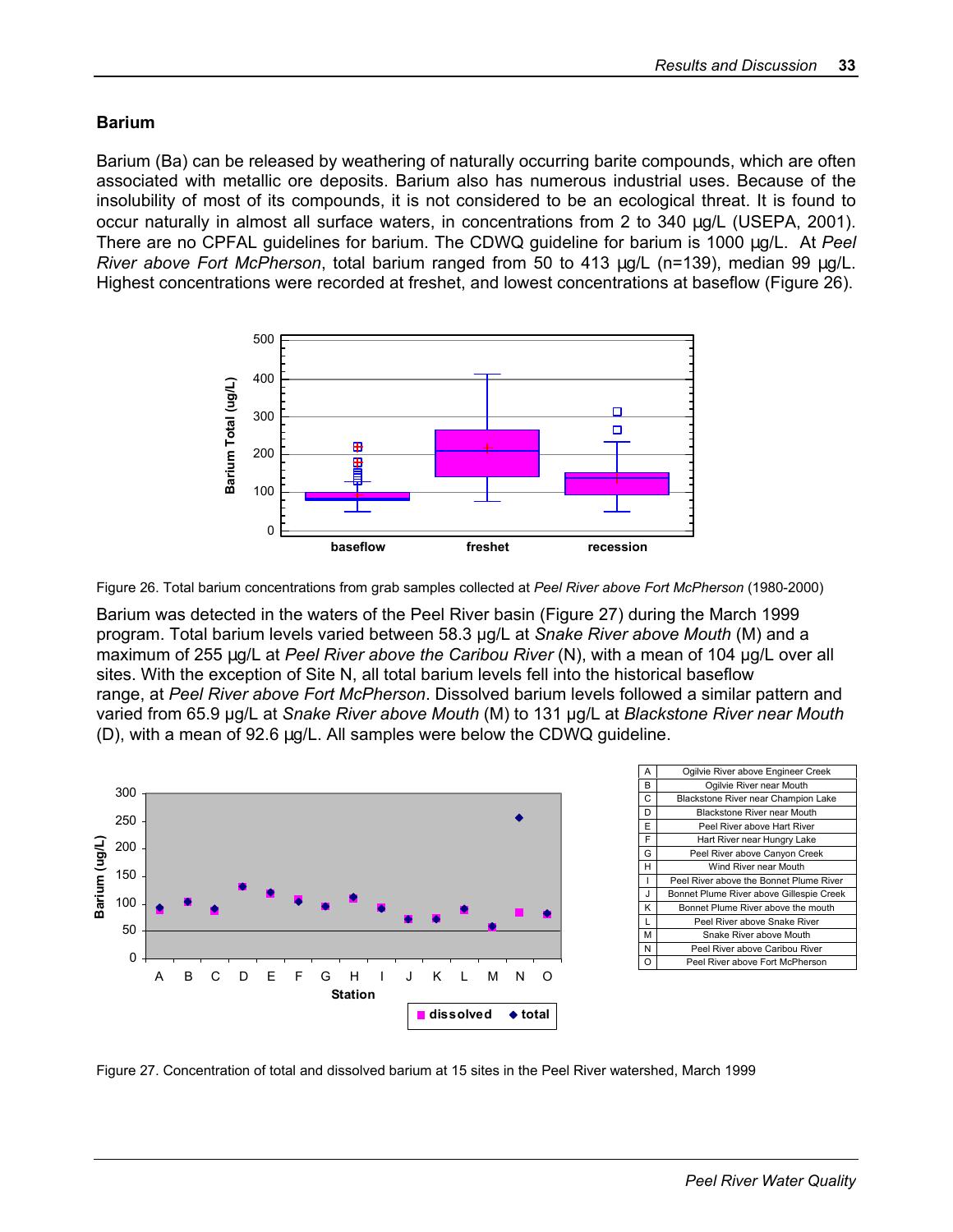#### **Cadmium**

Cadmium (Cd) and cadmium compounds are usually present at low levels in natural waters, in the range of 0.1 to 10 µg/L. Cadmium salts can be present organically or inorganically which are absorbed on suspended particles or deposited on the bottom. The toxicity of cadmium is dependent on water hardness, pH and to a lesser extent zinc and cyanide (McNeely *et al.*, 1979). Aquatic biota show acute and chronic toxicities to cadmium in solution (CCME 1999). The interim CPFAL guideline for total cadmium is 0.05 µg/L (for water with a mean hardness value of 179 mg/L). Of the 52% of samples (n=141) which were detectable at Fort McPherson, only one value exceeded the CDWQ of 5 µg/L and all detectable results exceeded the interim CPFAL guideline of 0.05 µg/L. Metals tend to associate with sediment and therefore the availability for biotic uptake is minimal (Taylor *et al.,* 1998).

Levels of dissolved cadmium were detected in the Peel Basin from <0.01 µg/L to a maximum of 0.06 µg/L (Site A, *Ogilvie above Engineer Creek*). The average concentration over all sites was 0.017 µg/L. Two of the fifteen Peel River sites had total cadmium levels in exceedence of the CPFAL guideline of 0.05 µg/L, as shown on Figure 28. The highest recorded level (0.4 µg/L) was detected at *Peel River above the Caribou River* (N). All samples analyzed had cadmium levels below the CDWQ guideline of 5 µg/L.



Figure 28. Levels of total cadmium throughout the Peel River Basin, March 1999 The CPFAL Guideline for cadmium is 0.05 µg/L, and has been exceeded at two sites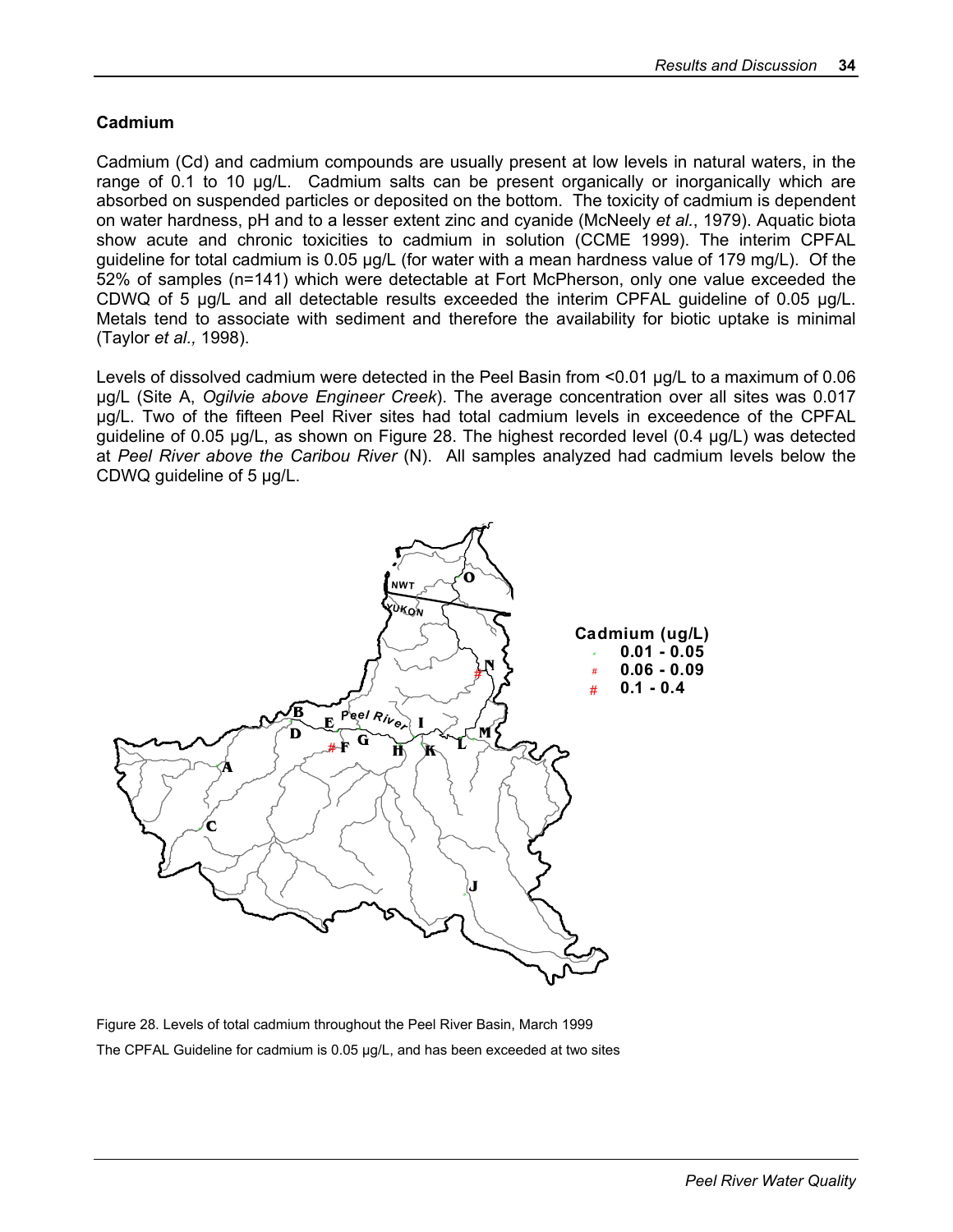#### **Chromium**

Natural chromates are rare; because of this few water bodies contain chromium from natural souces. Chromium (Cr) toxicity to aquatic life is dependent on water temperature and pH (McNeely *et al.*, 1979). Concentrations of chromium in Canada's pristine lakes and rivers have been reported to be between <1 to 5 µg/L (CCME, 1999). Two types of chromium are of concern to the environment, trivalent and hexavalent. In natural waters trivalent chromium is not present in a stable form and slowly changes to the more toxic hexavalent form. Results for this study did not identify the state of the chromium. To be conservative, the more stringent CPFAL guideline for hexavalent chromium will be used (1.0 µg/L).

Chromium results from *Peel River above Fort McPherson* ranged from 0.2 to 29.8 µg/L (40% of the chromium results exceeded the CPFAL). None of the results exceeded the CDWQ of 50 µg/L.



Figure 29. Concentration of total chromium at 15 sites in the Peel River drainage basin, March 1999

The CPFAL guideline for hexavalent chromium is 1.0 µg/L, and has been exceeded at four sites

The results for total chromium at the Peel River Basin ranged from 0.6 µg/L to 10 µg/L, and four (of fifteen) sites exceeded the CPFAL guideline of 1.0 µg/L, as shown in Figure 29. The total chromium concentration of 10 µg/L on the *Peel River above the Caribou River* (N) was substantially higher than all other sites sampled. Dissolved chromium over all sites averaged 1.2 µg/L, with the maximum value of 2 µg/L recorded at *Blackstone River near the Mouth* (D). It is noted in many cases that the concentration of dissolved chromium exceeded the concentration of total chromium.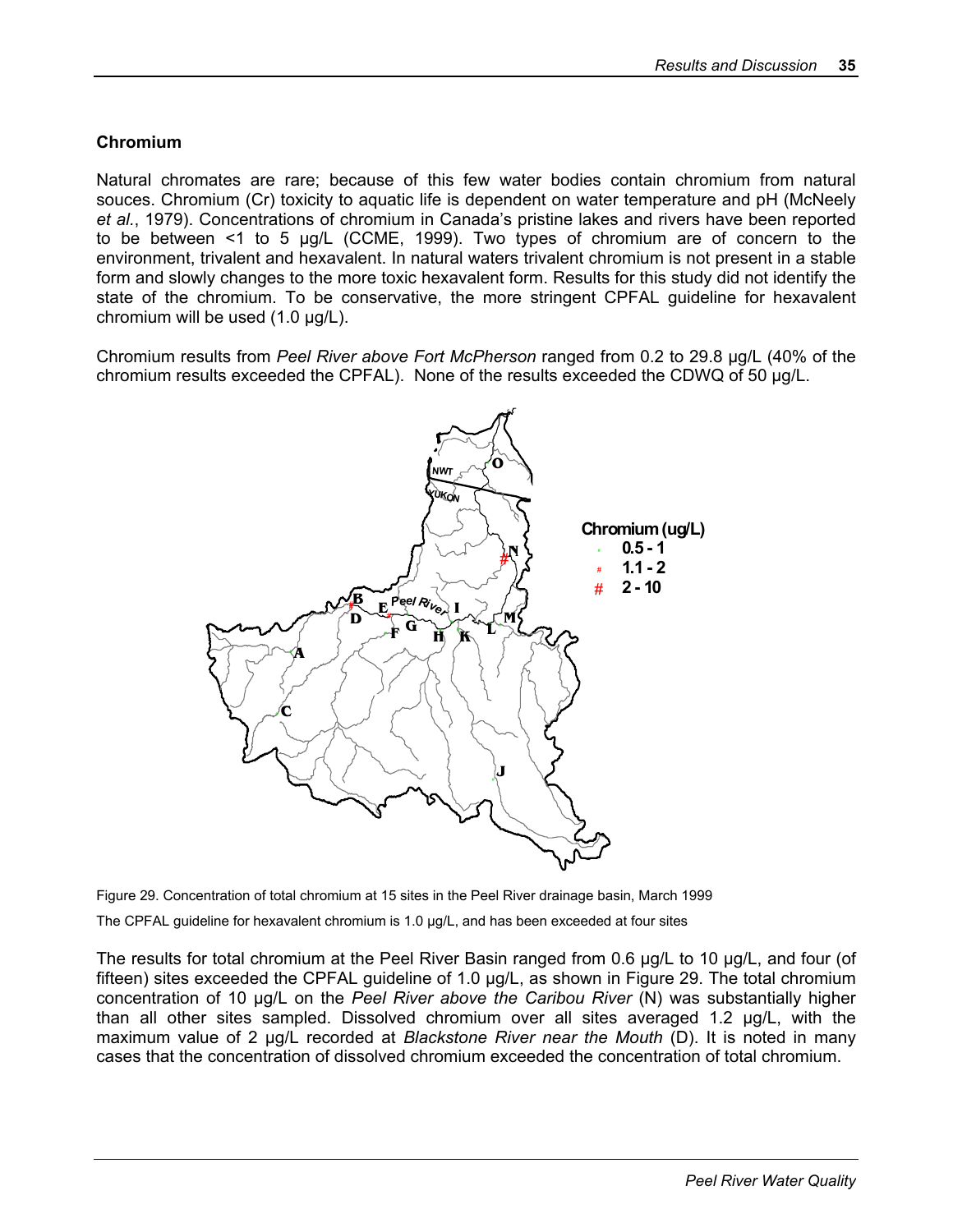#### **Copper**



| Α  | Ogilvie River above Engineer Creek       |
|----|------------------------------------------|
| В  | Ogilvie River near Mouth                 |
| C  | Blackstone River near Champion Lake      |
| D  | <b>Blackstone River near Mouth</b>       |
| E  | Peel River above Hart River              |
| F  | Hart River near Hungry Lake              |
| G  | Peel River above Canyon Creek            |
| н  | Wind River near Mouth                    |
| ı  | Peel River above the Bonnet Plume River  |
| J. | Bonnet Plume River above Gillespie Creek |
| Κ  | Bonnet Plume River above the mouth       |
| L  | Peel River above Snake River             |
| м  | Snake River above Mouth                  |
| N  | Peel River above Caribou River           |
| ი  | Peel River above Fort McPherson          |

Figure 30. Concentration of total and dissolved copper at 15 sites in the Peel River drainage basin, March 1999 Dashed line indicates CPFAL quideline (3 µg/L).

Copper is a heavy metal that is common in natural waters. Plants and animals rely on copper as part of an essential nutrient. Natural surface waters contain trace amounts of the metal up to 50 µg/L. Temperature, turbidity and water hardness as well as the form of copper determine its toxicity to freshwater aquatic life. Since copper minerals are relatively insoluble little copper in water is of natural origin (McNeely *et al.*, 1979). The copper CPFAL guideline (for waters with water hardness between 120-180 mg/L) of 3 µg/L was exceeded 36% of the time, at *Peel River above Fort McPherson*, while there were no exceedences of the CDWQ guideline (1000 µg/L).

Throughout the Peel River basin, concentrations of total copper ranged from less than the detection limit (<0.1 µg/L) to a maximum of 3.2 µg/L at *Ogilvie River above Engineer Creek* (A). This maximum value was the only exceedence of the CPFAL guideline. As shown in Figure 30, all dissolved copper levels were below 3 µg/L, with the maximum level measured at *Ogilvie River above Engineer Creek* (A) (2.8 µg/L).





Figure 31. Concentration of total iron at 15 sites in the Peel River drainage basin, March 1999 Broken line indicates CPFAL guideline (300 µg/L). Data have been log transformed.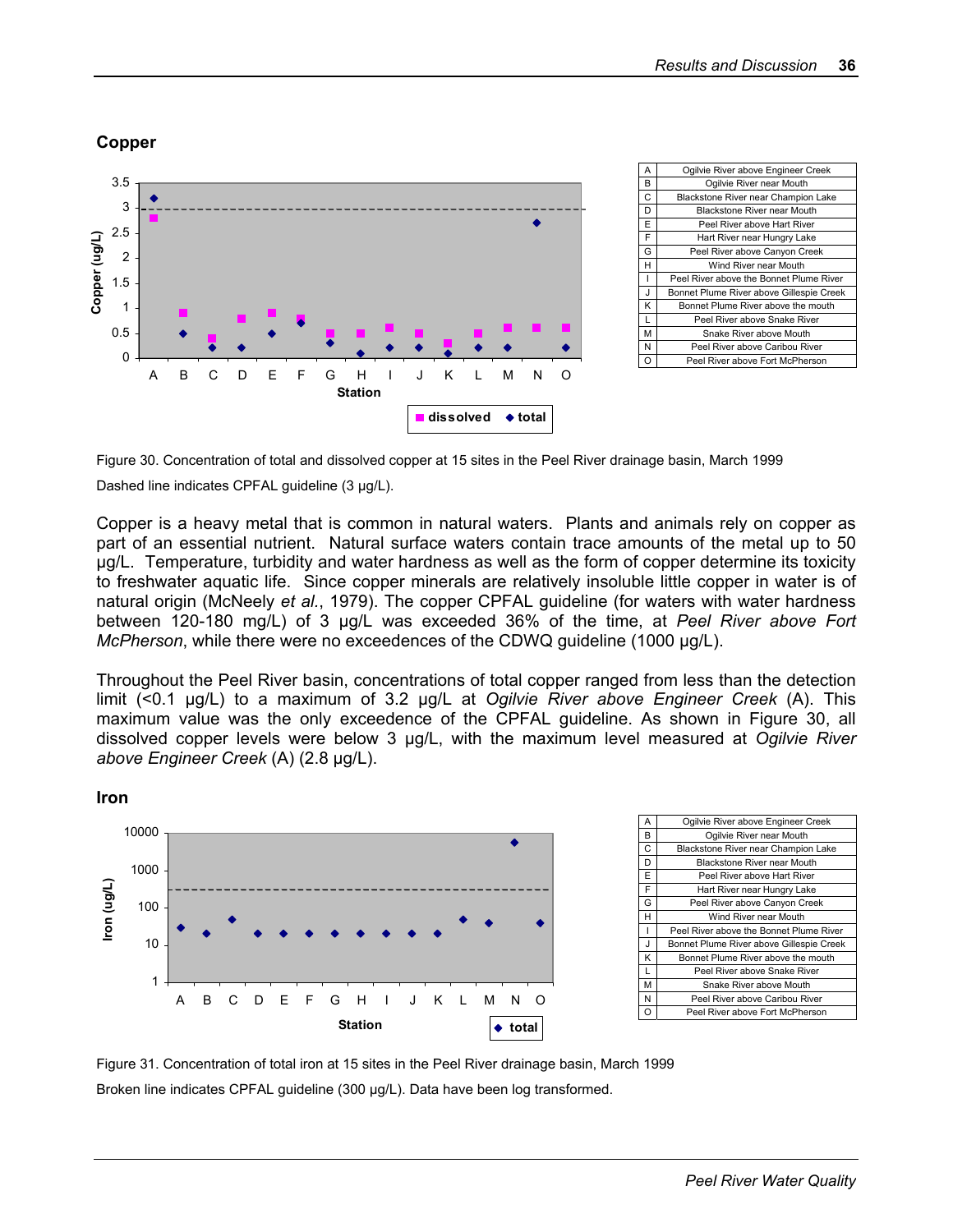Iron (Fe) is the fourth most common element in the earth's crust. When mobile iron is present in water it is oxidized to a less mobile form and precipitates as ferric iron. Iron concentrations in surface waters are usually less that 0.5 mg/L. The growth cycles of freshwater algae and related aquatic microorganisms can greatly influence the concentration of iron in surface waters (McNeely *et al,.* 1979). Sampling for total iron began in 1993. Background iron concentrations are high. Since 1993, concentrations at *Peel River above Fort McPherson* ranged from 0.044 to 61.60 mg/L (n=48). The maximum value (61.60 mg/L) was detected during the spring freshet while the minimum value (0.044 mg/L) was detected during the baseflow matching the same kind of trend as in Figure 24. The CPFAL and CDWQ guidelines for total iron are 0.3 mg/L. These guidelines were exceeded approximately 40% of time.

In March 1999, total iron results for the Peel River Basin were all within 0.03 mg/L of the detection limit (0.02 mg/L). All results were below the CPFAL and CDWQ guidelines except for *Peel River above the Caribou River* (N) with a concentration of 5.43 mg/L. All dissolved iron concentrations were measured below the detection limit and were therefore not included in Figure 31.



**Lead** 

Figure 32. Concentration of total and dissolved lead at 15 sites in the Peel River drainage basin, March 1999

Lead can occur in low concentrations in the environment in both the soluble and suspended forms. The toxicity of lead is dependent on the hardness, pH, alkalinity, and dissolved oxygen content of the water. Lead does not often affect plants as it is strongly absorbed by soils, however lead can be toxic to animals, especially fish. Naturally small amounts of lead are produced, but humans produce much more through automobiles and industry which can impact waters through atmospheric transport and deposition (McNeely *et al.*, 1979).

The CPFAL guideline for lead depends on the hardness of the receiving water, as the toxicity of lead increases with decreasing hardness. The hardness of the receiving waters of the Peel River Basin averaged 179 mg/L, and the corresponding guideline for lead is 4 µg/L. The CDWQ guideline states that the maximum concentration of lead in human drinking water is 10 µg/L. Lead was detectable in 61% of the samples above Fort McPherson (n=140). Concentrations ranged between 0.2 and 22.8 µg/L. Highest values were recorded in the freshet (median=5.5 µg/L) and lowest values during the baseflow (median =  $0.8 \mu g/L$ ). The CDWQ was exceeded 4% of the time while the CPFAL was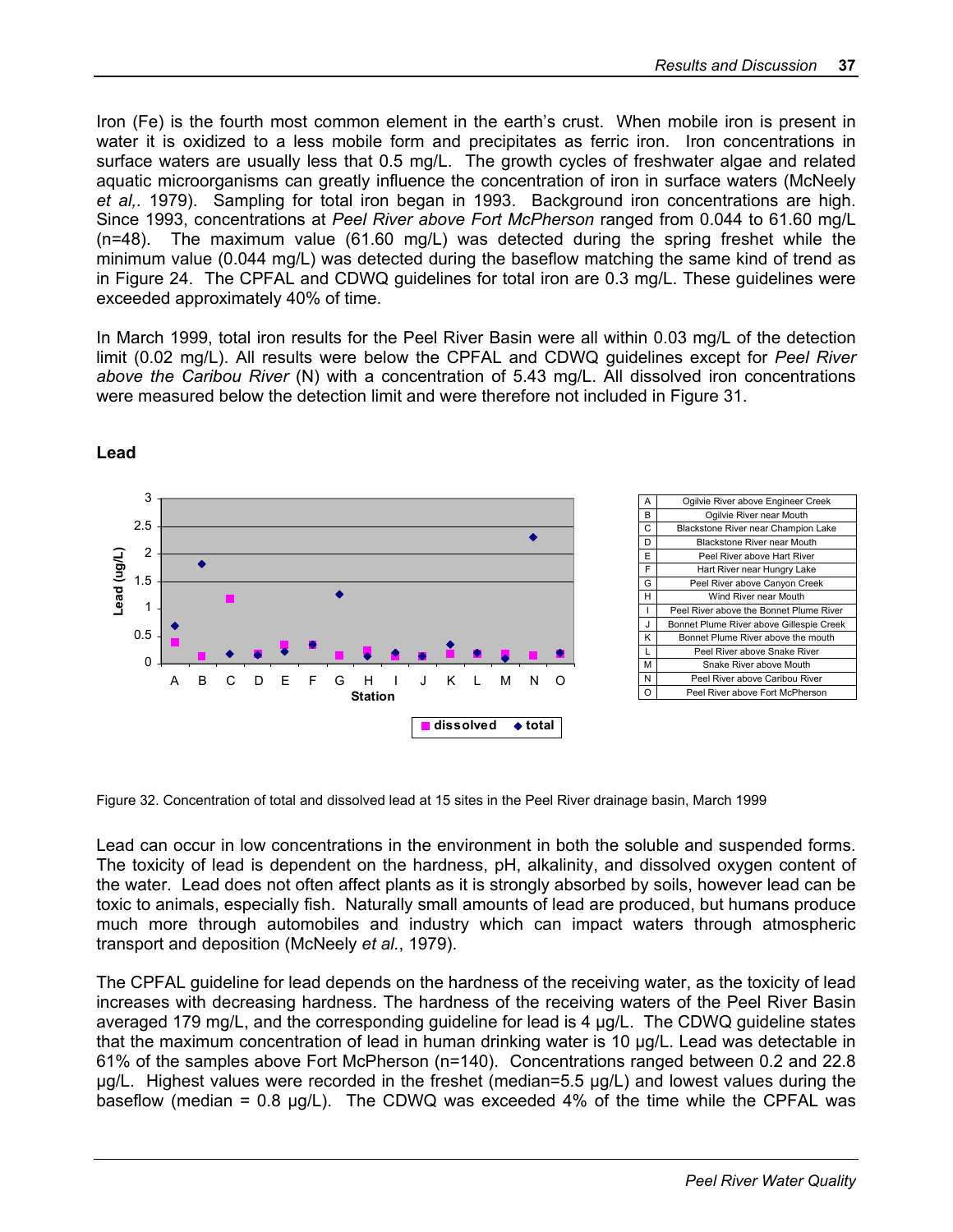exceeded 16% of the time, generally during freshet or recession when water levels and sediment load is greater than during the rest of the year.

All values detected during the March 1999 study were well below both the sets of guidelines (Figure 32). The concentrations of total lead in the Peel Basin ranged from 0.08 µg/L at *Snake River above Mouth* (M) to 2.3 µg/L at *Peel River above the Caribou River* (N). Dissolved lead concentrations were also low and ranged from 0.12 µg/L to 1.17 µg/L. It is noted that in some instances the value for dissolved lead exceeds that for total lead. As was the case with cadmium, it is possible that these results are skewed by human error and are not representative of actual conditions.

#### **Manganese**



Figure 33. Concentration of total and dissolved manganese at 15 sites in the Peel River drainage basin, March 1999

Manganese (Mn) is an important element in soil fertility and plant and animal nutrition. Manganese seldom reaches concentrations of 1000 µg/L in natural waters and is usually present in quantities of 200 µg/L or less (CCREM, 1987). The CDWQ Aesthetic Guideline is 50 µg/L, and there are no CPFAL guidelines in place. Total manganese results above Fort McPherson ranged between 6.6 and 431 µg/L (n=47). The results collected throughout the Peel River Basin in March 1999 were low except for one value (453 µg/L) that was detected at *Peel River above the Caribou River* (N) (Figure 33). All however, fell within the historic range recorded at Fort McPherson. Dissolved manganese varied from 0.6 µg/L to 15.6 µg/L among the sites sampled in the Peel River Basin.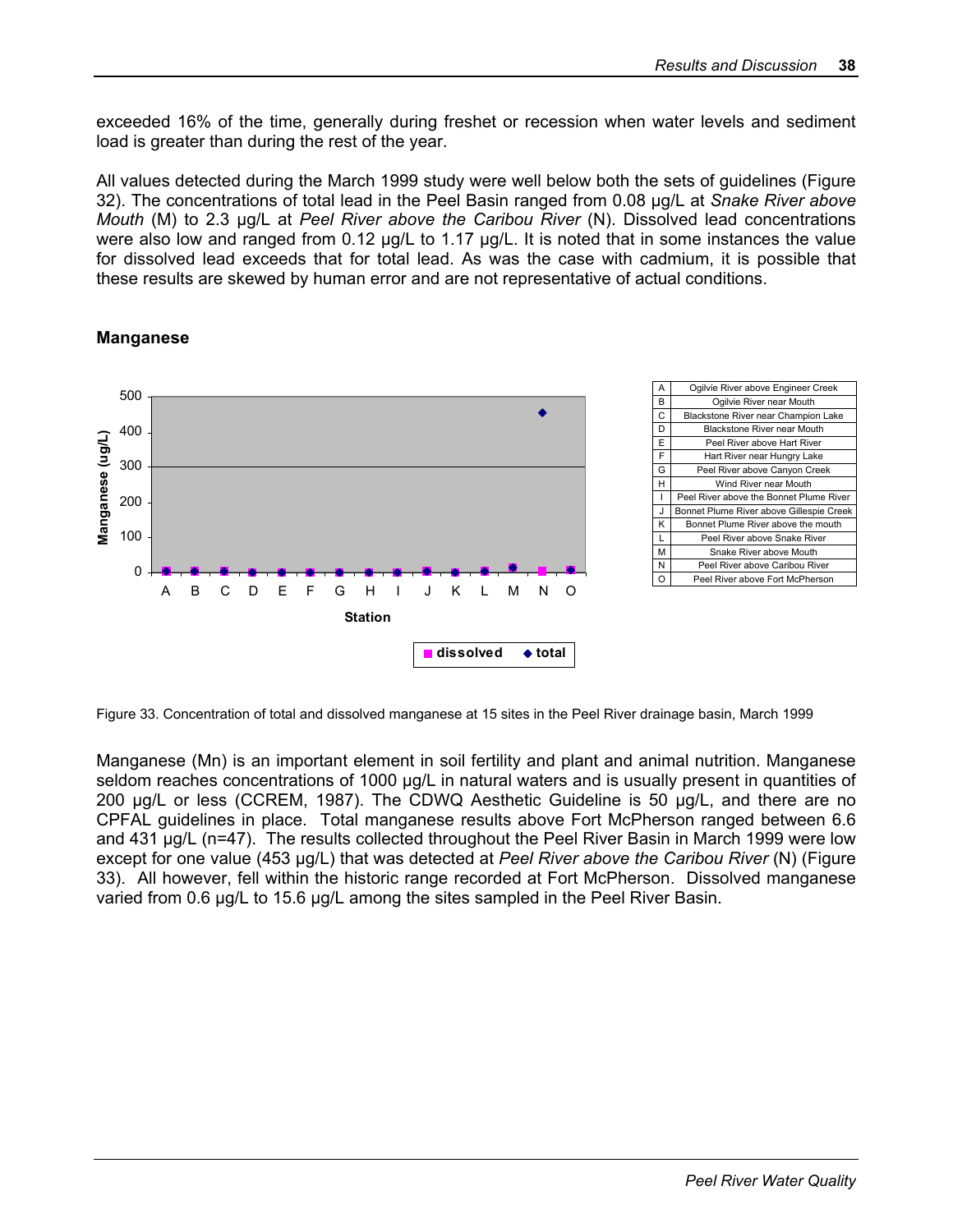#### **Molybdenum**



| A  | Ogilvie River above Engineer Creek       |
|----|------------------------------------------|
| B  | Ogilvie River near Mouth                 |
| C  | Blackstone River near Champion Lake      |
| D  | Blackstone River near Mouth              |
| E  | Peel River above Hart River              |
| F  | Hart River near Hungry Lake              |
| G  | Peel River above Canyon Creek            |
| н  | Wind River near Mouth                    |
| ı  | Peel River above the Bonnet Plume River  |
| J. | Bonnet Plume River above Gillespie Creek |
| Κ  | Bonnet Plume River above the mouth       |
| L  | Peel River above Snake River             |
| м  | Snake River above Mouth                  |
| N  | Peel River above Caribou River           |
| റ  | Peel River above Fort McPherson          |

Figure 34. Concentration of total and dissolved molybdenum at 15 sites in the Peel River drainage basin, March 1999

Molybdenum (Mo) is a metal found in trace amounts in Canadian waters, in concentrations less than 0.01 µg/L to as high as 500 µg/L. This element can enter the aquatic ecosystem through natural sources such as the weathering of rocks (especially shale), or from anthropogenic sources including atmospheric deposition from fossil fuel burning. Although molybdenum aids nitrogen fixation and is essential in trace amounts for the metabolism of aquatic plants, at high levels it can be toxic to freshwater fish. The interim CPFAL guideline has been set at 73 µg/L.

At *Peel River above Fort McPherson*, 100% of the results were above the detection limit. The maximum value of 3.6 µg/L was detected during freshet. Average concentration at this station during baseflow is 1.1 µg/L (n=31). All samples were substantially below the CPFAL Guideline of 73 ug/L. Results from the Peel River basin were also far below the CPFAL guideline; total molybdenum levels ranged from 3.1 µg/L at *Ogilvie above Engineer Creek* (A) to 0.6 µg/L at *Bonnet Plume above Gillespie Creek* (J) and *Bonnet Plume River at the Mouth* (K). Dissolved molybdenum concentrations followed a similar pattern to total, and the results as shown in Figure 34 indicate that most of the molybdenum is in the dissolved form.

#### **Nickel**

Nickel (Ni) is not often found in its native state, but can be part of many minerals and ores. Nickel present in waters because of weathering processes is usually insoluble, however soluble salts such as nickel ammonium sulphate, nickel nitrate, and chloride are found in water (McNeely *et al.,* 1979). Nickel is required as an enzyme cofactor in trace quantities, but it is toxic to most organisms at relatively low concentrations (CCREM, 1987).

The CPFAL guideline for nickel is reliant on water hardness, as the toxicity of nickel increases with decreasing hardness. Based on the hardness of the receiving waters of the Peel River Basin, the corresponding nickel guideline is 110 µg/L. At *Peel River above Fort McPherson*, total nickel concentrations ranged from detection (0.5  $\mu$ g/L) to 49.1  $\mu$ g/L (n=140). During baseflow, the median concentration of total nickel was 1.3 µg/L (n=79).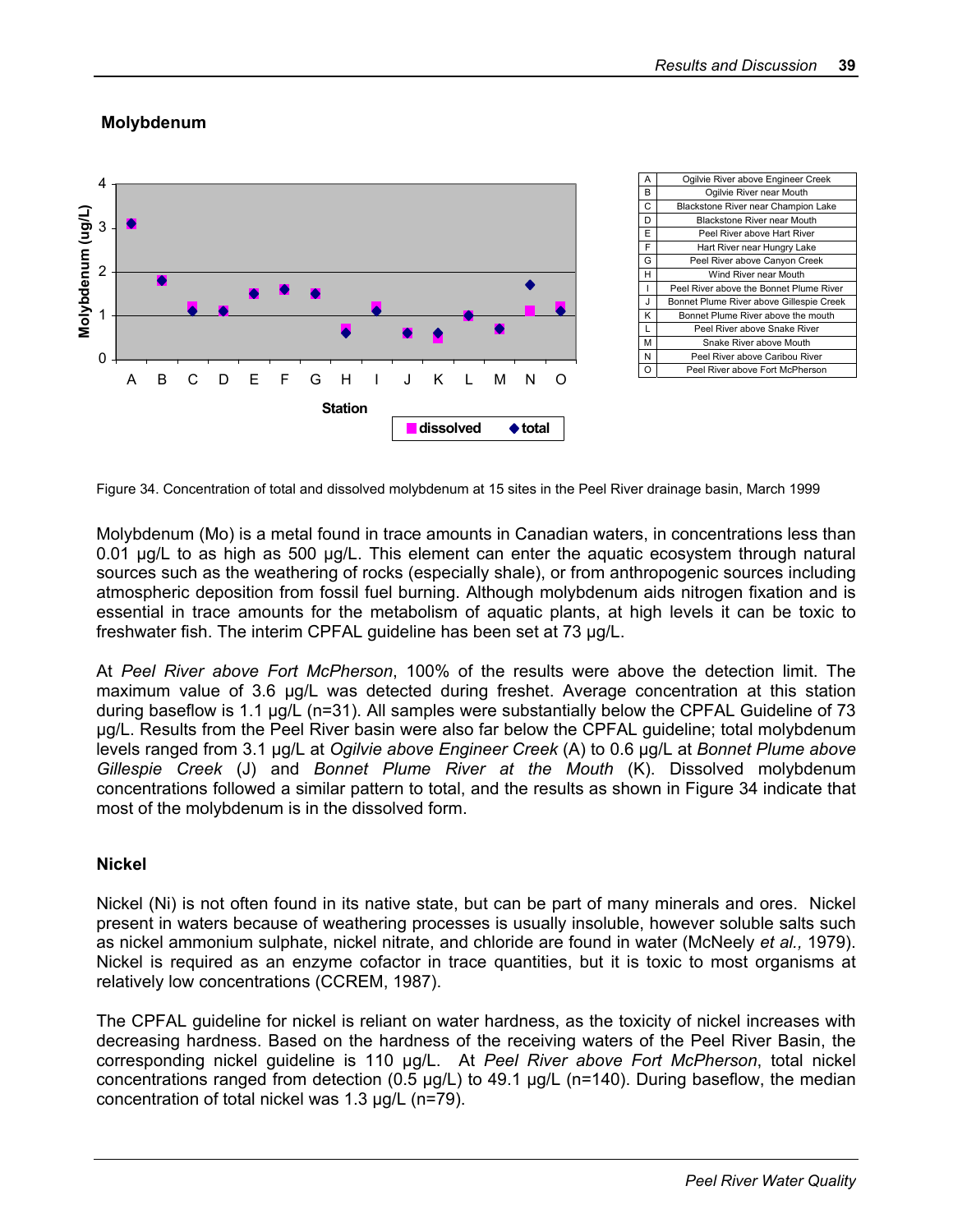All total nickel measurements were below the CPFAL guideline by a substantial amount. The maximum value for total nickel was recorded at Site N, *Peel River above the Caribou River* (7.2 µg/L) and the minimum 0.8 µg/L at Site H, *Wind River near the Mouth*. Dissolved nickel concentrations follow a similar pattern to total, the exception being Site N where total nickel exceeds dissolved nickel by 5.4 µg/L (Figure 35).



Figure 35. Concentration of total and dissolved nickel at 15 sites in the Peel River drainage basin, March 1999

#### **Selenium**

Selenium (Se) generally forms oxidized inorganic compounds in aqueous solution. Insoluble elemental selenium can be adsorbed by particulate matter and transported. Selenites and selenates are the only soluble forms of selenium. In nature, volcanic events, and the weathering of shales, coals, and sulphide ores can produce selenium. The burning of fossil fuels and various manufacturing processes also release selenium into the environment (McNeely *et al.*, 1979). The CPFAL guideline for total selenium has been set at 1 µg/L.

The data from *Peel River above Fort McPherson* only includes the dissolved form of selenium. Dissolved selenium levels ranged from 0.3 to 1.2  $\mu q/L$ , averaging at 0.6  $\mu q/L$  (n=142).

The laboratory detection limit for selenium is 1 µg/L, which is exactly at the CPFAL guideline for total selenium. Six out of fifteen sites had total selenium concentrations below the detection limit (and therefore below the CPFAL Guideline), while seven sites were reported exactly at 1 µg/L. The exceptions were *Ogilvie River near Mouth* (A) and *Peel River above the Caribou River* (N) which was substantially higher than other sites (Figure 36). *Peel River above the Hart River* (E) was the only site where dissolved selenium exceeded the detection limit (Figure 36).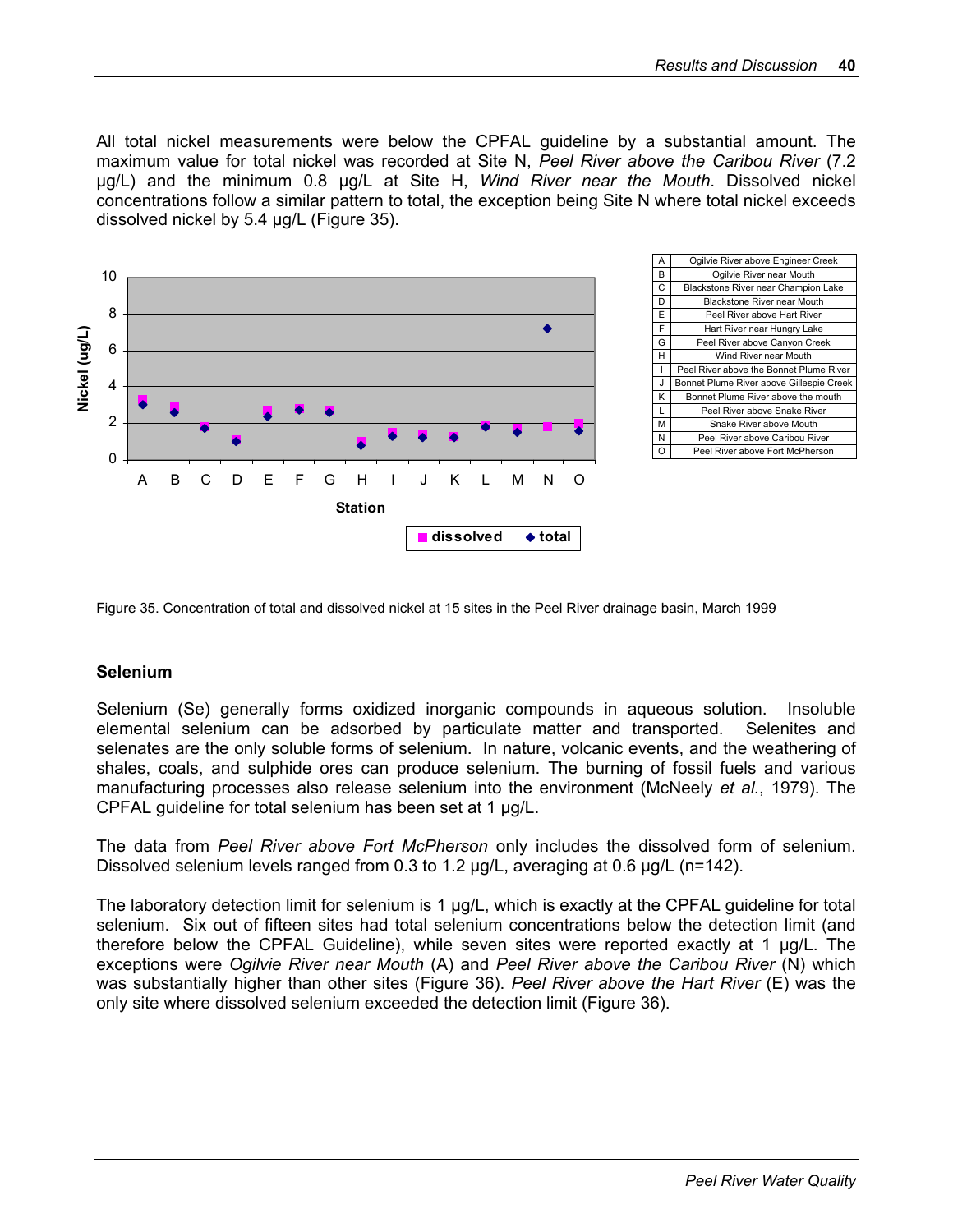

Figure 36. Concentration of total and dissolved selenium at 15 sites in the Peel River drainage basin, March 1999 Broken line indicates CPFAL guideline (1 µg/L).

#### **Silver**

Silver (Ag), while not abundant, can be found as a pure element or in combination with other ores. Silver compounds are not very soluble, resulting in only trace amounts found in water as most silver is absorbed in the soil. Naturally, silver is weathered from silver sulphide and lead-zinc silver containing ores, as well as from coals, shales, and soils. Silver is toxic to aquatic organisms (McNeely *et al.*, 1979).

The CPFAL guidelines state that the limit for silver is 0.1 µg/L. Total silver levels at *Peel River above Fort McPherson* were extremely low with all results being at or below the detection limit of 0.1 µg/L (88% non detects, n=16). All total and dissolved silver results for sites within the Peel River basin were at or below the detection limit.

#### **Zinc**

Zinc (Zn) is abundant in nature. Zinc chlorides and sulphates are highly soluble in water, however zinc oxides are only slightly soluble. Zinc can be acutely and chronically toxic to aquatic organisms, especially fish. The toxicity of zinc increases with decreasing dissolved oxygen and water hardness. Zinc also becomes more toxic with increasing temperature and greater concentrations of copper and cadmium. Besides naturally occurring zinc, automobiles and industrial processes emit zinc into the environment (McNeely *et al.*, 1979). The CPFAL guideline for zinc is set at 30 µg/L.

Total zinc levels at Peel *River above Fort McPherson* ranged from 0.5 µg/L to 212 µg/L and exceeded the CPFAL 19% of the time ( $n=139$ ). The average concentration at baseflow was 8  $\mu q/L$ (n= 78). For the March 1999 samples, there were no exceedances of the CPFAL guideline. Total zinc at most sites in the Peel River basin was measured at or below the detection limit of 5 µg/L, the exceptions being *Ogilvie River above Engineer Creek* (A), *Hart River near Hungry Lake* (F), and *Peel River above the Caribou River* (Site N, the maximum at 22 µg/L). Dissolved zinc showed similar patterns although was lower at Site N (Figure 37).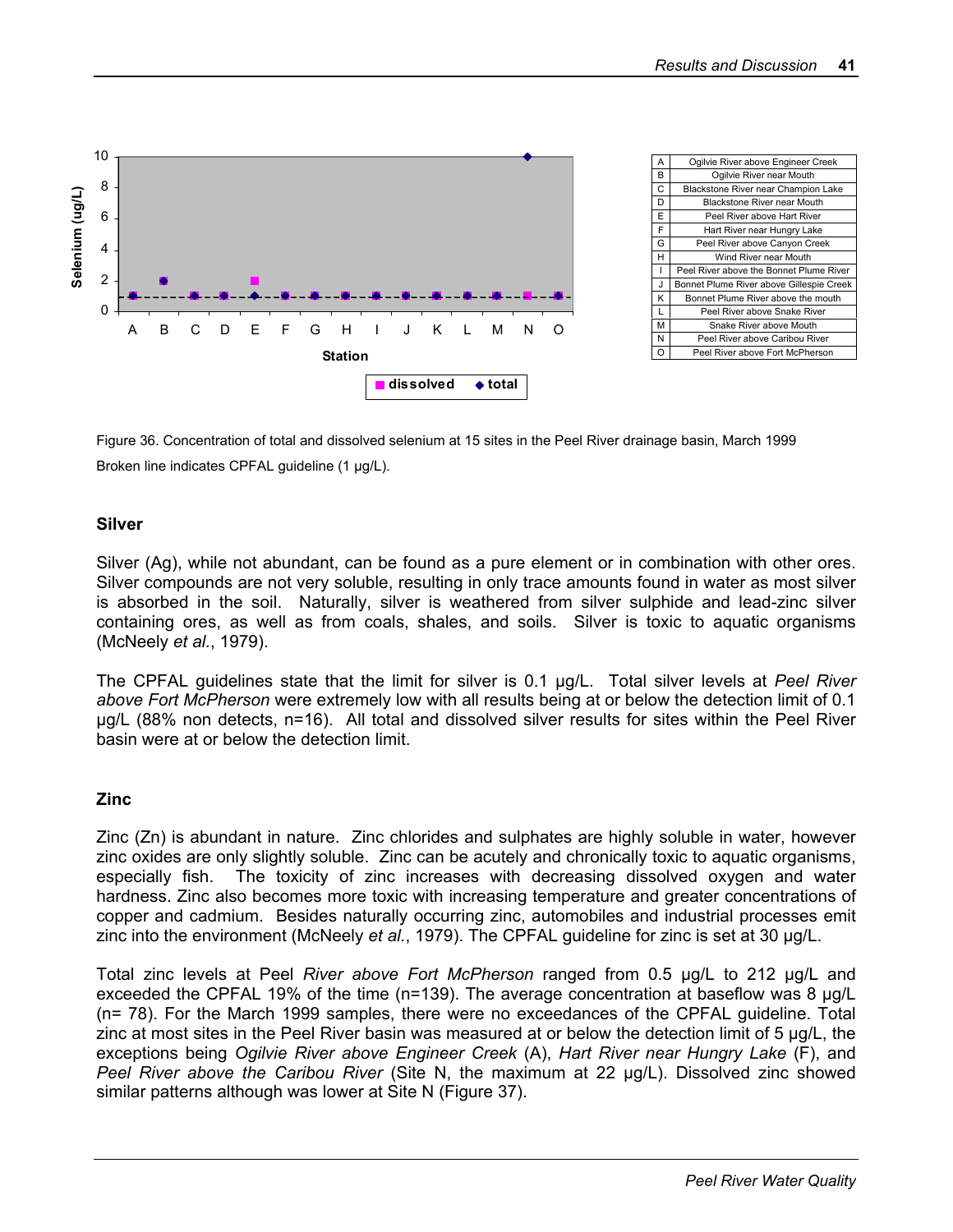

| A | Ogilvie River above Engineer Creek       |
|---|------------------------------------------|
| B | Ogilvie River near Mouth                 |
| C | Blackstone River near Champion Lake      |
| D | Blackstone River near Mouth              |
| E | Peel River above Hart River              |
| F | Hart River near Hungry Lake              |
| G | Peel River above Canyon Creek            |
| н | Wind River near Mouth                    |
| ı | Peel River above the Bonnet Plume River  |
| J | Bonnet Plume River above Gillespie Creek |
| κ | Bonnet Plume River above the mouth       |
| L | Peel River above Snake River             |
| M | Snake River above Mouth                  |
| N | Peel River above Caribou River           |
| റ | Peel River above Fort McPherson          |

Figure 37. Concentration of total and dissolved zinc at 15 sites in the Peel River drainage basin, March 1999 Broken line indicates CPFAL guideline (30 µg/L).

|  |  |  |  |  |  |  | Table 11. Seasonal variation of metals at Peel River above Fort McPherson (median and means by water-year) |  |
|--|--|--|--|--|--|--|------------------------------------------------------------------------------------------------------------|--|
|--|--|--|--|--|--|--|------------------------------------------------------------------------------------------------------------|--|

| <b>Parameter</b>      | <b>Units</b> | Freshet     | <b>Recession</b> | <b>Baseflow</b> |
|-----------------------|--------------|-------------|------------------|-----------------|
|                       |              | median/mean | median/mean      | median/mean     |
| Aluminum <sup>*</sup> |              | 5630/7817   | 1050, 2843       | 34, 67          |
| (n, sd)               | $\mu$ g/L    | (7, 6266)   | (10, 107)        | (30, 107)       |
| Arsenic (Dissolved) * |              | 0.4/0.7     | 0.4/0.4          | 0.2/0.2         |
| (n, sd)               | µg/L         | (24, 0.9)   | (37, 0.2)        | (81, 0.9)       |
| Barium *              |              | 211/216     | 138, 138         | 85/94           |
| (n, sd)               | $\mu$ g/L    | (23, 92)    | (36, 56)         | (80, 26)        |
| Beryllium *           |              | 0.40/0.40   | 0.08, 0.17       | 0.05, 0.05      |
| (n, sd)               | $\mu$ g/L    | (7, 0.25)   | (10, 0.23)       | (31, 0)         |
| Cadmium*              |              | 0.6, 1.01   | 0.60/0.65        | 0.10/0.39       |
| (n, sd)               | µg/L         | (23, 1.22)  | (37, 0.71)       | (80, 0.44)      |
| Chromium <sup>*</sup> |              | 10.2, 12.7  | 1.85, 4.43       | 0.30/0.47       |
| (n, sd)               | µg/L         | (7, 9.6)    | (10, 6.39)       | (31, 0.45)      |
| Cobalt *              |              | 5.2, 5.3    | 2.0/3.0          | 0.5/1.3         |
| (n, sd)               | $\mu$ g/L    | (24, 3.5)   | (37, 3.2)        | (80, 1.8)       |
| Copper*               |              | 14.0/16.5   | 4.0/7.8          | 1.0/1.5         |
| (n, sd)               | $\mu$ g/L    | (23, 12.8)  | (37, 9.8)        | (80, 1.4)       |
| Iron *                |              | 13.2/20.2   | 2.2/7.6          | 0.09/0.18       |
| (n, sd)               | mg/L         | (7, 21.7)   | (10, 14.2)       | (31, 0.27)      |
| Lead *                |              | 5.5/7.0     | 2.4/3.4          | 0.8/1.4         |
| (n, sd)               | µg/L         | (23, 5.7)   | (37, 3.6)        | (80, 1.4)       |
| Lithium *             |              | 22.8/26.3   | 13.2/16.1        | 8.6/8.4         |
| (n, sd)               | µg/L         | (7, 14.6)   | (10, 11.1)       | (31, 1.6)       |
| Manganese*            |              | 245/228     | 27/17            | 11/17           |
| (n, sd)               | $\mu$ g/L    | (7, 128)    | (9, 23)          | (31, 18)        |
| Mercury               |              |             | 0.02/0.03        | 0.03/0.06       |
| (n, sd)               | $\mu$ g/L    | No results  | (3, 0.01)        | (4, 0.06)       |
| Molybdenum*           |              | 1.6/1.7     | 1.2/1.2          | 1.0/1.1         |
| (n, sd)               | µg/L         | (7, 1.1)    | (10, 0.3)        | (31, 0.1)       |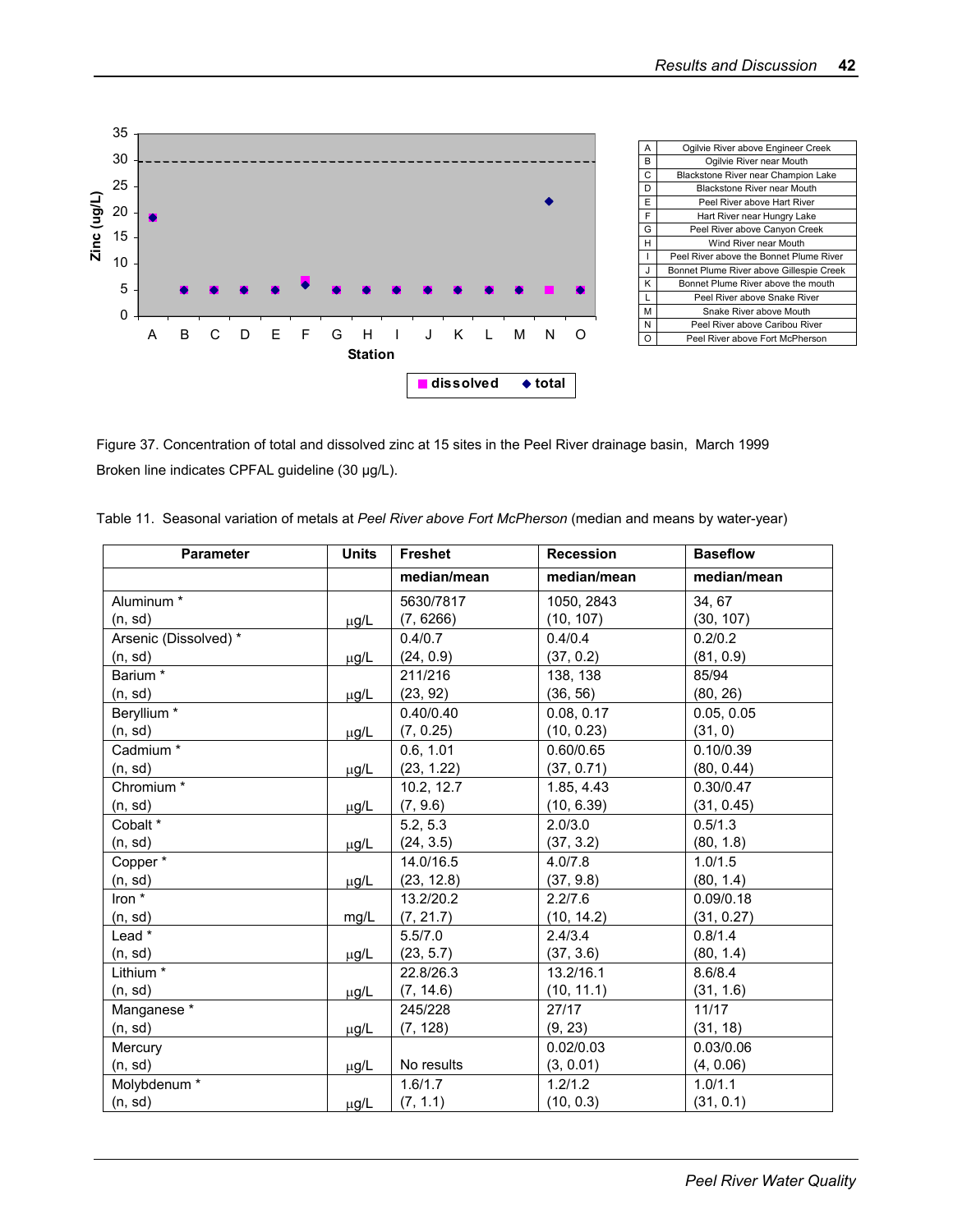| <b>Parameter</b>       | <b>Units</b> | <b>Freshet</b> | <b>Recession</b> | <b>Baseflow</b> |
|------------------------|--------------|----------------|------------------|-----------------|
|                        |              | median/mean    | median/mean      | median/mean     |
| Nickel *               |              | 16.0, 17.3     | 5.0/8.9          | 1.3/1.9         |
| (n, sd)                | $\mu$ g/L    | (23, 12.0)     | (37, 8.9)        | (79, 1.5)       |
| Selenium (Dissolved) * |              | 0.500, 0.513   | 0.600,0.559      | 0.700/.681      |
| (n, sd)                | μg/L         | (24, 0.123)    | (37, 0.086)      | (81, 0.128)     |
| Vanadium *             |              | 13.3/14.9      | 4.2/8.3          | 0.5/0.6         |
| (n, sd)                | μg/L         | (23, 13.0)     | (37, 14.1)       | (76, 0.7)       |
| Zinc *                 |              | 50.2/63.1      | 15.0/27.3        | 4.0/8.0         |
| (n, sd)                | µg/L         | (23, 51.4)     | (37, 32.0)       | (78, 16.9)      |

\* Calculated value for the Kruskal-Wallis test statistic is significant (95% confidence interval). Median values do differ significantly between water-years for all metals except mercury.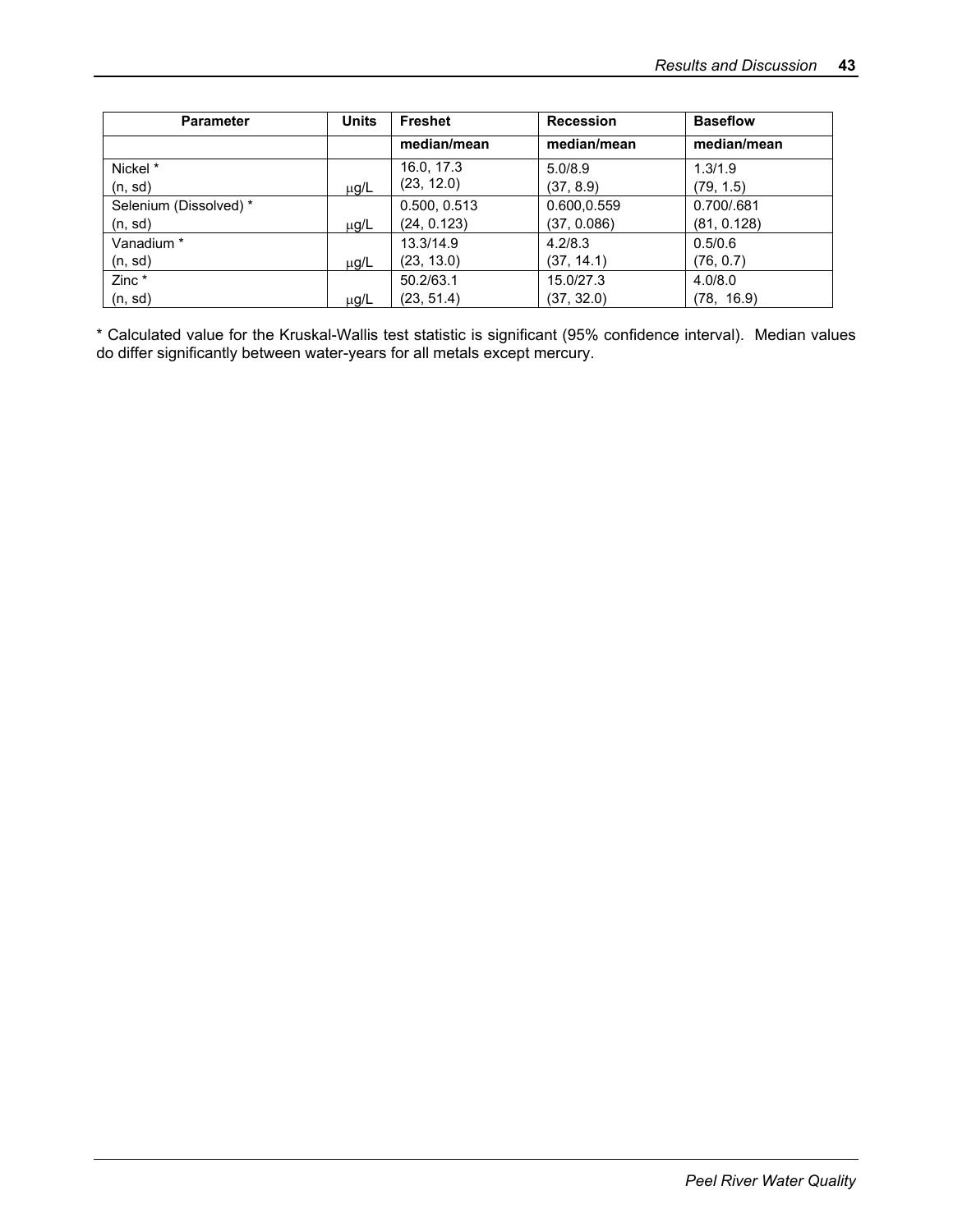#### **Conclusions**

River discharge and background geology are the most significant natural factors in determining changes in water quality over time and space. River discharge is intimately associated with seasonality. It is greatest during the spring freshet when water levels are high due to snowmelt and runoff. Sediment load is also greatest during freshet because of erosion. High waters create a dilution effect for those variables that are contributed to the system by the dissolution of material in soils and bedrock (Whitfield, 1996). During the summer recession, water flow decreases as surface runoff and snowmelt are reduced. Water levels are lowest during the winter baseflow. Flowing water in winter appears to be derived from groundwater, as there are few lakes in the Peel River basin. The contributing groundwater sources are trapped between the frozen active layer and the regional permafrost, virtually isolated from atmospheric inputs and surface disturbance. In winter, the underlying geology plays the major role in determining the chemical constituents in water. Most dissolved constituents are highest during this time of year, whereas those variables associated with particulate matter tend to be lowest.

The *Peel River above Fort McPherson* is the only long-standing and active water quality site in the Peel River basin. It is an important site due to its proximity to the Yukon/NWT border and therefore its relevancy for transboundary water negotiations between the Yukon and Northwest Territories Governments. The site is located in the upper reach of the Peel River basin and is representative of all the water flowing north through the basin. Sampling at this site is seasonal in an attempt to capture the large water quality variability throughout the year. Any future monitoring should continue this seasonal sampling. Flow measurements, critical for the interpretation of water quality data, are done at the same time as water samples are collected. In general, the historic data at this site indicated that many parameters were present at very low levels or not detectable. Those parameters that exceeded the *Guidelines for the Protection of Aquatic Life* are likely naturally elevated. Given the lack of development, metals that were found are probably from natural sources such as the weathering of rock and should not cause adverse effects to aquatic life.

The most common seasonal trend observed was highest concentrations of water quality parameters during freshet with decreasing concentrations throughout the recession and lowest values during baseflow. The parameters exhibiting this type of trend are those generally associated with suspended material in the water. They include turbidity, total suspended solids, total and particulate nutrients and most metals including aluminum, arsenic, barium, beryllium, cadmium, chromium, cobalt, copper, iron, lead, lithium, manganese, molybdenum, nickel, vanadium, and zinc. This trend reflects the effect of erosion input during runoff during the spring freshet (WER Agra, 1993). Spearman's correlations revealed strong positive correlations of total suspended solids with aluminum, chromium, cobalt, copper, iron, lead, lithium and nickel. In each case, the correlation coefficient was greater than 0.8.

Parameters showing highest values in winter and lowest values during freshet and recession are dissolved and include selenium, nitrate+nitrite, reactive silica, alkalinity, calcium, magnesium, strontium, sodium, fluoride, chloride, sulphate, total dissolved solids and conductivity. Dissolved constituents of water that remain in solution are lowest during the freshet due to dilution.

As mentioned, grab samples include both water and sediment. At *Peel River above Fort McPherson* only total metal results have been analysed and discussed. Because of this, the bioavailable metal concentrations are unknown. It would be worthwhile to employ a centrifuge at *Peel River above Fort McPherson*. The centrifuge separates the sediment from the water (the centrifugate). Centrifugate results could be compared with grab sample results to investigate and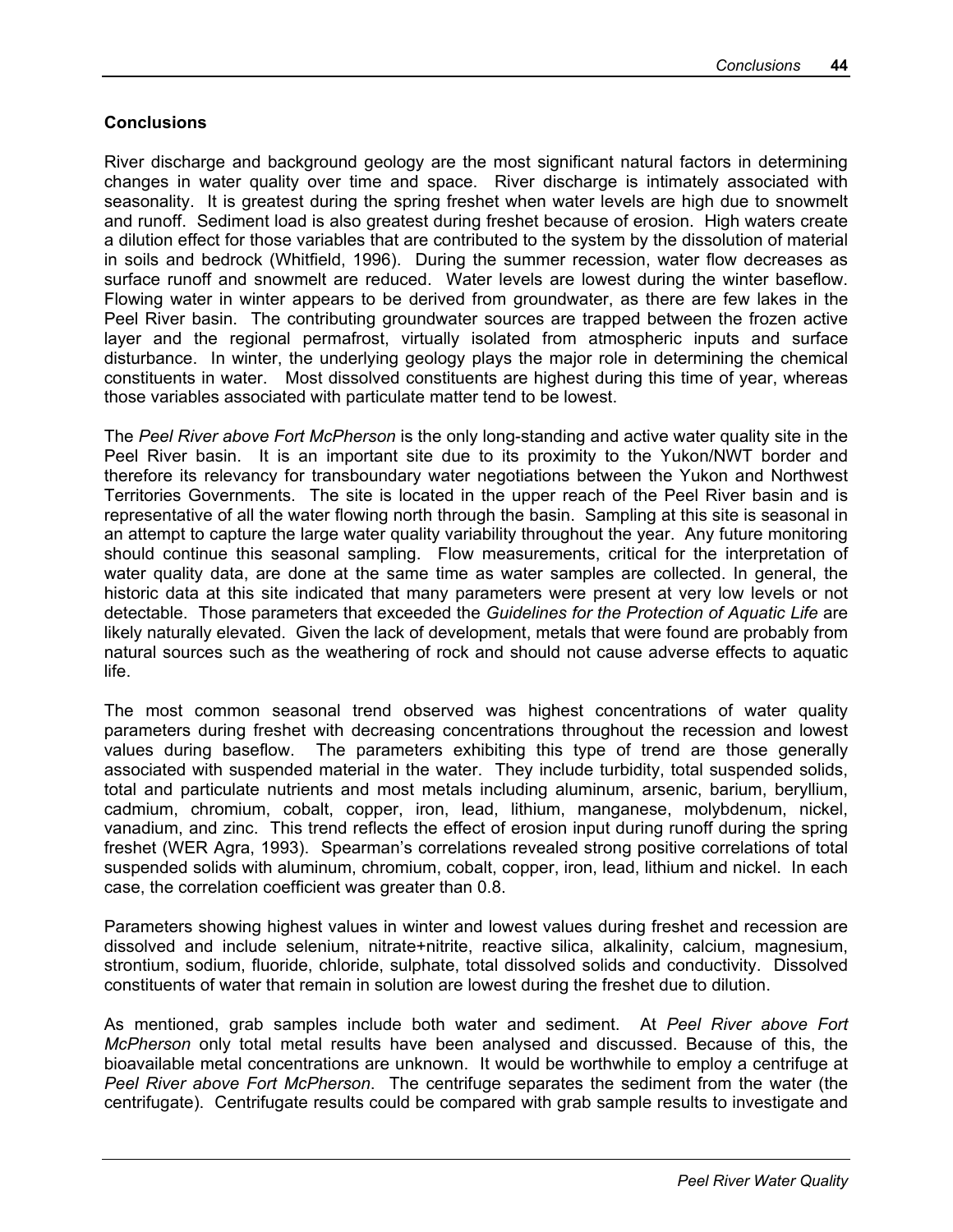quantify the availability of metals and other parameters to aquatic life. Although the effort is great, it would be interesting to have an idea of the dissolved constituents in the river water at this site.

The March 1999 survey of winter water quality in the Peel River basin provided valuable information about the concentration of parameters throughout the basin during baseflow. Water quality at most of the sites studied met the requirements of the CPFAL and the CDWQ guidelines. Exceptions were seen in cases of cadmium, chromium and selenium where the CPFAL was exceeded at least on one occasion. In addition, water samples from *Peel River above Caribou River* (N) exceeded the CPFAL for ammonia, aluminum, and iron and the CDWQ for iron, manganese and turbidity. Copper exceeded its guideline at *Ogilvie River above Engineer Creek.* In the future, methods with lower detection limits should be used for analysis in the case of those metals where dissolved exceeded total, and those parameters where the detection limit was at or above the relevant water quality guideline.

The March 1999 data collected at various sites provides a good basin overview but only a snapshot of water quality. Throughout this report, the March data was compared to long-term water quality data from *Peel River above Fort McPherson*. Differences in water quality between the historic site and all other sites were made evident where some basin variables fell outside of the historic range. The Peel River has site-specific geographical characteristics distinct from its smaller upstream tributaries and as such, hydrology and underlying geology will differ. To better understand the seasonal variability of water quality in the basin, samples should be collected during freshet and recession from some or all of the sites studied in March 1999.

Water quality in the Peel River basin can be considered good as it has been virtually untouched by development. Whitfield *et al.,* (1995, 1996) have studied winter chemistry of rivers in the Yukon Territory including the Peel River basin. It was observed through repeat sampling that winter water chemistry was persistent from year to year. In the absence of major development, this characteristic return to similar chemistry could provide an opportunity to monitor long-term water quality in the Peel Basin. However, factors such as global warming and impending oil and gas exploration warrant a better understanding of this baseline chemistry. It is hoped that this report will contribute to the understanding of water quality in this important northern watershed.

Recommendations for future work:

- Sampling during freshet and recession to better characterize the water-year in the basin;
- Sediment sampling at *Peel River above Fort McPherson* to investigate the effect of sedimentation on water quality and to estimate sediment load;
- Sampling for polycyclic aromatic hydrocarbons (PAHs) organic compounds to qualify and quantify their presence prior to any future oil and gas initiatives and to distinguish natural sources from those present as a result of the development;
- Compilation of the available data from the other long standing, but currently inactive *Peel River at Fort McPherson* site with *Peel River above Fort McPherson* data; and
- Investigate the production of a condensed State of the Aquatic Environment Report, similar in nature to those done for the Slave and Liard rivers by combining previous research by DIAND Yukon and NWT with current work being done by the Department of Fisheries and Oceans.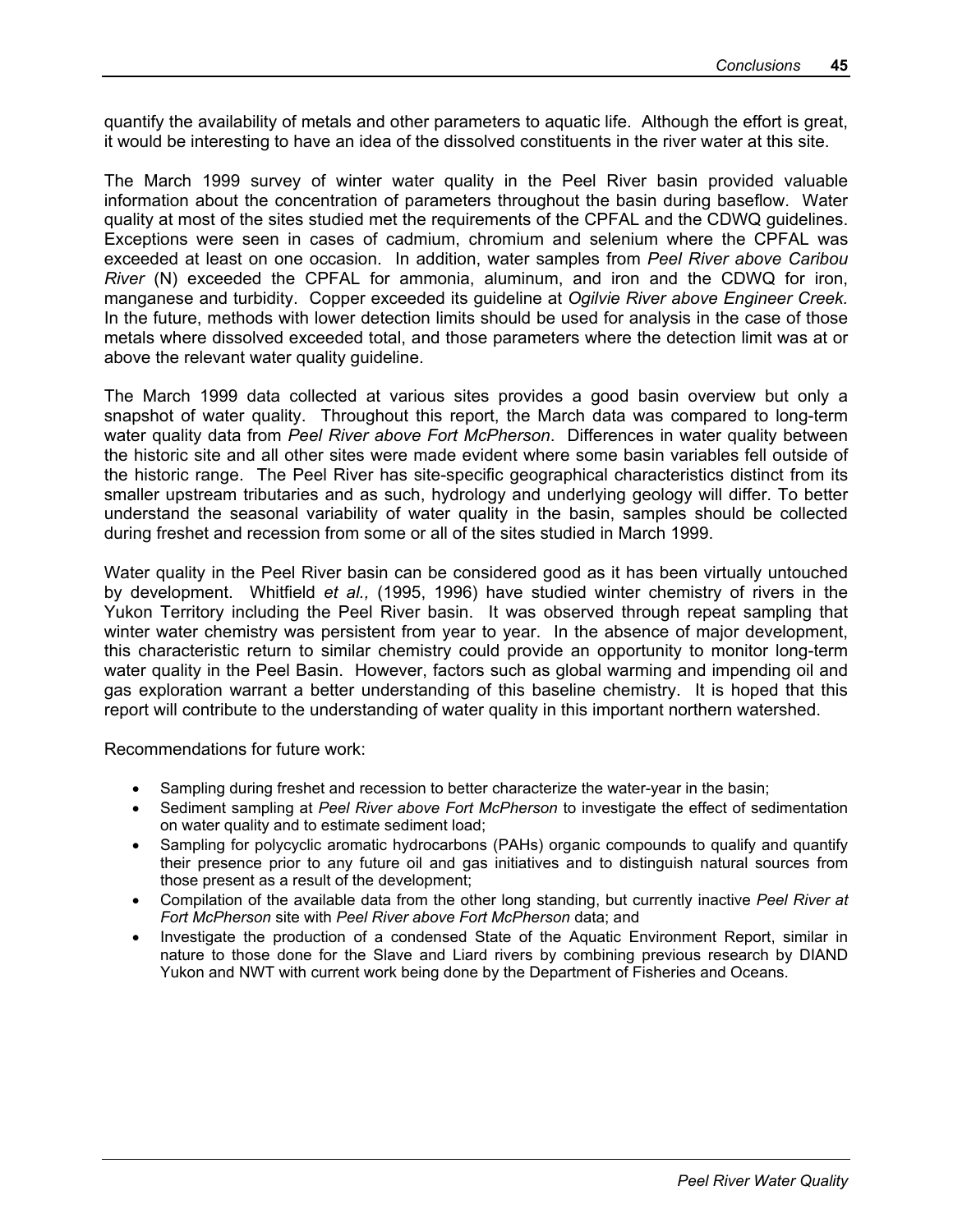#### **References**

CCME. 2001. Canadian Water Quality Guidelines. Canadian Council of the Ministers of the Environment, Environment Canada, Ottawa, Ontario.

CCME, 2001. Interim Sediment Quality Guidelines. Canadian Sediment Quality Guidelines for the Protection of Aquatic Life. Canadian Council of the Ministers of the Environment, Environment Canada, Ottawa.

CCREM, 1987. Canadian Water Quality Guidelines. Canadian Council of Resource and Environment Ministers, Winnipeg, Manitoba.

Ecoatlas<sup>™</sup>, 2001. National Water Quality Database. Atmospheric and Hydrologic Sciences Division, Meteorological Service of Canada, Environment Canada.

Environment Canada Green Lane (GL), 2001. Canadian Terrestrial Ecozone Descriptions, Taiga Plains Ecozone. Retrieved September 2001 from Environment Canada's Green Lane on line via http://www.ec.gc.ca/soer-ree/English/vignettes/Terrestrial/terr.cfm

Environment Canada, 2001. Hydat: Surface Water and Sediment Data Compact Disc. WSC/MSC (V.99-2.00)

Freund, R.J & W.J Wilson. 1993. Statistical Methods. Academic Press Inc. Harcourt Brace Jovanovich, Publishers. Academic Press Inc., San Diego, CA 92101

Gartner Lee Limited, 2001. Slave River State of the Aquatic Ecosystem: Characterization of the Ambient Environmental Conditions. Prepared for the Water Resources Division, Department of Indian Affairs and Northern Development, Yellowknife, NT.

Halliwell, Douglas. 1998. Protecting the Aquatic Quality of Nahanni National Park Reserve, N.W.T. Atmospheric Environment Branch, Environment Canada, Yellowknife, NWT.

MacDonald Environmental Sciences Ltd. 1994. A Discussion Paper on the Development of Ecosystem Maintenance Indicators for the Transboundary River systems within the Mackenzie River Basin: Slave Liard, and Peel Rivers. MacDonald Environmental Sciences, Ladysmith, British Columbia

Mackenzie River Basin Committee, Water Quality. 1985. Mackenzie River Basin Study Report Supplement 9.

McNeely, R.N., V.P. Neimanis and L. Dwyer. 1979. Water Quality Sourcebook. A Guide to Water Quality Parameters. Water Quality Branch, Inland Waters Directorate, Environment Canada, Ottawa.

Mueller, P., M. Hugdahl, and T. Wambolt. December 24-27, 2001. Water Quality Monitoring: Developing Data Quality Objectives for Gibraltar Mine. Proceedings of the 25th Annual British Columbia Mine Reclamation Symposium: Campbell River, BC.

Province of British Columbia, 1994. Groundwater Resources of British Columbia. Groundwater Section, Water Management Branch. Ministry of Environment.

Prowse, T.D. 2000. River-Ice Ecology. National Water Research Institute, Environment Canada, Saskatoon, SK.

Puznicki, Kathleen. Laboratory Analyst, Taiga Environmental Laboratory. Personal Communication, October 4, 2001.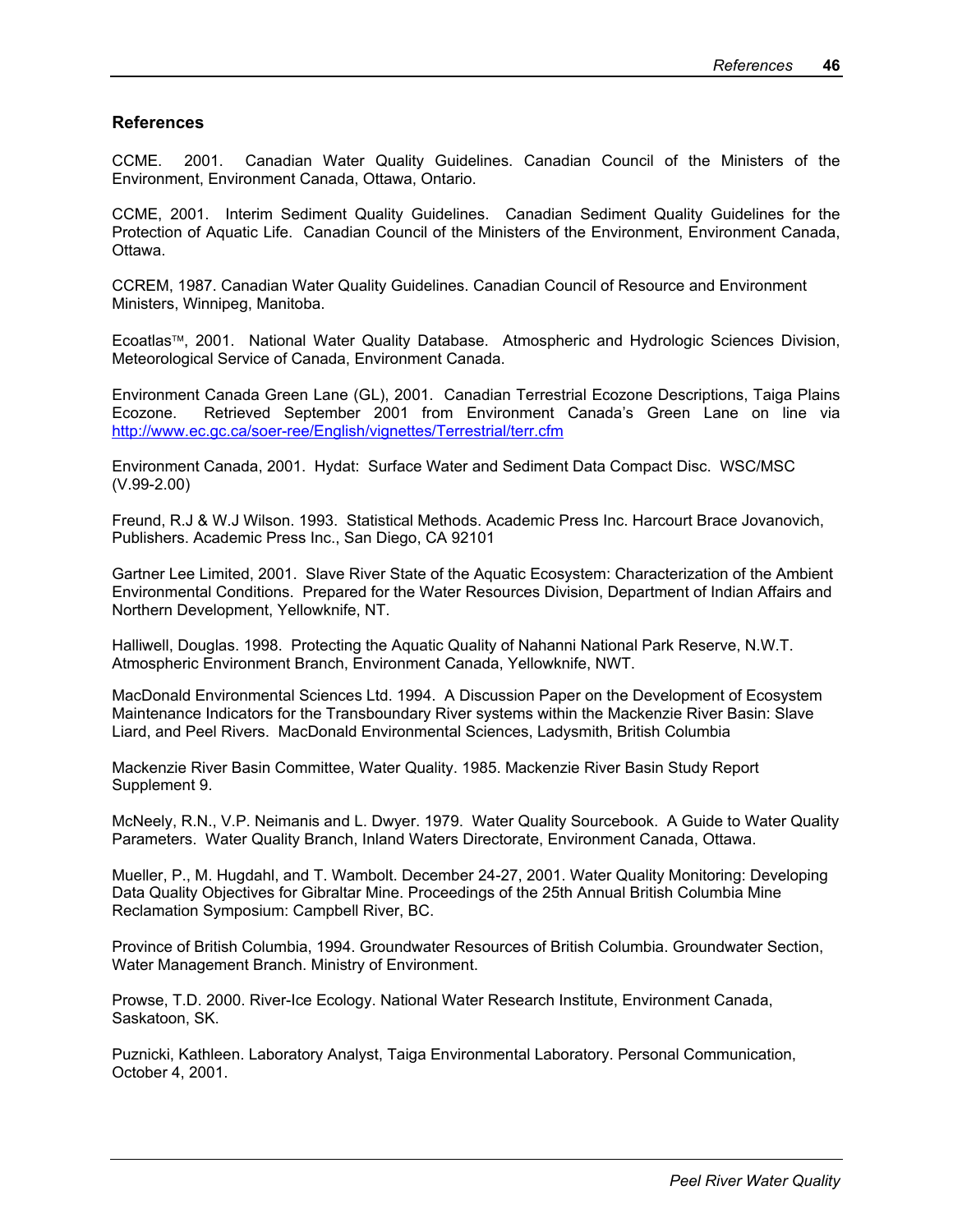Sanderson *et al.,* 1997. Slave River Environmental Quality Monitoring Program – Final Five Year Study Report. Water Resources Division, Department of Indian Affairs and Northern Development, Yellowknife, NT.

Taylor *et al.*, 1998. Liard River Environmental Quality Monitoring Program – Final Study Report. Water Resources Division, Department of Indian Affairs and Northern Development, Yellowknife, NT.

United States Environmental Protection Agency (US EPA): Office of Water. (April 12, 2001). National Primary Drinking Water Regulations Technical Factsheet on Barium. Retrieved November 5, 2001 from EPA Drinking Water and Health Pages online, via http://www.epa.gov/safewater/dwh/t-ioc/barium.html

WER Agra Ltd. 1993. Data review of water quality monitoring at the Alberta/NWT boundary. Prepared for: Alberta Environmental Protection.

Wetzel, Robert G. 1983. Limnology, 2nd ed. Saunders College Publishing.

Whitfield, Paul H., and W. G. Whitley. July 1986. Water Quality-Discharge Relationships in the Yukon River Basin, Canada. American Water Resources Association, Cold Regions Hydrology Symposium: Fairbanks, Alaska.

Whitfield, Paul H., W. Gerry Whitley, and Norman L. Wade. 1995. Stream Water Chemistry During Winter in the Yukon Territory, unpublished Arctic Environmental Strategy Report.

Whitfield, Paul H., W. G. Whitley, and Norman L. Wade. 1996. Chemistry of Low Winter Flows in the Yukon Territory, unpublished Arctic Environmental Strategy Report.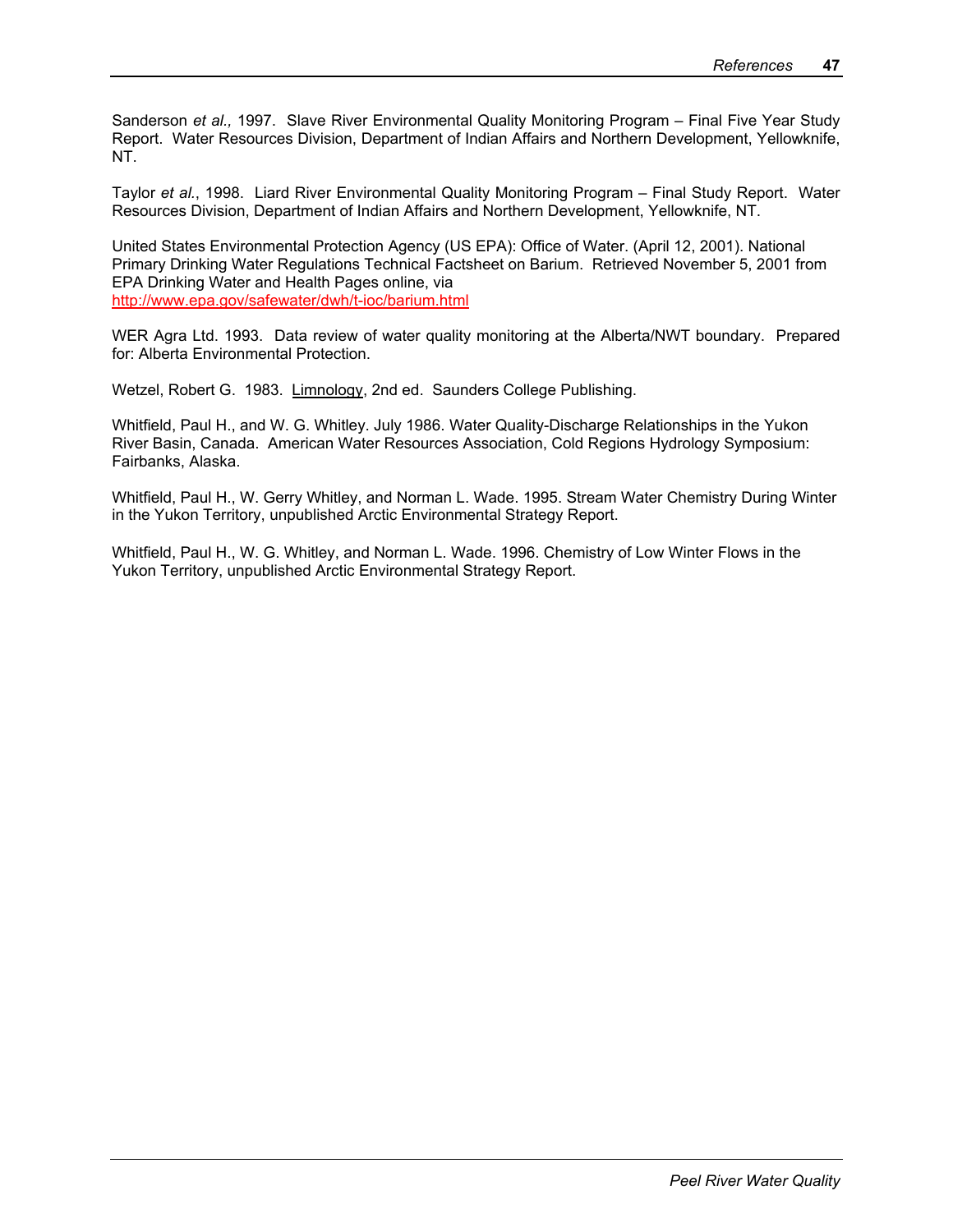#### **Appendix A**

#### **QA/QC Data for March 1999 Peel River Basin Sampling Program**

Duplicate samples were collected at five of the fifteen sites visited:

*Ogilvie River above Engineer Creek* (A); *Ogilvie River near mouth* (B); *Hart River near Hungry Lake* (F);  *Peel River above the Bonnet Plume River* (I); and *Bonnet Plume River above Gillespie Creek* (M).

A triplicate sample was collected at *Peel River above Fort McPherson* (O).

Three field blank bottles were filled with water provided by Taiga Laboratory and carried into the field with the actual samples to replicate field conditions.

Duplicates, triplicate and blank samples were analyzed for physical parameters, major ions, nutrients, and total and dissolved metals. The results are displayed in table X, Y and Z.

The three field blanks were generally similar and report at or below the detection limit for most parameters. The exception among the routine parameters is field blank #3 (990304) that gave a higher conductivity, turbidity and sodium than the other two blanks.

The field blanks were slightly above the detection limit for dissolved barium, total and dissolved chromium, total copper, total and dissolved manganese, total and dissolved titanium, and dissolved strontium.

The field blanks were similar to sample results for ammonia nitrogen, phosphorus, total and dissolved copper, total and dissolved lead, total and dissolved antimony. The sample results for these parameters should be used with caution after a review of the data.

Among the duplicates and triplicates, there was poor accord for sulphate, dissolved titanium, total and dissolved lead, and dissolved antimony.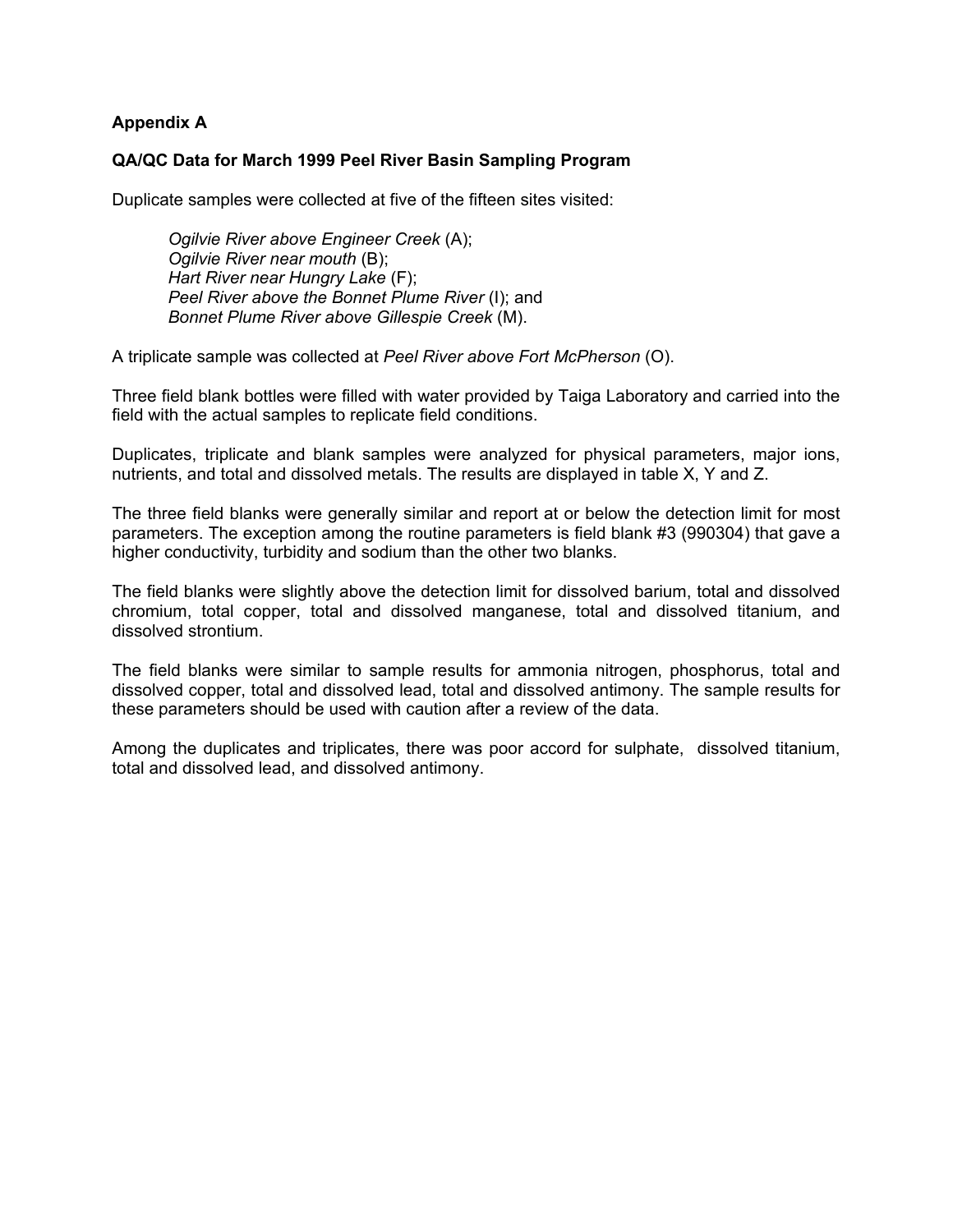QA/QC Data Summary for the Peel River Basin Sampling Program, March 1999 QA/QC Data Summary for the Peel River Basin Sampling Program, March 1999

**Appendix A** 

**Appendix A** 

Table A1: Total metals QA/QC data Table A1: Total metals QA/QC data

| -ab Number        | 990299           | 990300                                | 990281                  | 990282                      | 990285                   | 990286              | 990289                 | 990290                                     | 990293                   | 990294                                      | 990296           | 990297            | 990298         | 990302                   | 990303           | 990304         |
|-------------------|------------------|---------------------------------------|-------------------------|-----------------------------|--------------------------|---------------------|------------------------|--------------------------------------------|--------------------------|---------------------------------------------|------------------|-------------------|----------------|--------------------------|------------------|----------------|
| Site Location     | ⋖                | ⋖                                     | m                       | ≃                           |                          | щ                   |                        |                                            | ⋝                        | ⋝                                           | О                | O                 | O              | <b>BLANK</b>             | BLANK            | BLANK          |
| Description       |                  | Ogilvie River above<br>Engineer Creek |                         | Ogilvie River neau<br>mouth | Hart Rive                | near Hungry<br>Lake |                        | Peel River above the<br>Bonnet Plume River |                          | Bonnet Plume River above<br>Gillespie Creek | River<br>Peel    | above             | Ft. McPherson  |                          |                  |                |
| Total metals      |                  | Duplicate                             |                         | Duplicate                   | ŏ                        | plicate             |                        | Duplicate                                  |                          | Duplicate                                   |                  | <b>Triplicate</b> |                |                          | Field Blanks (3) |                |
| Numinium (µg/L)   | $\overline{C}$   | $\tilde{a}$                           | $\overline{C}$          | S                           | $\overline{C}$           | ٥,                  | $\tilde{a}$            | $\overline{0}$                             | $\tilde{C}$              | ő                                           | 57               | ő                 |                | ő                        | ő                | $\tilde{c}$    |
| Antimony (µg/L)   |                  | $\ddot{.}3$                           | 20                      | 0.6                         | 0.6                      | 0.6                 | $\frac{6}{1}$          | 0.6                                        | 0.5                      | 5 O                                         | 0.5              | 0.6               | 0.5            |                          | 0.5              | 0.5            |
| Barium (µg/L)     | 92.1             | 91.2                                  | $\frac{2}{3}$           | 105                         | $\frac{2}{3}$            | 102                 | 91.2                   | 91.1                                       | 58.3                     | 55.6                                        | 83.2             | 79.8              | 82             | $\overline{C}$           | $\overline{C}$   | $\overline{S}$ |
| Beryllium (µg/L)  | $\overline{c}$   | $\overline{0}$                        |                         | $\overline{C}$              | $\overline{C}$           | $\overline{c}$      | $\overline{c}$         | $\overline{C}$                             | $\overline{C}$           |                                             | $\overline{c}$   | $\overline{0}$ .  | $\overline{C}$ | $\overline{c}$           | $\overline{c}$   | 5              |
| Bismuth (µg/L)    | 5                | $\tilde{\circ}$                       |                         | $\overline{C}$              | $\overline{O}$           | $\overline{C}$      | $\overline{C}$         | $\overline{c}$                             | $\overline{C}$           | $\frac{7}{9}$ $\frac{7}{9}$                 | $\overline{c}$   | $\overline{c}$    | 2              | 5                        | $\overline{c}$   | $\overline{C}$ |
| Cadmium (µg/L)    | 0.05             | 0.05                                  | $\circ$                 | 0.04                        | $\overline{O}$           | 0.08                | 0.02                   | 0.03                                       | 0.02                     | $\overline{5}$                              | 0.01             | 0.01              | 0.07           | 0.07                     | 0.01             | $\overline{5}$ |
| Cesium (µg/L)     | 0.01             | 50.01                                 | 0.01                    | 0.01                        | $\frac{02}{10}$          | 0.02                | 0.01                   | 0.01                                       | 0.01                     | 0.01                                        | 0.01             |                   | 0.01           | 0.07                     | 0.01             | ρö<br>Ο        |
| Chromium (µg/L)   | 0.9              | 0.8                                   | 1.6                     | 2.4                         | $\overline{\phantom{0}}$ | 0.9                 | $\frac{0}{2}$          | 0.8                                        | $\overline{\phantom{a}}$ | 0.9                                         | $0.\overline{8}$ | $-50$             | 50             | $0.\overline{3}$         | $\overline{0}$ . |                |
| Cobalt (µg/L)     | $\overline{0}$   | $\overline{0}$ .                      | $\overline{C}$          | $\overline{C}$              | $\overline{C}$           | $\overline{O}$      | $\overline{c}$         |                                            | $\overline{O}$           | $0.\overline{3}$                            | $\overline{C}$   | $\overline{c}$    | $\overline{O}$ | $\overline{O}$           | $\overline{C}$   |                |
| Copper (µg/L)     | 3.2              | 3.4                                   | 0.5                     | 0.4                         | $\overline{0.7}$         | 0.3                 | $\frac{2}{3}$          | $0.7$<br>$0.2$                             | 0.2                      |                                             | $\frac{2}{3}$    | $0.\overline{3}$  | $\frac{2}{3}$  | $\dot{4}$                | 11.6             |                |
| ron (mg/L)        | 0.03             | 0.02                                  | 0.02                    | 0.02                        | 0.02                     | $0.03$<br>$0.31$    |                        |                                            | 0.08                     | 0.05                                        | 0.04             | 0.05              | 0.05           | 0.02                     | 0.02             |                |
| ead (µg/L)        | 0.69             | 0.67                                  | 1.81                    | 0.15                        | 0.35                     |                     | $0.9$<br>$0.79$<br>$4$ | $0.02$<br>$0.15$                           |                          | 0.34                                        | 0.2              | $0.\overline{3}$  | 0.19           | 0.13                     | 0.33             |                |
| Lithium (µg/L)    | 22.7             | 23.3                                  | 9.5                     | 8.9                         | 5.4                      | 5.3                 |                        | $\overline{\mathcal{A}}$                   | 6.6                      | 6.5                                         | 4.4              | $47.7$<br>$7.7$   | 4.4            | $\overline{O}$ .         | $\overline{C}$   |                |
| Vlanganese (µg/L) | 3.2              | 3.2                                   | 2.4                     | 2.5                         | $\frac{8}{2}$            | $-1.5$              | $\overline{c}$         |                                            | 15.4                     | 15.5                                        | 7.8              |                   | rö.            | $\frac{2}{3}$            | $\frac{2}{3}$    | $5355 -$       |
| Molybdenum (µg/L) | $\overline{3}$ . | ω                                     | $\frac{8}{1}$           | $\frac{6}{1}$               | 1.6                      |                     | $\mathbb{Z}$           | $\frac{7}{6}$ $\frac{7}{6}$                | $\overline{0.7}$         | $\overline{0}$                              | $\mathbb{Z}$     |                   | Ņ              | $\overline{c}$           | $\overline{O}$   |                |
| Nickel (µg/L)     |                  | S                                     | 2.6                     | 2.5                         | 2.7                      | 2.5                 | $\frac{3}{2}$          | $\frac{3}{2}$                              | $\ddot{1}$ .5            | $\frac{6}{1}$                               | $\frac{6}{1}$    | $\frac{6}{1}$     | rù.            | $\overline{c}$           | $\overline{O}$   |                |
| Selenium (µg/L)   |                  |                                       | $\overline{\mathsf{C}}$ | $\mathbf{\Omega}$           |                          |                     |                        |                                            |                          | $\leftarrow$                                |                  |                   |                | $\overline{\phantom{0}}$ |                  |                |
| Silver (µg/L)     | 0.01             | 0.02                                  | 0.07                    | 0.01                        | 0.07                     | 0.05                | 0.01                   | 0.01                                       | 0.05<br>0.05             | 0.05                                        | 0.05             | 0.07              | 0.01           | 0.01                     | 0.01             | 0.05<br>0.05   |
| [hallium (µg/L)   | 0.05             | 0.05                                  | 0.05                    | 0.06                        | 0.05                     |                     | 0.05                   | 0.05                                       |                          |                                             |                  | 0.05              | 0.05           | 0.05                     | 0.05             |                |
| Titanium (µg/L)   | 0.94             | 1.14                                  | 0.82                    | $0.\overline{8}$            | 0.48                     | 0.43                | 0.49                   | 0.42                                       | 1.64                     | 1.67                                        | 0.96             | 1.05              | 0.97           | 0.05                     | 0.05             | 0.06           |
| Jranium (µg/L)    | 3.25             | 3.22                                  | 1.79                    | 1.82                        | 1.81                     | 1.84                | 1.38                   | 1.35                                       | 0.77                     | 17.0                                        | 1.13             | 든                 | 1.13           | 0.05                     | 0.05             | 0.05           |
| /anadium (µg/L)   | 0.5              | 0.5                                   | $0.\overline{6}$        | 0.9                         | 0.5                      | 0.5                 | $\overline{0}$         | 0.4                                        | 0.4                      | 0.4                                         | 0.4              | 0.4               | $\frac{3}{2}$  | $\overline{C}$           | $\overline{C}$   | $\overline{C}$ |
| Zinc (µg/L)       | é,               | ó,                                    | ယ                       | 5                           | $\circ$                  | LO                  | Ю                      | Ю                                          | Ю                        | LO                                          | <b>ι</b> Ω       | $\circ$           | Ю              | Ю                        | Ю                | LO             |

 $\cdot$   $-$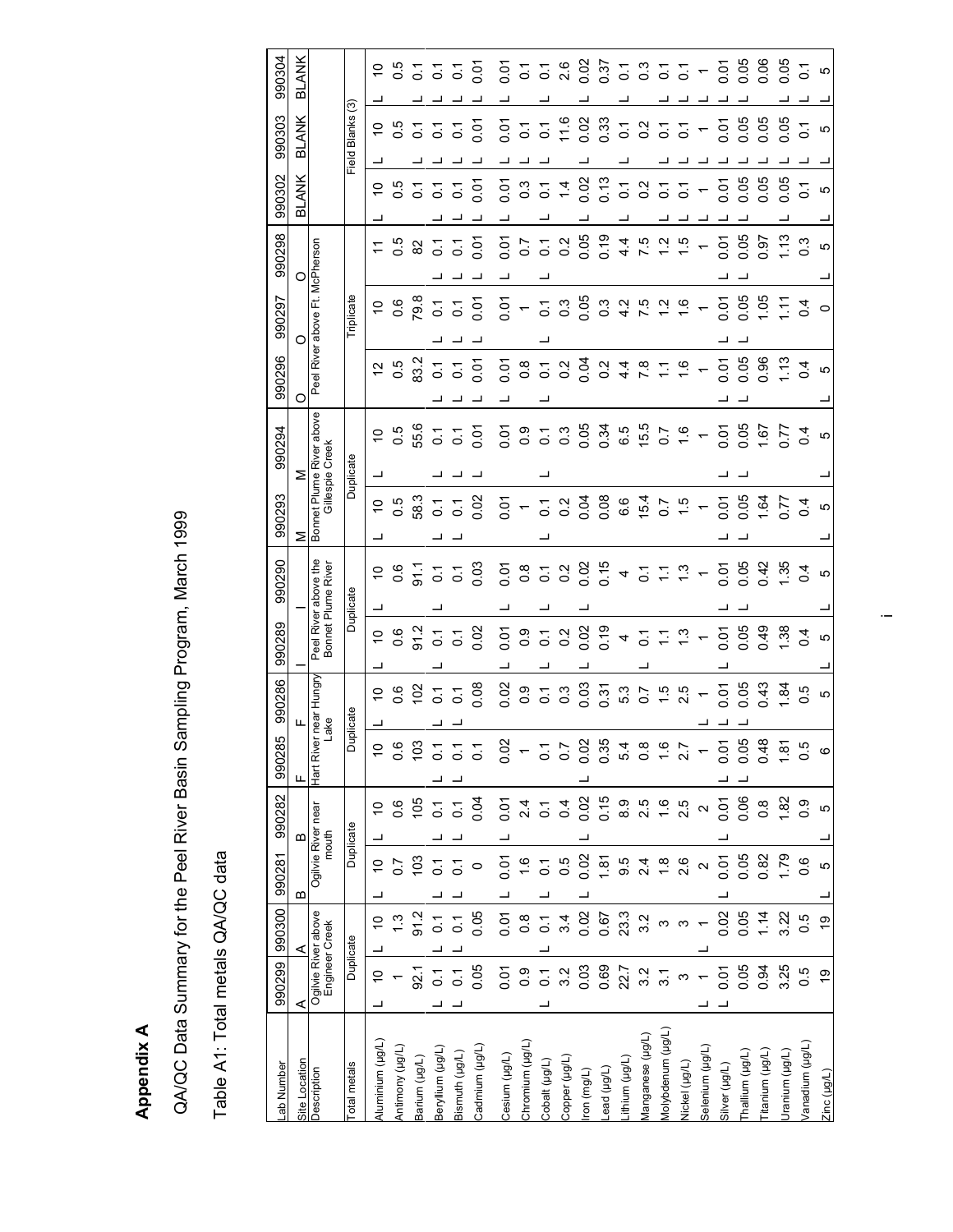| 990304               | BLANK           |                                       | ල               | $\tilde{c}$      | $\frac{0.9}{2}$  | ္က              | $\overline{c}$   | 2                           | $\overline{5}$ |                              |                                                |                              | 0.5<br>0.5<br>0.00<br>0.00              |            | 0.34                                         |                | $0.55$<br>$0.55$               |                  |                 |                         | 0.07            | 0.05           | 0.06            | $\frac{5}{20}$ | $\overline{c}$   | LO             |
|----------------------|-----------------|---------------------------------------|-----------------|------------------|------------------|-----------------|------------------|-----------------------------|----------------|------------------------------|------------------------------------------------|------------------------------|-----------------------------------------|------------|----------------------------------------------|----------------|--------------------------------|------------------|-----------------|-------------------------|-----------------|----------------|-----------------|----------------|------------------|----------------|
|                      | <b>ANK</b><br>ᅙ |                                       | Field Blanks    | 0                | $0.\overline{8}$ |                 |                  | 5                           | 0.07           | 0.01                         | 0.2                                            | $\overline{O}$               | $\frac{6}{1}$                           | 0.02       | 0.07                                         | $\overline{O}$ | $0.\overline{3}$               | $\overline{c}$   | 5               |                         |                 | $0.07$<br>0.05 | 0.05            | 0.05           | $\overline{c}$   | LO             |
| 990302 990303        | <b>ANK</b><br>ळ |                                       |                 | ő                | $\frac{8}{2}$    | 0.4             | $\overline{C}$   | <u>은</u>                    | 0.01           | 0.01                         | 0.5                                            | $\overline{C}$               | 0.5                                     | 0.02       | 0.08                                         | $\overline{c}$ | 0.3                            | 5                | 5               |                         | 0.01            | 0.05           | 0.05            | 0.05           |                  | မာ             |
| 990298               |                 | McPhersor                             |                 | $\overline{C}$   | °0               | 81.6            | $\overline{C}$   | $\overline{c}$              | 0.07           | 0.01                         | $\overline{0.7}$                               | $\overline{C}$               | 0.6                                     | 0.02       | 0.15                                         | 4.7            | 6.9                            | $\tilde{=}$      | $\overline{11}$ |                         | 50.01           | 0.05           | 0.6             | 10.1           | $\frac{3}{2}$    | Ю              |
| 990297               |                 | ť<br>above                            | Triplicate      |                  | $\frac{5}{9}$    | 79.6            | $\overline{c}$   | $\overline{C}$              | 0.01           | 0.01                         | 0.6                                            | $\overline{c}$               | 0.5                                     | 0.02       | 0.14                                         |                | $40.9$<br>$-7$<br>$-7$<br>$-7$ |                  |                 |                         | $\frac{5}{9}$   | 0.05           | 0.71            | $\frac{3}{2}$  | $\frac{3}{2}$    | Ю              |
| 990296               | O               | River<br>Peel                         |                 | $\tilde{c}$      | 0.6              | $\frac{1}{8}$   | $\overline{C}$   | $\overline{C}$              | 0.07           | 0.01                         | 0.9                                            | $\frac{7}{0.6}$              |                                         | 0.02       | 0.18                                         |                |                                |                  |                 |                         | ិ<br>០.១<br>០.១ |                | 0.72            | 0.99           | $\frac{3}{2}$    | Ю              |
| 990294               |                 | River                                 |                 | ő                | $\overline{0.7}$ | 56.9            | $\overline{0}$ . | $\overline{c}$              |                | $\frac{5}{25}$ $\frac{5}{1}$ |                                                |                              | $\begin{array}{c} 7 \\ 0.5 \end{array}$ | 0.02       | $0.16$<br>7.3                                |                | 15.4                           | $0.\overline{8}$ | $\ddot{ }$ :    |                         |                 | 0.05           | 1.52            | 0.72           | 0.4              | Ю              |
| 990293               | Σ               | bove Gillespie Creek<br>Bonnet Plume  | Duplicate       | $\overline{C}$   | 0.6              | 56.9            | $\overline{0}$ . | $\overline{C}$              | 5.01           | 0.07                         | 1.4                                            |                              | 0.6                                     | 0.02       | 0.18                                         | 7.5            | 15.6                           | $\sim$           | $\overline{11}$ |                         | 0.01            | 0.05           | 56              | $0.5$<br>$0.5$ |                  | ယ              |
| 990290               |                 | the<br>above                          |                 | $\overline{C}$   | $\frac{8}{2}$    |                 |                  |                             |                |                              |                                                |                              | $3000000000000000$                      |            |                                              | 4.6            | 0.4                            | 1.2              | $\overline{6}$  |                         | 0.07            | 0.05           | 0.48            | $\frac{5}{1}$  | $\overline{0}$ . | ယ              |
| 990289               |                 | Bonnet Plume River<br>River<br>Peel   | Duplicate       | $\overline{C}$   | 0.6              | 93.4            | $\overline{C}$   | $\overline{C}$              |                | 0.57                         |                                                | $0.7$<br>$0.6$               |                                         |            | $0.02$<br>0.13<br>4.7                        |                | 3<br>0.2<br>1                  |                  | ယ္              |                         | 0.01            | 0.05           | 0.54            | $\frac{8}{10}$ | 0.4              | Ю              |
| 990286               |                 |                                       |                 |                  | 552              |                 |                  | $\frac{7}{5}$ $\frac{7}{5}$ |                | <u>ត ខ្លួ</u>                |                                                |                              | $7.7$<br>0.70<br>0.0                    |            |                                              | $1.7$ 6.2 1    |                                | $\ddot{ }$ :     | 2.8             |                         | 0.07            | 0.05           | 0.52            | $-1.67$        | $\overline{0.7}$ | $\circ$        |
| 990282 990285        |                 | Hart River near<br>Hungry Lake        | Duplicate       | $\overline{C}$   | $\frac{3}{2}$    | $\frac{107}{2}$ | 5                | 2                           | 5<br>0. O      | 0.02                         |                                                | $\frac{15}{10}$ 5 8          |                                         | 0.02       | 0.34                                         | 6.1            | $\sum$                         | $\frac{6}{1}$    | $\frac{8}{2}$   |                         | <b>PO.0</b>     | 0.05           | 0.59            | 1.69           | $0.\overline{6}$ |                |
|                      | m               | liver near<br>»uth                    | icate           | $\overline{C}$   | $0.\overline{8}$ | $\overline{5}$  | $\overline{c}$   | 5                           | 0.03           | 0.01                         | $\frac{2}{1}$                                  | $\overline{C}$               | $\overline{0}$ .                        | 0.02       | 0.15                                         | $\overline{C}$ | 2.6                            | $\frac{8}{1}$    | 2.7             |                         | 0.01            | 0.05           | 0.9             | 1.65           | 0.6              | 5              |
|                      | ≃               | Ogilvie R<br>g                        | pupl            | $\overline{0}$   | 0.8              | $\frac{2}{3}$   | $\overline{0}$ . | $\overline{0}$ .            | 0.03           | 0.07                         |                                                |                              | $\frac{6}{10}$                          | 0.02       | 0.13                                         |                |                                |                  | 2.9             | $\overline{\mathsf{N}}$ | 0.07            | 0.05           | 0.67            | 1.55           | 0.5              | Ю              |
| 990299 990300 990281 | ⋖               |                                       |                 | $\overline{C}$   | $\frac{8}{2}$    | 91.3            |                  | $\frac{1}{6}$ $\frac{1}{6}$ | 0.04           |                              | $\begin{bmatrix} 1 & 0 \\ 0 & 1 \end{bmatrix}$ | $\frac{1}{0}$ $\frac{6}{10}$ |                                         |            | $0.35$<br>$0.35$<br>$0.35$<br>$0.5$<br>$0.5$ |                |                                | $\overline{3}$   | 3.2             |                         | 0.01            | 0.05           | 0.97            | 2.55           | 0.5              | $\overline{1}$ |
|                      | ⋖               | Ogilvie River above<br>Engineer Creek | Duplicate       | $\overline{C}$   | $\frac{8}{10}$   | 89.3            | 5                |                             | 0.06           | 0.01                         | $\ddot{.}$                                     | $\overline{c}$               | 2.8                                     | 0.02       | 0.38                                         | 25.8           | 2.6                            | $\overline{3}$ . | 3.3             |                         | 0.01            | 0.05           | 1.03            | 2.76           | 0.6              | $\frac{6}{5}$  |
| ab Number            | Site Location   | Jescription                           | issolved metals | Aluminium (µg/L) | Antimony (µg/L)  | sarium (µg/L)   | Jeryllium (µg/L  | sismuth (µg/L)              | Cadmium (µg/L) | Casium (µg/L)                | Chromium (µg/L)                                | Cobalt (µg/L)                | Copper (µg/L)                           | ron (mg/L) | -ead (µg/L)                                  | ithium (µg/L)  | Manganese (µg/L)               | (ug/L)           | lickel (µg/L)   | Selenium (µg/L)         | Silver (µg/L)   | hallium (µg/L) | "itanium (µg/L) | Iranium (µg/L  | (J/6rl) unipeus/ | Zinc (µg/L)    |

Table A2: Dissolved metals QA/QC data Table A2: Dissolved metals QA/QC data

 $\equiv$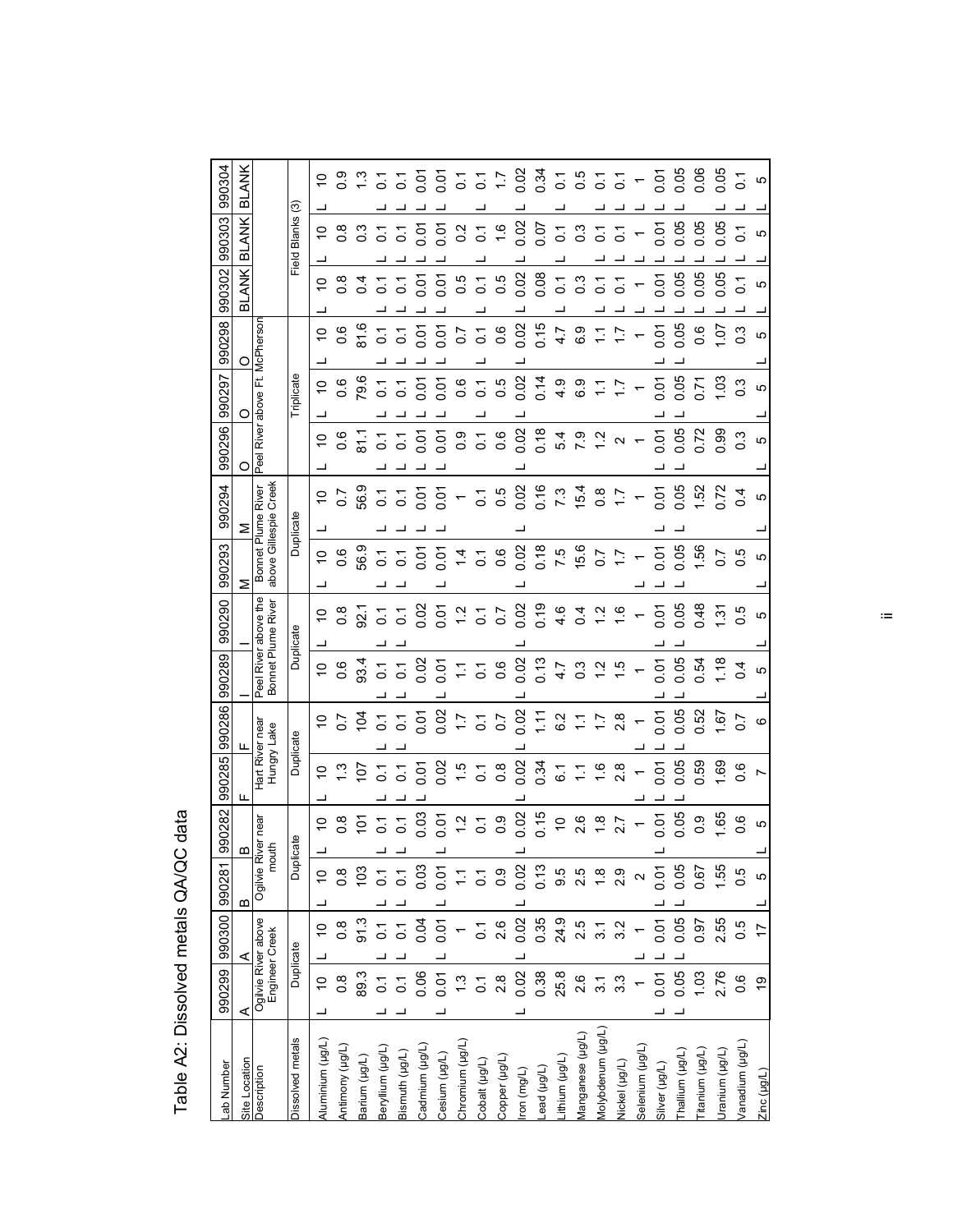| . and A3: OA/OC data for physical parameters, major ions, and nutrient |
|------------------------------------------------------------------------|
|                                                                        |
|                                                                        |
|                                                                        |
|                                                                        |
|                                                                        |
|                                                                        |
|                                                                        |
|                                                                        |
| Tahle /                                                                |

| ab Number                     | 990299                                | 990300           | 990281                   | 990282                | 990285            | 990286                                         | 990289                                     | 990290          | 990293                                      | 990294         | 990296           | 990297                         | 990298         | 990302                      | 990303             | 990304           |
|-------------------------------|---------------------------------------|------------------|--------------------------|-----------------------|-------------------|------------------------------------------------|--------------------------------------------|-----------------|---------------------------------------------|----------------|------------------|--------------------------------|----------------|-----------------------------|--------------------|------------------|
| Site Location                 | ⋖                                     | ⋖                | ≃                        | Б                     | Щ                 | щ                                              |                                            |                 | Σ<br>Σ                                      |                | О                | O                              | $\circ$        | BLANK                       | <b>BLANK</b>       | BLANK            |
| Description                   | Ogilvie River above<br>Engineer Creek |                  | Ogilvie River near mouth |                       | ake<br>Hart River | near Hungry                                    | Peel River above the<br>Bonnet Plume River |                 | above Gillespie Creek<br>Bonnet Plume River |                |                  | Peel River above Ft. McPherson |                |                             |                    |                  |
|                               | Duplicate                             |                  | Duplicate                |                       | ā                 | plicate                                        | Duplicate                                  |                 | Duplicate                                   |                |                  | Triplicate                     |                | Field                       | ල<br><b>Blanks</b> |                  |
| Physical parameters           |                                       |                  |                          |                       |                   |                                                |                                            |                 |                                             |                |                  |                                |                |                             |                    |                  |
| 동                             | 8.28                                  | 8.24             | <b>6`/</b>               | 7.93                  | 8.12              |                                                | 8.06                                       | 8.08            | 8.07                                        | 8.14           | 8.14             | 8.18                           | 8.21           | 5.57                        | 5.69               | 4.43             |
| Colour                        | LO                                    | ဖ<br>┙           | 5                        | LO                    | ယ                 | 5<br>8<br>9<br>9<br>9<br>9<br>9<br>9<br>9<br>1 | 5                                          | 5               |                                             | LO.            |                  | LO.                            |                | 5                           | 5                  | 5                |
| Conductivity (uS/cm)          | 561                                   | 559              | 536                      | 534                   | 406               |                                                | $rac{1}{4}$                                | $rac{1}{2}$     | <sub>ნ</sub> შ                              | 600            | $5^{40}$         | 439                            | r 40           | $\frac{6}{1}$               | $\overline{5}$     | 67               |
| Sulphate (mg/L)               | $_{\rm 98}$                           | 86               | 85                       | 85                    | $\frac{8}{4}$     | $\frac{8}{4}$                                  | 86                                         | 51              | 154                                         | 160            | $^{\rm 63}$      | $\overline{7}$                 | 89             |                             | S                  | ო                |
| ot-Diss-Solids (mg/L)         | 321                                   | 107              | 302                      | 308                   | 212               | 215                                            | 210                                        |                 | $\frac{5}{3}$                               | 357            | 241              | 243                            | 249            | $\omega$ $\approx$ $\omega$ | ട്ട പ              | $\frac{1}{2}$    |
| ot-Suspended-Solids (mg/L)    | $\mathfrak{S}$                        | ო                | $\infty$                 | $\infty$              | $\infty$          | $\infty$                                       | ო                                          | $\frac{5}{2}$ ຕ |                                             | S              | $\infty$         | S                              | ო              |                             |                    |                  |
| urbidity (NTU)                | 0.2                                   | $0.\overline{3}$ | 0.2                      | 0.2                   | $0.\overline{3}$  | $\overline{0.2}$                               | 0.2                                        | $\overline{C}$  | $\overline{0}$ .                            |                | $\overline{0.7}$ | 0.9                            | $\overline{ }$ | $\overline{c}$              | $\overline{c}$     | $\frac{2}{5}$    |
| Major lons                    |                                       |                  |                          |                       |                   |                                                |                                            |                 |                                             |                |                  |                                |                |                             |                    |                  |
| Alkalinity (mg/L)             | 193                                   | 192              | 198                      | 197                   | 160               | 156                                            | 162                                        | 162             | 163                                         | 162            | 158              | 158                            | 158            | $0.\overline{3}$            | $0.\overline{3}$   | $0.\overline{3}$ |
| Calcium (mg/L)                | 86.4                                  | 83.6             | 74.8                     | 75.6                  | 54.5              | 52.4                                           | 51.4                                       | 51.2            | 74.6                                        | 74.6           | 56.5             | 57.5                           | 60.4           | 0.05                        | 0.05               | 0.05             |
| Chloride (mg/L)               | 8.5                                   | 8.5              | 3.5                      | 3.6                   | 2.6               | 2.6                                            | $\overline{\mathcal{A}}$                   | 4               | $\overline{0.7}$                            | $\overline{C}$ | 4.5              | 4.6                            | 4.5            | $\frac{2}{3}$               | 0.2                | 0.2              |
| Fluoride (mg/L)               | 0.09                                  | 0.08             | $0.11$<br>17.3           | $\overline{\text{o}}$ | 0.06              | 0.06                                           | 0.05                                       | 0.05            | 0.06                                        | 0.07           | 0.05             | 0.05                           | 0.05           | 0.05                        | 0.05               | 0.05             |
| Magnesium (mg/L)              | 28.2                                  | 28.4             |                          | 17.2                  | 15.8              | 15.2                                           | 15.2                                       | 15.1            | 26                                          | 26.7           | 17.8             | 17.6                           | 20.8           | 0.01                        | 0.01               | 0.01             |
| -otassium (mg/L)              | 0.61                                  | 0.6              | 0.48                     | 0.48                  | 0.37              | 0.36                                           | 0.38                                       | 0.38            | 0.57                                        | 0.57           | 0.53             | 0.52                           | 0.52           |                             |                    |                  |
| Sodium (mg/L)                 | 11.4                                  | 7.11             | 8.49                     | 8.5                   | $\infty$          | 2.52                                           | 3.71                                       | 3.66            | 5.34                                        | 5.3            | 5.16             | 5.09                           | 5.09           | 0.02                        | 0.02               | 0.19             |
| Strontium Dissolved (mg/L)    | 261                                   | 276              | 256                      | 257                   | 177               | 177                                            | 158                                        | 160             | 366                                         | 373            | 171              | 174                            | 169            | $\frac{8}{1}$               | $\angle$           | 4.5              |
| Strontium Total (mg/L)        | 280                                   | 277              | 259                      | 258                   | 173               | 169                                            | 157                                        | 154             | 364                                         | 366            | $173$<br>214     | 171                            | 170            | $\overline{0}$              | $\overline{C}$     | $\overline{c}$   |
| Hardness (mg/L CaCO3)         | 332                                   | 326              | 258                      | 260                   | 201               | 193                                            | $\overline{191}$                           | 190             | 293                                         | 296            |                  | 216                            | 236            |                             |                    |                  |
| Nutrients                     |                                       |                  |                          |                       |                   |                                                |                                            |                 |                                             |                |                  |                                |                |                             |                    |                  |
| Ammonia-N (mg/L)              | 0.004                                 | 0.011            | 0.002                    | 0.002                 | 0.002             | 0.002                                          | 0.002                                      | 0.003           | 0.002                                       | 0.002          | 0.007            | 0.003                          | 0.002          | 0.005                       | 0.002              | 0.002            |
| Nitrate-N (mg/L)              | 0.135                                 | 0.103            | 0.194                    | 0.193                 | 0.236             | 0.231                                          | 0.279                                      | 0.254           | 0.139                                       | 0.103          | 0.18             | 0.189                          | 0.185          | 0.008                       | 0.01               | 0.008            |
| NO3-N+NO2-N <sub>(mg/L)</sub> | 0.135                                 | 0.103            | 0.194                    | 0.193                 | 0.236             | 0.231                                          | 0.279                                      | 0.254           | 0.139                                       | 0.103          | 0.18             | 0.189                          | 0.185          | 0.008                       | 0.01               | 0.008            |
| T-Phosphorous (mg/L)          | 0.015                                 | 0.014            | 0.02                     | 0.014                 | 0.013             | 0.012                                          | 0.014                                      | 0.014           | 0.015                                       | 0.015          | 0.015            | 0.014                          | 0.015          | 0.013                       | 0.014              | 0.012            |

 $\equiv$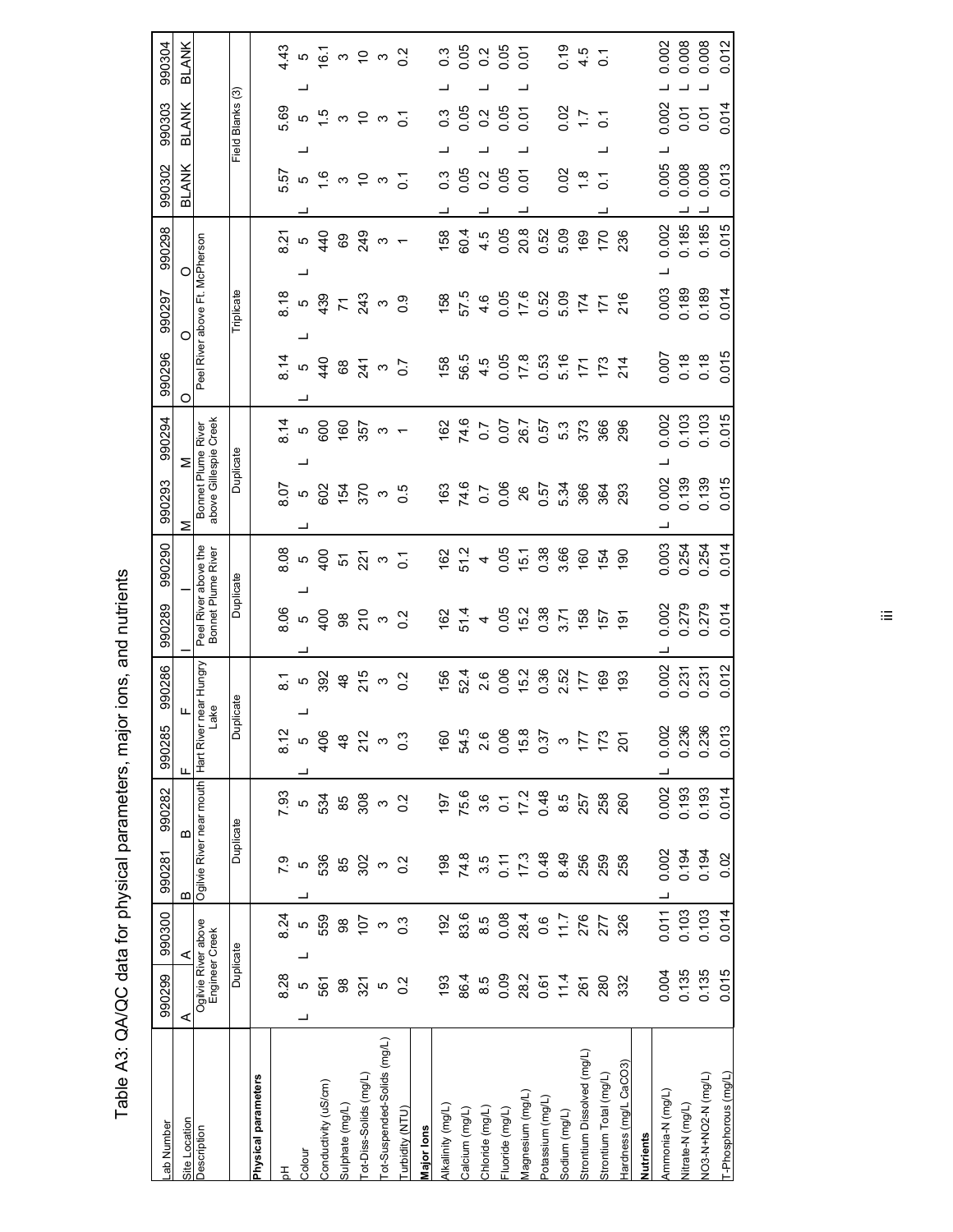Appendix B **Appendix B** 

Water Quality Data Summary for Peel River Basin Sampling Program, March 1999 Water Quality Data Summary for Peel River Basin Sampling Program, March 1999

Table B1: Total metals raw data Table B1: Total metals raw data

| $\Box$<br>990301<br>$\circ$<br>990281<br>$\mathbf{a}$<br>990299<br>⋖                                                                |  | 990283 | 990284 | 990285                      | 990287<br>(ŋ             | 990288              | 990289                                    | 990291                         | 990305                      | 990292                          | 990293<br>⋝                 | 990295<br>z                     | O         | 990296           |
|-------------------------------------------------------------------------------------------------------------------------------------|--|--------|--------|-----------------------------|--------------------------|---------------------|-------------------------------------------|--------------------------------|-----------------------------|---------------------------------|-----------------------------|---------------------------------|-----------|------------------|
| Hart River<br>Peel River<br>Blackstone<br>Blackstone<br>Ogilvie<br>Ogilvie River                                                    |  |        |        |                             | Peel River               | Wind                | Peel River                                | Bonnet Plume                   | Bonnet<br>Plume River       | eel River                       | Snake<br>River              | Peel River                      |           | Peel River       |
| above Har<br>River<br>near<br>mouth<br>River<br>Champion<br>River near<br>Lake<br>River near<br>mouth<br>Engineer<br>above<br>Creek |  |        |        | Hungry<br>Lake<br>near      | Canyon<br>above<br>Creek | River near<br>mouth | Plume River<br>above the<br><b>Bonnet</b> | Gillespie Creek<br>River above | above the<br>mouth          | above<br>Snake<br>River         | above<br>mouth              | Caribou<br>River<br>above       | above Ft. | <b>McPherson</b> |
| $\overline{C}$<br>$\tilde{a}$<br>$\overline{\phantom{0}}$<br>S                                                                      |  |        |        | $\overline{C}$              | $\tilde{0}$              | $\overline{C}$      | $\overline{C}$                            | $\tilde{c}$                    | $\overline{C}$              | $\tilde{c}$                     | ő                           | 6870                            |           | 57               |
| $\frac{6}{10}$<br>0.6<br>2.O                                                                                                        |  |        |        | 0.6                         | 0.6                      |                     | 0.6                                       |                                | 0.6                         | 0.6                             | 0.5                         | $\overline{0}$ .                |           | 0.5              |
| $\frac{25}{120}$<br>80<br>89.9<br>103<br>92.1                                                                                       |  |        |        | $\frac{2}{3}$               | 95.3                     | 0.5                 | 91.2                                      | 71.4                           | 72.5                        | 91.4                            | 58.3                        | 255                             |           | 83.2             |
| $\overline{O}$<br>$\overline{c}$<br>$\overline{c}$<br>2                                                                             |  |        |        |                             | $\overline{c}$           | $\overline{c}$      | $\overline{c}$                            | $\overline{O}$                 |                             | $\overline{C}$                  |                             |                                 |           | $\overline{O}$   |
| $\overline{0}$ .<br>$\overline{c}$<br>$\overline{C}$                                                                                |  |        |        | $\frac{7}{9}$ $\frac{7}{9}$ | 5                        | $\overline{C}$      | $\overline{C}$                            | $\overline{O}$                 | $\frac{7}{0}$ $\frac{7}{0}$ | $\overline{C}$                  | $\frac{1}{2}$ $\frac{1}{2}$ | 5 년<br>이 이                      |           | $\overline{c}$   |
| 0.02<br>$\frac{1}{2}$ $\frac{1}{2}$ $\frac{1}{2}$ $\frac{1}{2}$<br>0.02<br>$\circ$<br>0.05                                          |  |        |        | $\overline{c}$              | 0.05                     | δ.<br>Ο             | 0.02                                      |                                | ភូ ភូ                       | 0.02                            |                             | 0.4                             |           | 5.01             |
| 0.01<br>Š<br>0.01<br>0.01<br>0.01                                                                                                   |  |        |        | 0.02                        | 0.01                     | 0.01                | 0.07                                      | 5<br>2<br>2<br>2<br>2          |                             | 0.01                            |                             | $\leftarrow$                    |           | 0.01             |
| $\frac{3}{2}$<br>$\overline{4}$<br>0.5<br>0.7<br>0.9                                                                                |  |        |        | $\overline{\phantom{a}}$    | $\overline{\phantom{0}}$ | 0.9                 | $\frac{0.9}{2}$                           | $0.\overline{8}$               |                             |                                 | $0.05 - 5.02$               | $\tilde{0}$                     |           |                  |
| $\overline{C}$<br>$\overline{C}$<br>$\overline{C}$                                                                                  |  |        |        | $\overline{C}$              | $\overline{c}$           | $\overline{c}$      | $\overline{C}$                            | $\overline{0}$ .               | 0.500                       | $0.70$<br>$0.20$                |                             | 2.3                             |           | $0.70$<br>$0.20$ |
| $0.5$<br>$0.5$<br>0.2<br>0.5<br>3.2                                                                                                 |  |        |        | $\overline{0.7}$            | $0.\overline{3}$         | $\overline{C}$      | $\frac{2}{3}$                             | 0.2                            | $\overline{C}$              |                                 |                             | 2.7                             |           |                  |
| $0.02$<br>0.22<br>$0.7$ $0.2$<br>0<br>0.05<br>0.02<br>0.03                                                                          |  |        |        | 0.02                        | 0.02                     | 0.73                | $0.02$<br>0.19                            | 0.02                           | $0.02$<br>0.35              | 0.05                            | 0.08                        | 5.43                            |           | 0.04             |
| $\circ$<br>0.18<br>1.81<br>0.69                                                                                                     |  |        |        | 0.35                        | 1.25                     |                     |                                           | 0.13                           |                             |                                 |                             | 2.3                             |           | 0.2              |
| $0.74$<br>$0.5$<br>$0.5$<br>3.9<br>22.7                                                                                             |  |        |        | 5.4                         | 5.4                      | 2.4                 | 4                                         | 4.5                            | 2.4                         | 2<br>0<br>0<br>0<br>0<br>0<br>0 | 6.6                         | 14.8                            |           | $4\cdot$         |
| $\frac{1}{2}$ + $\frac{1}{2}$ + $\frac{1}{2}$ + $\frac{1}{2}$ + $\frac{1}{2}$<br>3.4<br>3.2                                         |  |        |        | $0.8$<br>$-1.6$             | $0.5$<br>$-1.5$          |                     |                                           | $\ddot{ }$ .                   | 5<br>0<br>0<br>0<br>1<br>2  |                                 | $15.7$<br>0.7<br>1.5        | 453                             |           |                  |
| $\overline{\phantom{a}}$<br>들<br>$\overline{3}$                                                                                     |  |        |        |                             |                          | 0.6                 | 2.78                                      | 0.6                            |                             |                                 |                             | $7.2$<br>$7.2$                  |           | $7.76 -$         |
| 11<br>2.6                                                                                                                           |  |        |        | 2.7                         | 2.6                      | 0.8                 |                                           | $\frac{1}{2}$                  |                             | $\frac{8}{1}$                   |                             |                                 |           |                  |
| $\mathbf{\Omega}$                                                                                                                   |  |        |        | $\leftarrow$                |                          |                     |                                           | $\leftarrow$                   |                             | $\leftarrow$                    |                             |                                 |           |                  |
| ξ<br>0<br>0.01<br>0.01<br>5<br>0.01                                                                                                 |  |        |        |                             | ិ<br>០.១<br>០.១          |                     |                                           | 0.05                           |                             | 0.01                            |                             |                                 |           | 0.01             |
| 0.05<br>0.05<br>80.<br>0<br>0.05<br>0.05<br>0.05                                                                                    |  |        |        | 0.05                        |                          | <u>ក្ខុ ខ្លួ</u>    | 0.05<br>0.05                              |                                | 0.05<br>0.05                | 0.05                            | 0.05                        | $\frac{5}{10}$ 5 $\frac{1}{10}$ |           | 0.05             |
| 0.69<br>35<br>0<br>0.88<br>0.82<br>0.94                                                                                             |  |        |        | 0.48                        | 0.5                      |                     | 0.49                                      | 1.41                           | $5 - 0$                     | 0.58                            | 1.64                        |                                 |           | 0.96             |
| 1.65<br>5<br>1.38<br>1.79<br>3.25                                                                                                   |  |        |        | 1.81                        | 1.65                     | $\overline{a}$      | 1.38                                      | 1.5                            | 1.52                        | 1.26                            | 17.0                        |                                 |           | $\frac{3}{2}$    |
| 0.5<br><u>ဖ</u><br>$\frac{3}{2}$<br>$\frac{6}{2}$<br><b>9.0</b>                                                                     |  |        |        | $\frac{5}{2}$               | $\overline{0}$ .         | 0.4                 | 0.4                                       | $\degree$                      | 0.3                         | 0.3                             | 0.4                         | $\frac{17}{28}$ &               |           | 0.4              |
| LO<br>5<br>ယ<br>ဖ<br>6Ļ                                                                                                             |  |        |        | $\circ$                     | LO                       | ശ                   | ഥ                                         | ഥ                              | ഹ                           | ശ                               | Ю                           |                                 |           | LO               |

 $\geq$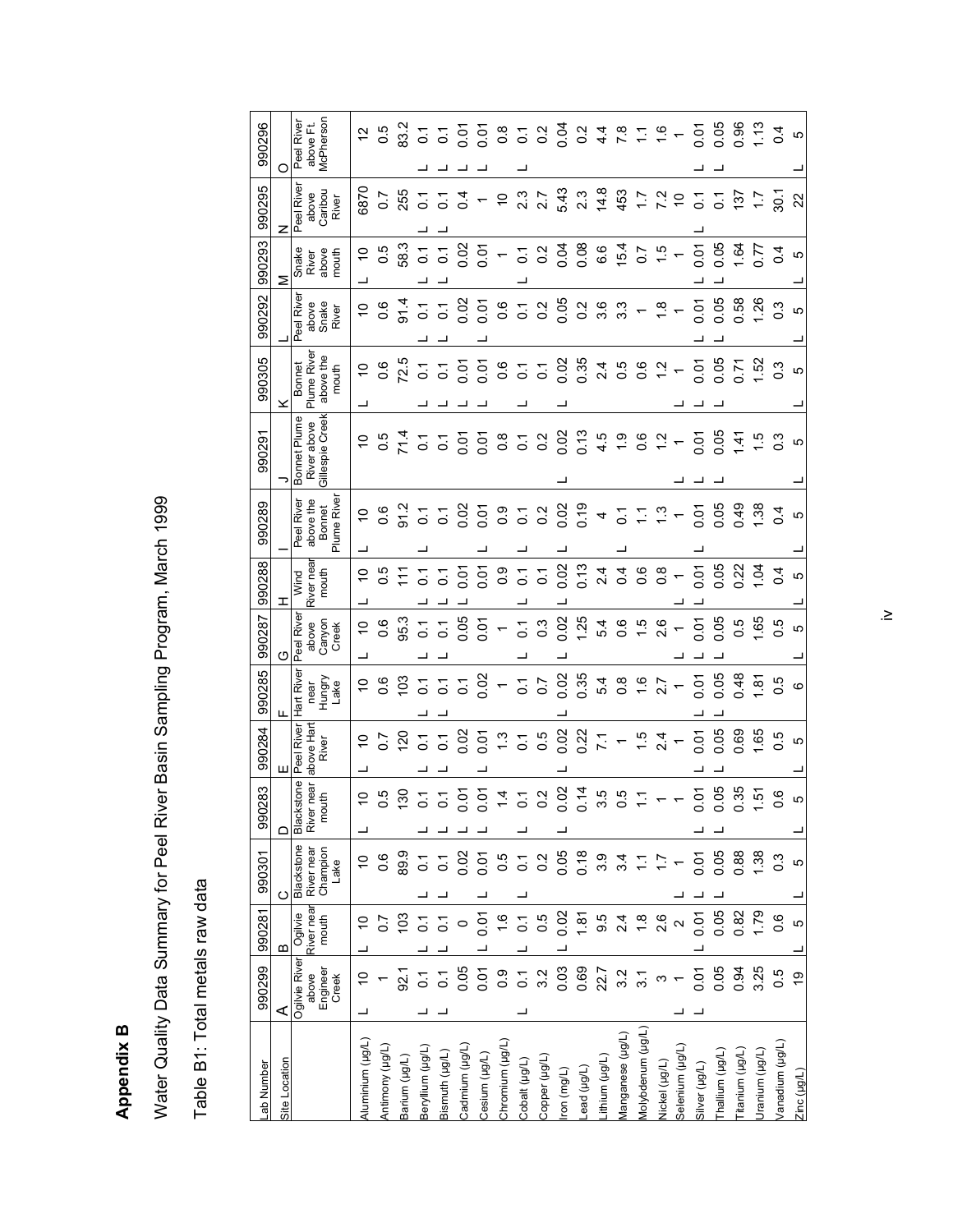| ì<br>ì<br>ัส<br>$\frac{1}{3}$ |
|-------------------------------|
| - 22                          |
| Š<br>i                        |
|                               |
| $\frac{1}{2}$                 |

| 990299                                                                                                                                                                      | 990281 | 990301 | 990283 | 990284                            | 990285                          |   | 990287                                | 990288                     | 990289                                          | 90291                                    |                                            | 990305                                               | 990292                              | 990293                           | 990295                                  |   | 990296                                                                                                                                                                                                                                                                                                                    |
|-----------------------------------------------------------------------------------------------------------------------------------------------------------------------------|--------|--------|--------|-----------------------------------|---------------------------------|---|---------------------------------------|----------------------------|-------------------------------------------------|------------------------------------------|--------------------------------------------|------------------------------------------------------|-------------------------------------|----------------------------------|-----------------------------------------|---|---------------------------------------------------------------------------------------------------------------------------------------------------------------------------------------------------------------------------------------------------------------------------------------------------------------------------|
| ш<br>≏<br>ပ<br>$\mathbf{a}$<br>⋖                                                                                                                                            |        |        |        |                                   |                                 | O |                                       | Ξ                          |                                                 |                                          |                                            |                                                      |                                     | Σ                                | z                                       | O |                                                                                                                                                                                                                                                                                                                           |
| ione<br>ear<br>mouth<br>Blackst<br>River n<br>Blackstone<br>Champion<br>River near<br>Lake<br>River near<br>Ogilvie<br>mouth<br>Ogilvie River<br>Engineer<br>Creek<br>above |        |        |        | Peel River<br>above Hart<br>River | ear Hungry<br>Hart River<br>ake |   | Peel Rive<br>above<br>Canyon<br>Creek | River nea<br>Wind<br>mouth | Plume Rive<br>above the<br>Peel River<br>Bonnet | Bonnet Plume<br>River above<br>Gillespie | Creek                                      | ume Rive<br>above the<br><b>Bonnet</b><br>mouth<br>ᇟ | eel Rive<br>above<br>Snake<br>River | Snake<br>above<br>mouth<br>River | Peel River<br>Caribou<br>River<br>above |   | McPherson<br>Peel River<br>above Ft.                                                                                                                                                                                                                                                                                      |
| $\circ$<br>$\overline{ }$<br>$\frac{1}{2}$<br>$\tilde{c}$<br>$\frac{1}{2}$<br>┙                                                                                             |        |        |        | $\tilde{0}$                       | $\overline{C}$                  |   | ő                                     | S                          | ő                                               |                                          | 0                                          | ő                                                    | $\overline{C}$                      | S                                | $\overset{\circ}{\mathcal{L}}$          |   | ő                                                                                                                                                                                                                                                                                                                         |
| $\circ$<br>0<br>8.O<br>$\frac{8}{2}$                                                                                                                                        |        |        |        | $\frac{8}{2}$                     | ុះ ក្ន                          |   | 0.6                                   | 0.6                        | 0.6                                             |                                          | 0.6                                        | 0.6                                                  | 50                                  | 0.6                              | 0.6                                     |   |                                                                                                                                                                                                                                                                                                                           |
| 87.5<br>103<br>89.3                                                                                                                                                         |        |        |        | 119                               |                                 |   | 95.7                                  | $\frac{1}{10}$             | 93.4                                            |                                          | 71.6                                       | 73.6                                                 | 89.3                                | 56.9                             | 84.5                                    |   | $\begin{array}{cccccccccc} 6 & 7 & 7 & 7 & 5 & 5 & 5 & 9 & 7 & 6 & 8 & 7 & 8 \\ 7 & 8 & 7 & 7 & 5 & 5 & 5 & 5 & 5 & 5 & 6 & 5 & 6 & 7 \\ 8 & 8 & 7 & 8 & 7 & 8 & 8 & 8 & 7 & 8 \\ 9 & 9 & 9 & 9 & 9 & 9 & 9 & 8 & 7 & 8 \\ 10 & 9 & 9 & 9 & 9 & 9 & 9 & 8 & 7 \\ 11 & 9 & 9 & 9 & 9 & 9 & 9 & 8 & 7 \\ 13 & 9 & 9 & 9 & $ |
| $\circ$<br>$\overline{C}$<br>$\overline{C}$<br>$\overline{0}$ .                                                                                                             |        |        |        | $\overline{c}$                    | $\overline{C}$                  |   | $\overline{0}$ .                      | $\overline{C}$             | $\overline{c}$                                  |                                          | $\overline{C}$                             | $\overline{C}$                                       | $\overline{0}$                      | $\overline{C}$                   | $\overline{0}$ .                        |   |                                                                                                                                                                                                                                                                                                                           |
| 0<br>$\tilde{c}$<br>$\overline{c}$<br>្ត                                                                                                                                    |        |        |        | 5                                 | $\overline{c}$                  |   | $\overline{c}$                        | $\overline{C}$             | $\overline{C}$                                  |                                          | $\overline{C}$                             | $\overline{C}$                                       | $\overline{c}$                      | $\overline{c}$                   | $\overline{c}$                          |   |                                                                                                                                                                                                                                                                                                                           |
| $\circ$<br>0.02<br>0.03<br>0.06                                                                                                                                             |        |        |        | 0.01                              | 0.01                            |   | ទី ទី                                 | 0.01<br>0.01               | 0.02                                            |                                          | 0.02                                       | o o<br>O                                             | 0.02                                | 0.01                             | 0.07                                    |   |                                                                                                                                                                                                                                                                                                                           |
| $\dot{\circ}$<br>0.01<br>0.01<br>0.01                                                                                                                                       |        |        |        | 0.01                              | 0.02                            |   |                                       |                            | 0.01                                            |                                          | 0.01                                       |                                                      | $\overline{0}$ .01                  | 0.01                             | 0.07                                    |   |                                                                                                                                                                                                                                                                                                                           |
| $\frac{0}{2}$<br>Σ<br>1.3                                                                                                                                                   |        |        |        | rù.                               | $\ddot{5}$                      |   | $1.2$<br>0.1                          | $\frac{3}{1.3}$            | $\mathbb{Z}$                                    |                                          |                                            | 0.7                                                  | $\frac{0}{2}$                       | $\frac{4}{4}$                    | $0.\overline{8}$                        |   |                                                                                                                                                                                                                                                                                                                           |
| ö<br>$\overline{C}$<br>$\overline{C}$<br>$\overline{C}$                                                                                                                     |        |        |        | $\frac{6}{10}$                    | $\frac{5}{9}$ $\frac{8}{9}$     |   |                                       |                            | $\frac{1}{2}$ 0.6                               |                                          | $\overline{C}$                             | $\overline{c}$                                       | $\overline{O}$                      | 0.6                              | $\overline{\text{o}}$                   |   |                                                                                                                                                                                                                                                                                                                           |
| œ<br>$\circ$<br>0.4<br>$0.\overline{9}$<br>2.8                                                                                                                              |        |        |        |                                   |                                 |   |                                       |                            |                                                 |                                          | 0.5                                        | 0.3                                                  | 0.5                                 |                                  | 0.6                                     |   |                                                                                                                                                                                                                                                                                                                           |
| 0.02<br>0.02<br>0.02<br>0.02                                                                                                                                                |        |        |        | 0.34                              | 0.34                            |   |                                       | 0.5<br>0.02<br>0.23        | 0.02                                            |                                          | 0.02                                       | $0.02$<br>$0.17$                                     | 0.02                                | 0.02                             | 0.02                                    |   |                                                                                                                                                                                                                                                                                                                           |
| 0.18<br>1.17<br>0.13<br>0.38                                                                                                                                                |        |        |        |                                   |                                 |   | $0.5$ $0.75$ $0.0$                    |                            | 0.13                                            |                                          | 0.12                                       |                                                      | 7.0                                 | 0.18                             | 0.14                                    |   |                                                                                                                                                                                                                                                                                                                           |
| <u> တု</u><br>ო<br>্য<br>ব<br>9.5<br>25.8                                                                                                                                   |        |        |        | $7.8$<br>$1.2$                    | 6.1                             |   |                                       | 0.5<br>2.5<br>0.7          | 4.7                                             |                                          | 5.4                                        | 2.6                                                  | 4.2                                 | 7.5                              | $4.\overline{6}$                        |   |                                                                                                                                                                                                                                                                                                                           |
| $\infty$<br>$\circ$<br>3.3<br>2.5<br>2.6                                                                                                                                    |        |        |        |                                   |                                 |   |                                       |                            | $0.\overline{3}$                                | $\mathbf{a}$                             | Ņ                                          | 0.5<br>0.0                                           | $3.\overline{3}$                    | 15.6                             | $\frac{8}{10}$                          |   |                                                                                                                                                                                                                                                                                                                           |
| $\overline{\mathbf{C}}$<br>$\frac{8}{1}$<br>$\frac{1}{3}$                                                                                                                   |        |        |        | $\frac{15}{1}$                    | $7.68$<br>$7.88$                |   | $0.57$<br>$0.50$                      |                            | $\frac{2}{3}$                                   |                                          | $0.\overline{6}$                           |                                                      |                                     | $\sim$                           | ↽.                                      |   |                                                                                                                                                                                                                                                                                                                           |
| œ<br>2.9<br>3.3                                                                                                                                                             |        |        |        | 2.7                               |                                 |   |                                       |                            | 1.5                                             |                                          | 4                                          | $\frac{3}{2}$                                        | $\frac{5}{1}$                       | $\ddot{ }$ :                     | $\frac{8}{1}$                           |   | 5 7 2 9 7<br>1 9 7 9 7                                                                                                                                                                                                                                                                                                    |
|                                                                                                                                                                             |        |        |        | $\frac{2}{10}$                    |                                 |   |                                       |                            |                                                 |                                          |                                            |                                                      |                                     |                                  |                                         |   |                                                                                                                                                                                                                                                                                                                           |
| 5<br>ö<br>50.07<br>0.01<br>0.01                                                                                                                                             |        |        |        |                                   | $-5.0$                          |   | $-5.89$                               | $0.01$<br>81.6             | 0.01                                            |                                          | <b>0.01</b>                                | $-5$                                                 | 0.01                                | $\overline{5}$                   | 0.07                                    |   |                                                                                                                                                                                                                                                                                                                           |
| 2<br>≓<br>147<br>256<br>261                                                                                                                                                 |        |        |        | 243                               | 77                              |   |                                       |                            | 58                                              |                                          | 8                                          | 137                                                  | 144                                 | 366                              | 172                                     |   | $\frac{1}{25}$                                                                                                                                                                                                                                                                                                            |
| 80<br>$\ddot{\circ}$<br>0.05<br>0.05<br>0.05                                                                                                                                |        |        |        |                                   | 0.05                            |   | 0.05                                  | 0.05                       | 0.05                                            |                                          | 0.05                                       | 0.05                                                 | 0.05                                | 0.05                             | 0.05                                    |   | 0.05<br>0.72                                                                                                                                                                                                                                                                                                              |
| $0.48$<br>1.32<br>0.46<br>0.67<br>1.03                                                                                                                                      |        |        |        |                                   | 0.59                            |   | 0.41                                  | 0.38                       | 0.54                                            |                                          | 1.31                                       | 0.62                                                 | 0.6                                 | 1.56                             | 0.67                                    |   |                                                                                                                                                                                                                                                                                                                           |
| 1.27<br>1.55<br>2.76                                                                                                                                                        |        |        |        | 0.82<br>0.73<br>1.52              | 0.50                            |   | 1.36                                  | 0.92                       | 1.18                                            |                                          | $\begin{array}{c} 2.5 \\ -0.5 \end{array}$ | 1.35                                                 | 1.25                                | $0.5$<br>$0.5$                   | 1.08                                    |   | 0.99                                                                                                                                                                                                                                                                                                                      |
| $\infty$<br>$\circ$<br>$0.\overline{3}$<br>0.5<br>0.6                                                                                                                       |        |        |        | 0.6                               | 0.6                             |   | 0.6                                   | 0.5                        | 0.4                                             |                                          |                                            | $\overline{0}$                                       | 0.4                                 |                                  | 0.4                                     |   | 0.3                                                                                                                                                                                                                                                                                                                       |
| 5<br>5<br><u>ღ</u>                                                                                                                                                          |        |        |        | LO                                | $\overline{ }$                  |   | S                                     | S                          | Ю                                               |                                          | LO.                                        | Ю                                                    | LO.                                 | Ю                                | ယ                                       |   | LO                                                                                                                                                                                                                                                                                                                        |

 $\geq$